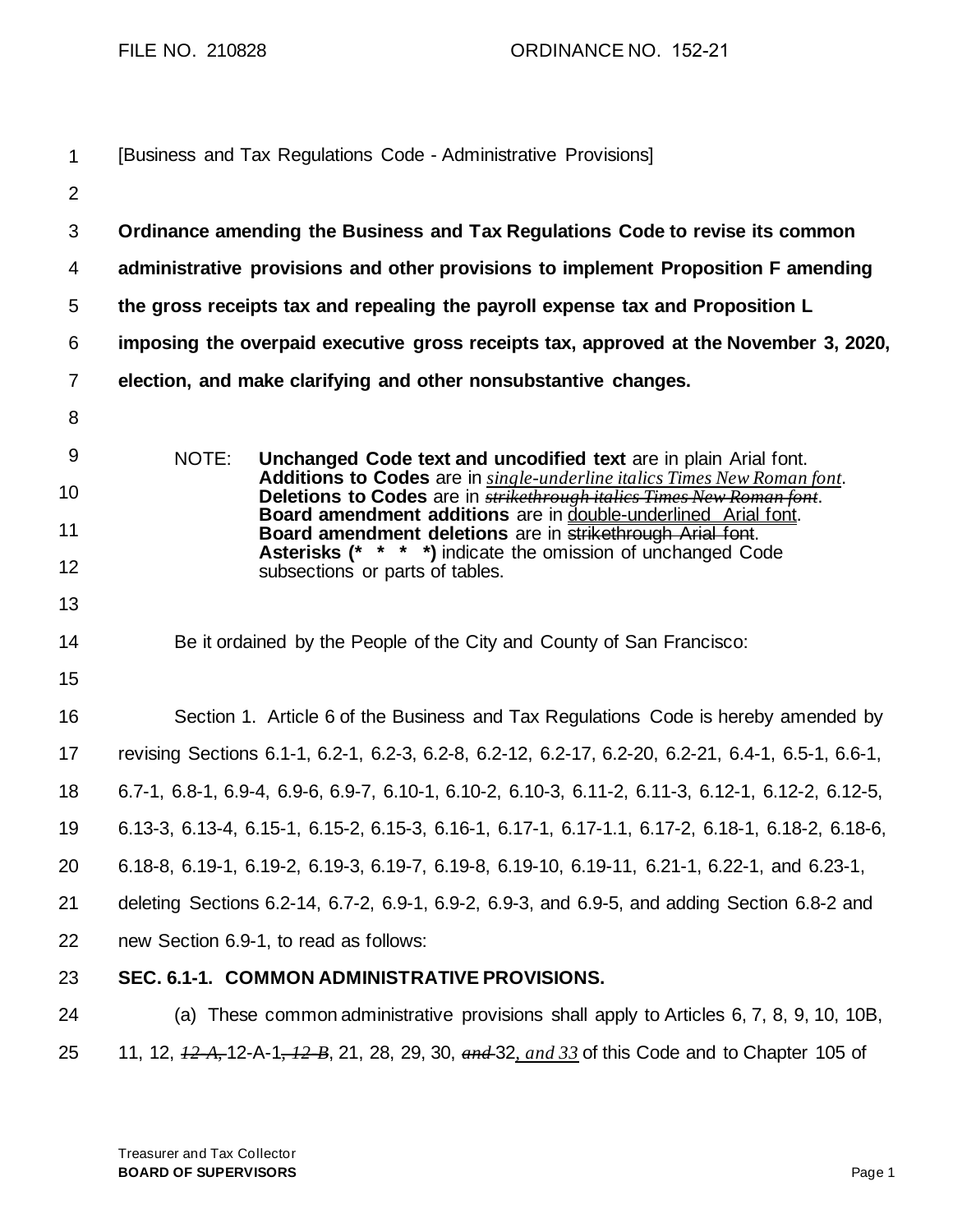| 1  | the Administrative Code, unless the specific language of either Code otherwise requires. Any       |  |  |  |  |  |
|----|----------------------------------------------------------------------------------------------------|--|--|--|--|--|
| 2  | provision of this Article 6 that references or applies to Article 10 shall be deemed to also       |  |  |  |  |  |
| 3  | reference or apply to Article 10B. Any provision of this Article 6 that references or applies to a |  |  |  |  |  |
| 4  | tax shall be deemed to also reference or apply to a fee administered pursuant to this Article,     |  |  |  |  |  |
| 5  | and shall be deemed to also reference or apply to an assessment levied pursuant to the             |  |  |  |  |  |
| 6  | Property and Business Improvement District Law of 1994 (California Streets and Highways            |  |  |  |  |  |
| 7  | Code sections 36600 et seq.) or Article 15 of this Code. A fee administered pursuant to            |  |  |  |  |  |
| 8  | Article 6 or an assessment levied pursuant to the Property and Business Improvement District       |  |  |  |  |  |
| 9  | Law of 1994 or Article 15 of this Code shall for purposes of this Article be deemed to be          |  |  |  |  |  |
| 10 | imposed pursuant to the provisions of the Business and Tax Regulations Code.                       |  |  |  |  |  |
| 11 | *                                                                                                  |  |  |  |  |  |
| 12 | (d) The common administrative provisions in this Article 6 that were in effect as of               |  |  |  |  |  |
| 13 | December 31, 2020, shall apply to the payroll expense tax in former Article 12-A.                  |  |  |  |  |  |
| 14 |                                                                                                    |  |  |  |  |  |
| 15 | SEC. 6.2-1. COMMON DEFINITIONS.                                                                    |  |  |  |  |  |
| 16 | Except where the context otherwise requires, the terms used in this Article 6 shall have           |  |  |  |  |  |
| 17 | the meaning given to them herein. Definitions used in other City codes shall not govern the        |  |  |  |  |  |
| 18 | interpretation of this Article.                                                                    |  |  |  |  |  |
| 19 |                                                                                                    |  |  |  |  |  |
| 20 | SEC. 6.2-3. ARTICLE.                                                                               |  |  |  |  |  |
| 21 | The term "Article" followed by a number means such Article of thise Business and Tax               |  |  |  |  |  |
| 22 | Regulations Code of the City and County of San Francisco Municipal Code.                           |  |  |  |  |  |
| 23 |                                                                                                    |  |  |  |  |  |
| 24 |                                                                                                    |  |  |  |  |  |
| 25 |                                                                                                    |  |  |  |  |  |
|    |                                                                                                    |  |  |  |  |  |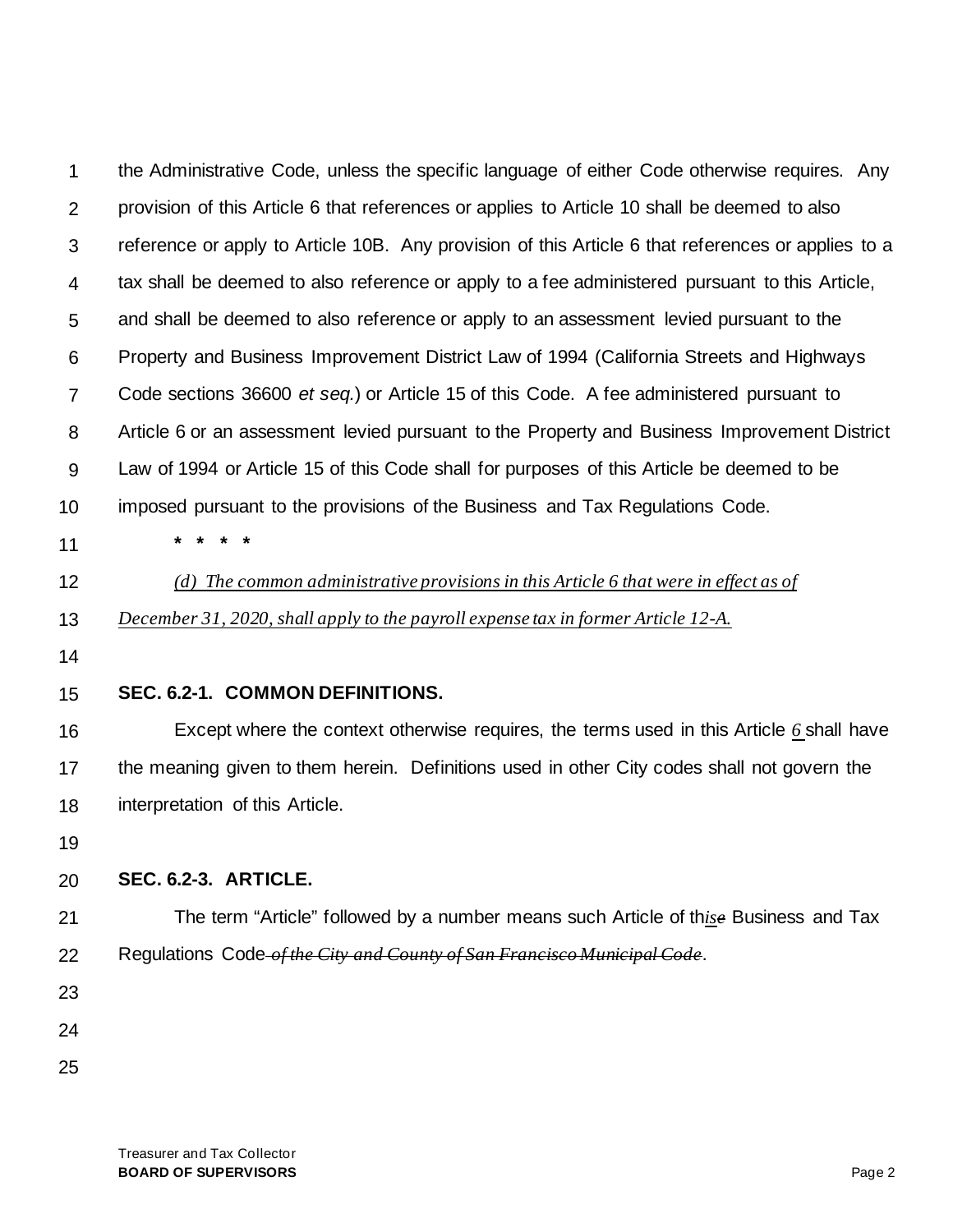### 1 **SEC. 6.2-8. DAY.**

| $\overline{2}$ | The term "day" means a calendar day. If the last day for performance of any act                    |  |  |  |  |  |
|----------------|----------------------------------------------------------------------------------------------------|--|--|--|--|--|
| 3              | provided for or required by the Business and Tax Regulations Code is a holiday, as defined in      |  |  |  |  |  |
| 4              | Chapter 7 (commencing with Section 6700) of Division 7 of Title 1 of the California                |  |  |  |  |  |
| 5              | Government Code, or a Saturday or Sunday, the act may be performed upon the next                   |  |  |  |  |  |
| 6              | business day with the same effect as if it had been performed upon the day appointed. For          |  |  |  |  |  |
| 7              | purposes of this Section 6.2-8, the Friday in November immediately after Thanksgiving Day is       |  |  |  |  |  |
| 8              | considered a holiday.                                                                              |  |  |  |  |  |
| 9              |                                                                                                    |  |  |  |  |  |
| 10             | SEC. 6.2-12. NEXUS: "ENGAGING IN BUSINESS WITHIN THE CITY."                                        |  |  |  |  |  |
| 11             | The taxes imposed by Article 12 A (Payroll Expense Tax Ordinance), Article 12-A-1 (Gross           |  |  |  |  |  |
| 12             | Receipts Tax Ordinance), Article 21 (Early Care and Education Commercial Rents Tax                 |  |  |  |  |  |
| 13             | Ordinance), Article 28 (Homelessness Gross Receipts Tax Ordinance), Article 30 (Cannabis           |  |  |  |  |  |
| 14             | Business Tax Ordinance), and Article 32 (Traffic Congestion Mitigation Tax Ordinance), and         |  |  |  |  |  |
| 15             | Article 33 (Overpaid Executive Gross Receipts Tax), and the registration fee imposed by Article 12 |  |  |  |  |  |
| 16             | (Business Registration Ordinance) shall apply to any person engaging in business within the        |  |  |  |  |  |
| 17             | City unless exempted therefrom under said Articles. A person is "engaging in business within       |  |  |  |  |  |
| 18             | the City," within the meaning of this Article 6, if that person meets one or more of the following |  |  |  |  |  |
| 19             | conditions:                                                                                        |  |  |  |  |  |
| 20             | (a) The person maintains a fixed place of business within the City; or                             |  |  |  |  |  |
| 21             | (b) An employee, representative, or agent of the person maintains a fixed place of                 |  |  |  |  |  |
| 22             | business within the City for the benefit or partial benefit of the person; or                      |  |  |  |  |  |
| 23             | (c) The person or one or more of the person's employees, representatives, or agents                |  |  |  |  |  |
| 24             | owns, rents, leases, or hires real or personal property within the City for business purposes for  |  |  |  |  |  |
| 25             | the benefit or partial benefit of the person; or                                                   |  |  |  |  |  |
|                |                                                                                                    |  |  |  |  |  |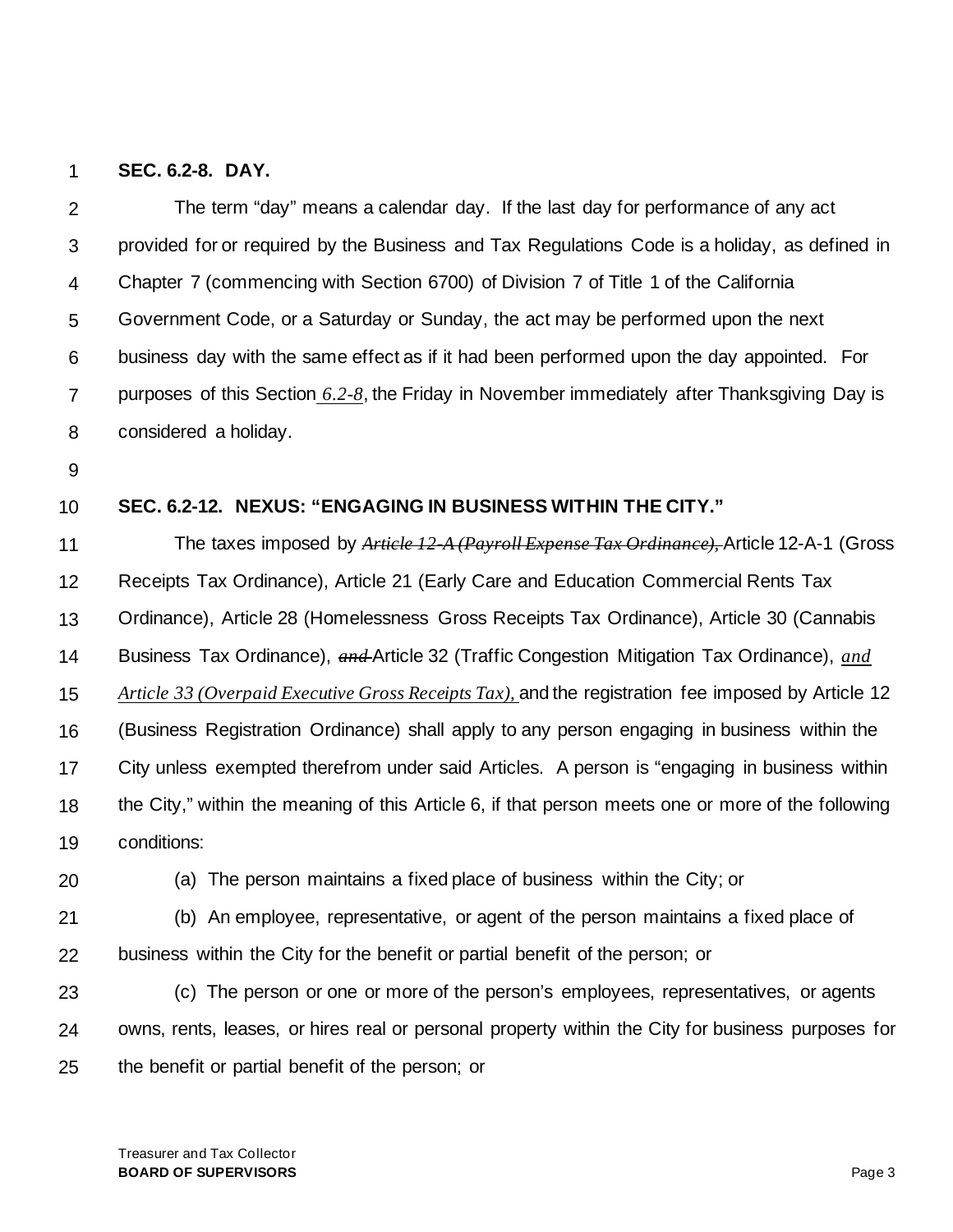1 2 3 (d) The person or one or more of the person's employees, representatives, or agents regularly maintains a stock of tangible personal property within the City, for sale in the ordinary course of the person's business; or

4 5 6 (e) The person or one or more of the person's employees, representatives, or agents employs or loans capital on property within the City for the benefit or partial benefit of the person; or

7 8 (f) The person or one or more of the person's employees, representatives, or agents solicits business within the City for all or part of any seven days during a tax year; or

9 10 11 (g) The person or one or more of the person's employees, representatives, or agents performs work or renders services within the City for all or part of any seven days during a tax year; or

12 13 14 (h) The person or one or more of the person's employees, representatives, or agents utilizes the streets within the City in connection with the operation of motor vehicles for business purposes for all or part of any seven days during a tax year; or

15 16 17 (i) The person or one or more of the person's employees, representatives, or agents exercises corporate or franchise powers within the City for the benefit or partial benefit of the person; or

18 19 20 (j) The person or one or more of the person's employees, representatives, or agents liquidates a business when the liquidators thereof hold themselves out to the public as conducting such business; or

21 22 23 24 (k) The person has more than \$500,000 in total gross receipts, as the term "gross receipts" is used in Article 12-A-1 of the Business and Tax Regulations Code, in the City during the tax year, using the rules for assigning gross receipts under Section 956.1 of Article 12-A-1.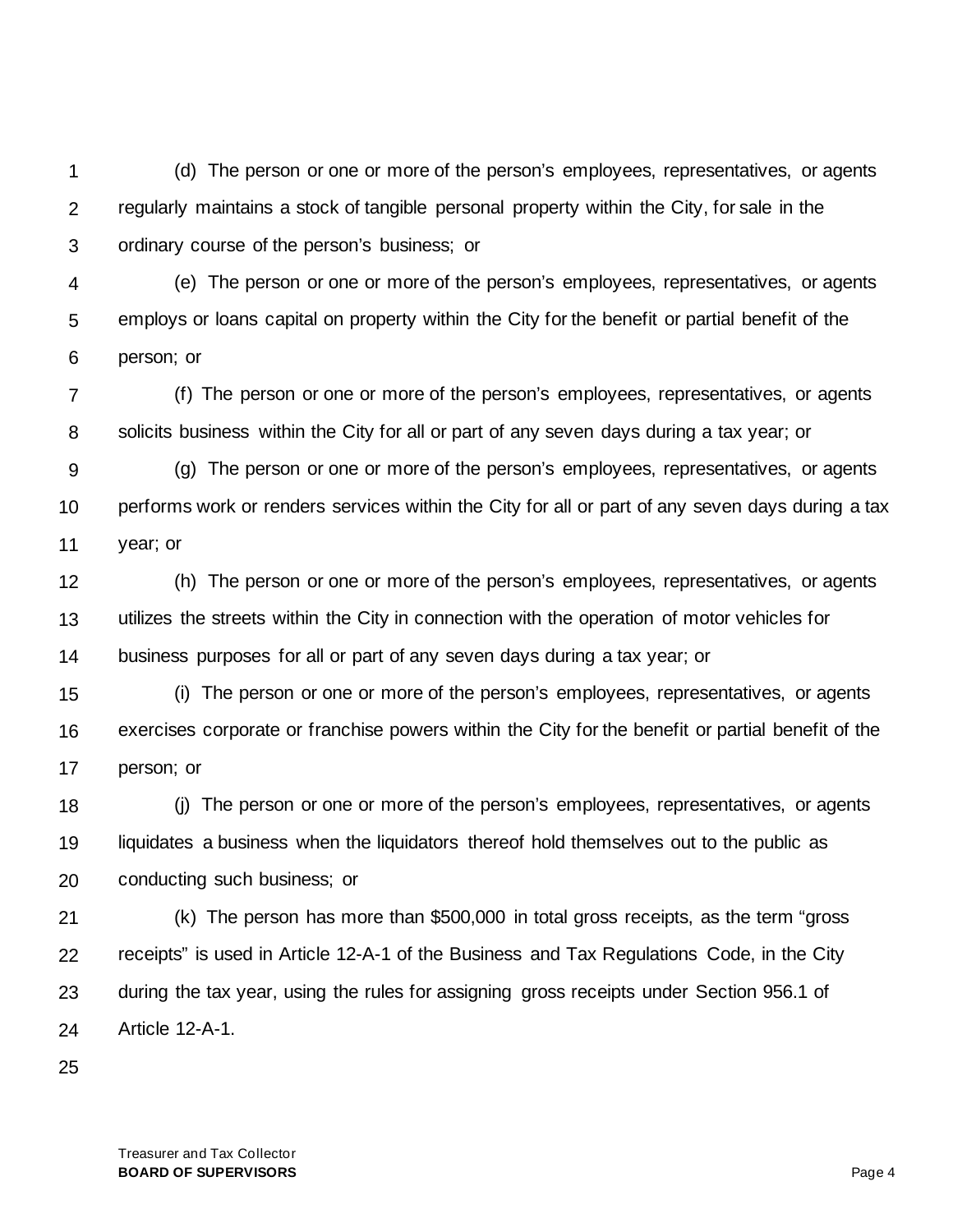| 1              | <b>SEC. 6.2-14. PAYROLL EXPENSE TAX ORDINANCE; PAYROLL EXPENSE TAX.</b>                                                                                             |  |  |  |  |
|----------------|---------------------------------------------------------------------------------------------------------------------------------------------------------------------|--|--|--|--|
| $\overline{2}$ | "Payroll Expense Tax Ordinance" means Article 12 A; "Payroll Expense Tax" means the tax                                                                             |  |  |  |  |
| 3              | <i>imposed thereunder.</i>                                                                                                                                          |  |  |  |  |
| 4              |                                                                                                                                                                     |  |  |  |  |
| 5              | <b>SEC. 6.2-17. RETURN.</b>                                                                                                                                         |  |  |  |  |
| 6              | The term "return" means any written statement required to be filed under Articles 6, 7,                                                                             |  |  |  |  |
| $\overline{7}$ | 8, 9, 10, 10B, 11, 12, $\frac{12}{12}A$ , 12-A-1, 21, 28, 29, 30, $\frac{\partial F}{\partial 2}$ , $\frac{\partial F}{\partial 3}$ , or under laws applicable to a |  |  |  |  |
| 8              | fee administered pursuant to Article 6, or under laws applicable to an assessment levied                                                                            |  |  |  |  |
| 9              | pursuant to the Property and Business Improvement District Law of 1994 (California Streets                                                                          |  |  |  |  |
| 10             | and Highways Code sections 36600 et seq.) or Article 15 of this Code.                                                                                               |  |  |  |  |
| 11             |                                                                                                                                                                     |  |  |  |  |
| 12             | <b>SEC. 6.2-20. TAX YEAR.</b>                                                                                                                                       |  |  |  |  |
| 13             | The term "tax year" means the year commencing on January 1st of each calendar year                                                                                  |  |  |  |  |
| 14             | and ending on December $31st$ of the same calendar year.                                                                                                            |  |  |  |  |
| 15             |                                                                                                                                                                     |  |  |  |  |
| 16             | SEC. 6.2-21. THIRD-PARTY TAXES.                                                                                                                                     |  |  |  |  |
| 17             | The term "third-party taxes" means the transient hotel occupancy tax (Article 7), the                                                                               |  |  |  |  |
| 18             | parking space occupancy tax (Article 9), the utility users tax (Article 10), and the access line                                                                    |  |  |  |  |
| 19             | tax (Article 10B).                                                                                                                                                  |  |  |  |  |
| 20             |                                                                                                                                                                     |  |  |  |  |
| 21             | SEC. 6.4-1. RECORDS; INVESTIGATION; SUBPOENAS.                                                                                                                      |  |  |  |  |
| 22             | (a) Every taxpayer shall keep and preserve business records as may be necessary to                                                                                  |  |  |  |  |
| 23             | determine the amount of tax for which the person may be liable or that the person was required                                                                      |  |  |  |  |
| 24             | to collect, including all local, state, and federal tax returns of any kind, for a period of five $\frac{5}{2}$                                                     |  |  |  |  |
| 25             | years from the date the tax is due or paid, whichever is later.                                                                                                     |  |  |  |  |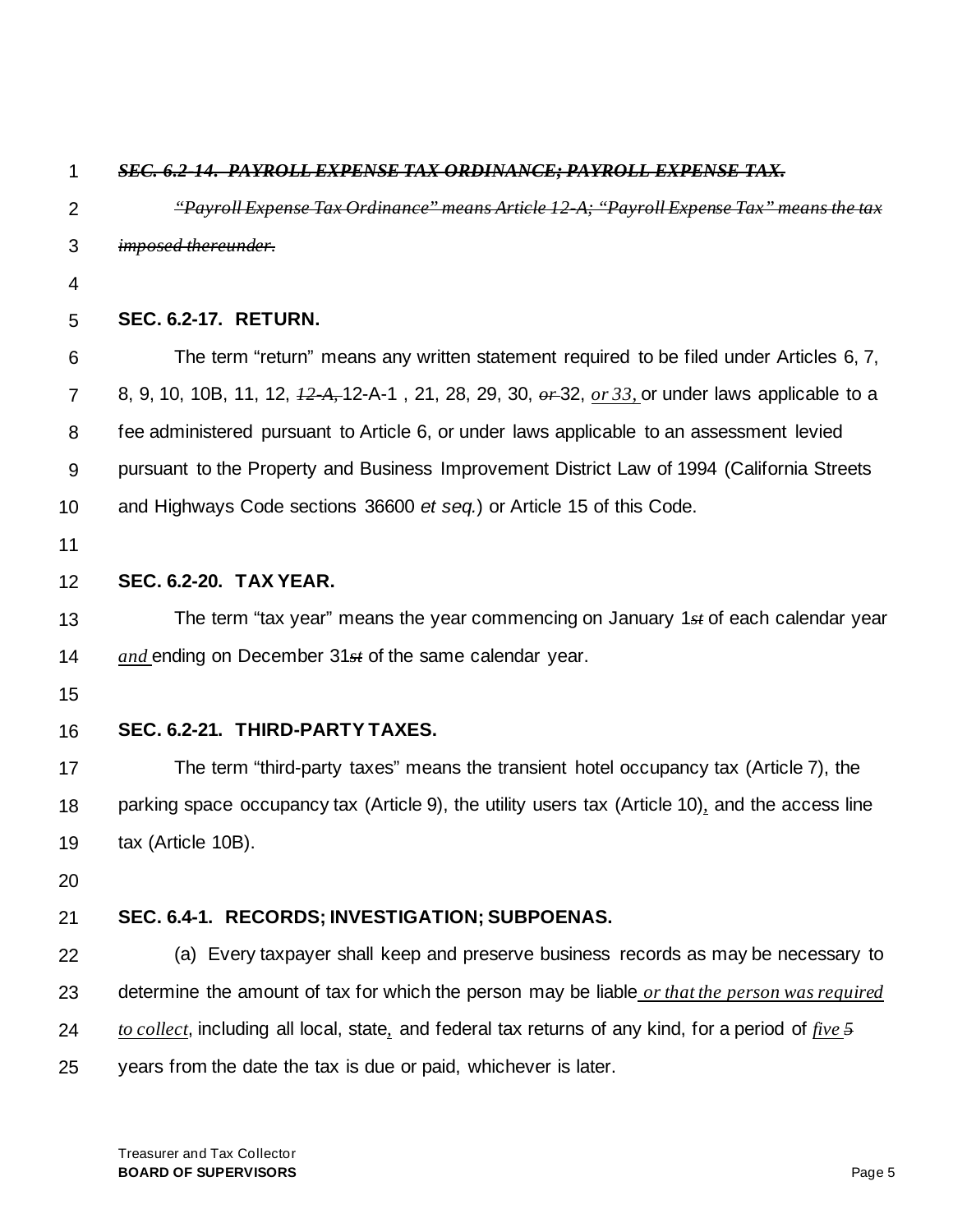**\* \* \* \***

**\* \* \* \***

2 3 4 5 6 7 8 9 10 11 12 (c) The Tax Collector may order any person or persons, whether taxpayers, alleged taxpayers, witnesses, or custodians of records, to produce all books, papers, and records *whichthat* the Tax Collector believes may have relevance to enforcing compliance with the provisions of the Business and Tax Regulations Code for inspection, examination, and copying at the Tax Collector's Office during normal business hours. As an alternative to production at the Tax Collector's Office, the Tax Collector may agree to inspect, examine, and copy the requested books, papers, and records at the person's place of business or some other mutually acceptable location, and may require the person to reimburse the City for the Tax Collector's ordinary and reasonable expenses incurred in the inspection, examination, and copying of such books, papers, and records, including food, lodging, transportation, and other related items, as appropriate.

- 13
- 14

#### 15 **SEC. 6.5-1. REQUEST FOR FINANCIAL INFORMATION.**

16 17 18 19 20 21 22 23 24 (a) In addition to a subpoena issued pursuant to Section 6.4-1, the Tax Collector may, at *his or her the Tax Collector's* discretion, send any person, whether as taxpayer, alleged taxpayer, witness, or custodian of records, a written request for financial information relevant to verifying, determining or redetermining any person's tax liability or tax-exempt status. "Financial information" shall include, but not be limited to, bank records, journals, ledgers*,* and local, *Ss*tate*,* and federal tax returns, and shall include information regarding subsidiary, related, affiliated, controlled*,* or controlling persons in possession of information relevant to the Tax Collector's inquiry. The request shall be mailed to the person's last known address as indicated in the Tax Collector's records.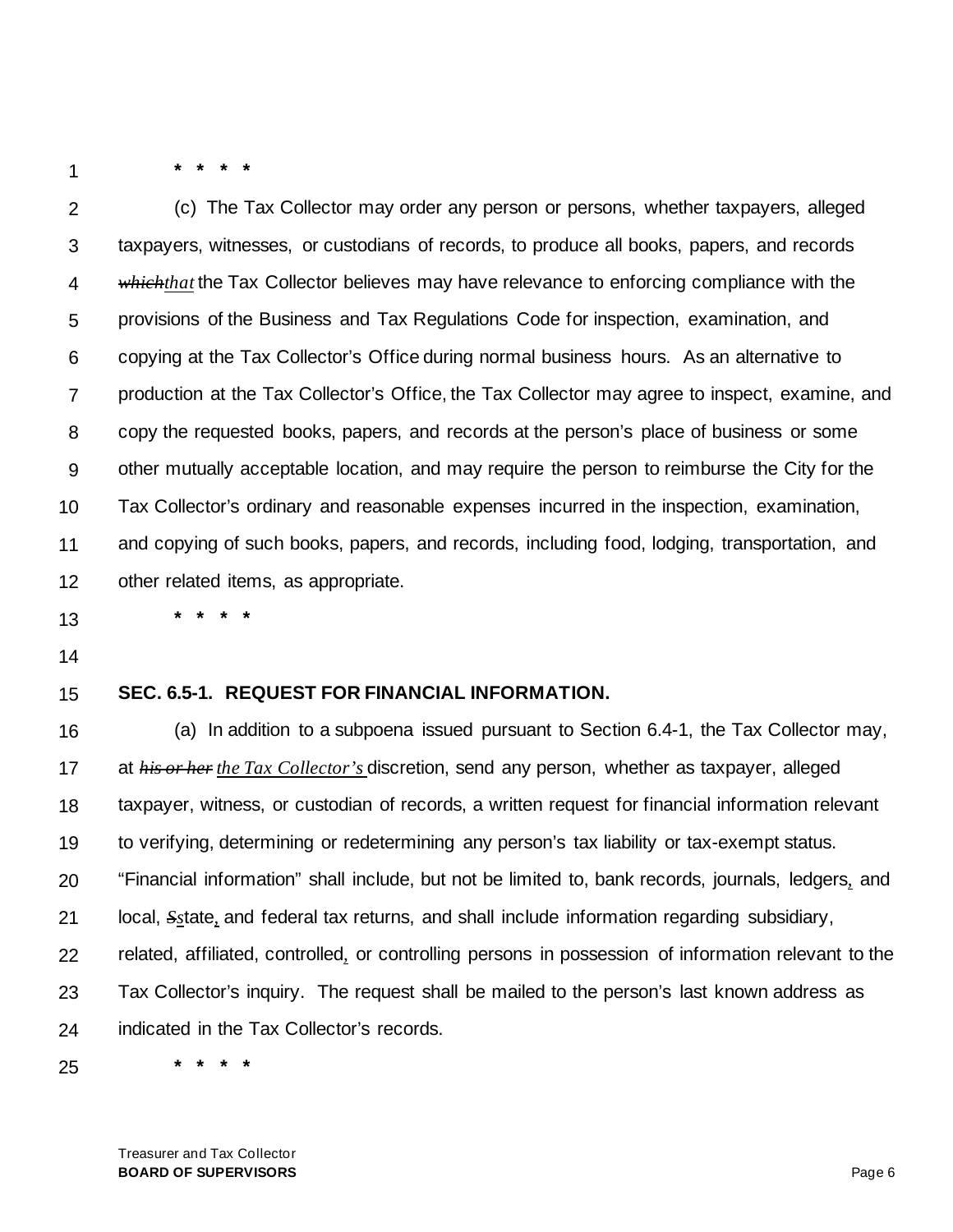### **SEC. 6.6-1. CERTIFICATE OF AUTHORITY FOR THIRD-PARTY TAXES.**

2 3 4 5 (a) These additional provisions shall apply to operators under the Tax on Transient Occupancy of Hotel Rooms (hereinafter, "Hotel Tax") (Article 7), the Tax on Occupancy of Parking Space in Parking Stations (hereinafter "Parking Tax") (Article 9), the Utility Users Tax (Article 10)*,* and the Access Line Tax (Article 10B).

6 7 (b) Every operator who is required to collect or remit any third-party tax must possess a valid certificate of authority issued by the Tax Collector.

8 9 10 11 12 13 14 15 16 17 (c) The application for a certificate of authority shall be on a form provided by the Tax Collector and shall set forth the name under which the person transacts or intends to transact business, the location of each of the person's places of business in the City, and such other information as the Tax Collector may require. The application shall be signed by the owner if a sole proprietor, by a member or partner, in the case of an association, or by an executive officer or some person specifically authorized by the corporation to sign the application in the case of a corporation. No person shall operate a business for which a certificate of authority is required under subsection (b) unless and until the Tax Collector has issued that person a certificate of authority. The holder of a certificate of authority must promptly notify the Tax Collector of any changes to the information stated in the certificate of authority application.

18 19 20 21 22 23 24 25 (d) Except as provided in subsections (f), (g), (h), (l), and (m) below, the Tax Collector, within 45 days after the application is complete, shall issue a separate certificate of authority to the operator to collect third-party taxes from customers for each location at which the operator is required to collect such taxes. The certificate *for the Parking Tax* will expire on a date certain set by the Tax Collector*, and the certificate for the other taxes subject to this Section 6.6-1 may expire on a date certain set by the Tax Collector*. The operator must apply for renewal of the certificate, before it expires, if the operator intends to continue to engage in business in the City. Except as provided in subsections (f), (g), (h), (j), (l), and (m), the Tax Collector may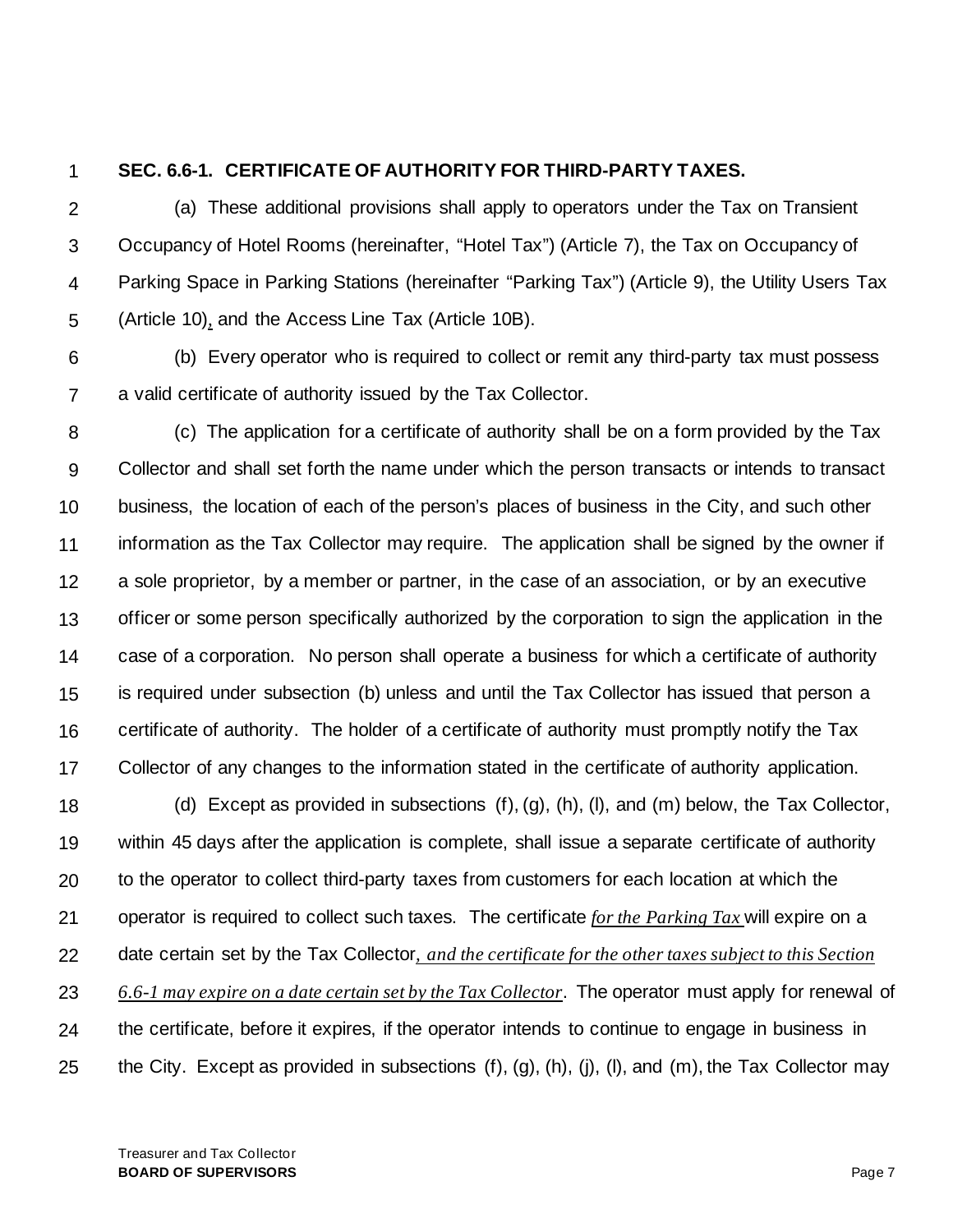1 issue successive, one-year renewals of an operator's certificate *for the Parking Tax, and, in the* 

2 *Tax Collector's sole discretion, may issue successive certificates for periods longer than one year or* 

3 4 5 6 7 8 *perpetual certificates for the other taxes subject to this Section*. Each certificate shall state the location of the place of business to which it applies and shall be prominently displayed at such location in plain view of all customers. Certificates of authority may not be assigned or transferred. The operator shall immediately surrender to the Tax Collector the certificate for that location upon the operator's cessation of business at that location or upon the sale or transfer of the business.

9 10 11 12 (e) The holder of a certificate of authority to collect *the Parking Taxparking taxes under Article 9* shall remain presumptively liable for the collection of *Pp*arking *Tt*axes at the location named in the certificate, and for the reporting and remittance of such taxes to the Tax Collector, unless and until the holder of the certificate both*:*

- 13 14 (1) notifies the Tax Collector in writing that the holder has ceased to conduct a parking business at such location*;,* and
- 15

(2) surrenders the certificate for that location to the Tax Collector.

16 17 18 19 20 21 22 23 (f) (1) The Tax Collector may refuse to issue the certificate where, within the 45-day period referred to in subsection (d) above, the Tax Collector determines that the operator, or any signatory to the application, or any person holding a 10*% percent* or greater legal or beneficial interest in said operator ("10% owner") is not in compliance with any provision of the Business and Tax Regulations Code, including but not limited to any failure to timely collect, report, pay, or remit any tax imposed by this Code, or where any such person is not in compliance with any provision of Sections 1215 through 1223*,* inclusive*,* of Article 17 of the Police Code.

24 25 (2) Solely for purposes of determining under this Section *6.6-1* whether any such operator, signatory*,* or 10% owner is not in compliance with *the provisions described in*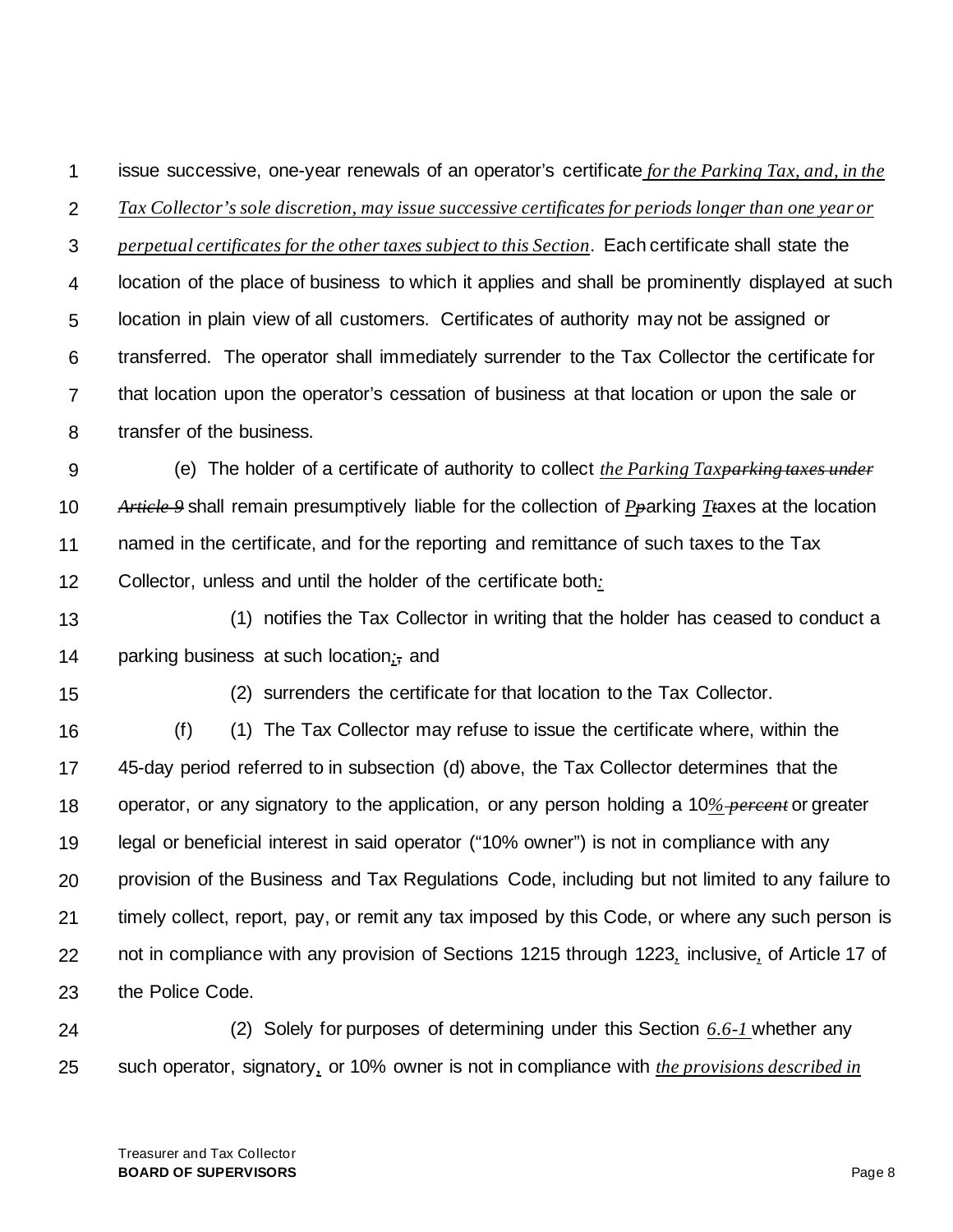1 2 3 4 5 6 7 8 9 10 *subsection (f)(1)such Articles*, the Tax Collector may disregard any corporation or association owned or controlled, directly or indirectly, by any such operator, signatory*,* or 10% owner and consider such corporation or association's operations and liabilities as conducted by or as owned by any one or more of such corporation or association's officers, directors, partners, members*,* or owners. For purposes of this Section, (A) the term "owned" means ownership of 50*% percent* or more of the outstanding ownership interests in such corporation or association, and (B) the term "controlled" includes any kind of control, whether direct or indirect, whether legally enforceable, and however exercisable or exercised over such corporation or association. A presumption of control arises if the operator, signatory*,* or 10% owner is (or was) an officer, director, partner*,* or member of such corporation or association.

11 12 13 14 15 16 17 18 19 20 21 22 23 24 25 (g) *Further, iIf* any person subject to this Section *6.6-1* violates any provision of the Business and Tax Regulations Code, or a rule or regulation promulgated by the Tax Collector, including but not limited to any failure to timely collect, report, pay, or remit any tax imposed by this Code, failure to maintain accurate registration information, failure to sign any return or pay any tax when due, *or* failure to timely respond to any request for information, order for records*,* or subpoena, or *for* failure to comply with the requirements of Article 22 of the Business and Tax Regulations Code or any provision of Sections 1215 through 1223*,* inclusive*,* of Article 17 of the Police Code, the Tax Collector may, after serving the person with written notice of *his or her the Tax Collector's* determination in the manner provided in Section 6.11-2 and an opportunity to be heard pursuant to the notice and review provisions of Section 6.13-1 *et seq.*, refuse to issue that person a new certificate of authority or may revoke or suspend that person's certificate of authority. The Tax Collector may refuse to issue that person a new certificate of authority or to withdraw the suspension of an existing certificate until the person, signatory to the application for the certificate revoked or suspended, signatory to the application for a new certificate or withdrawal of the suspension, and all 10%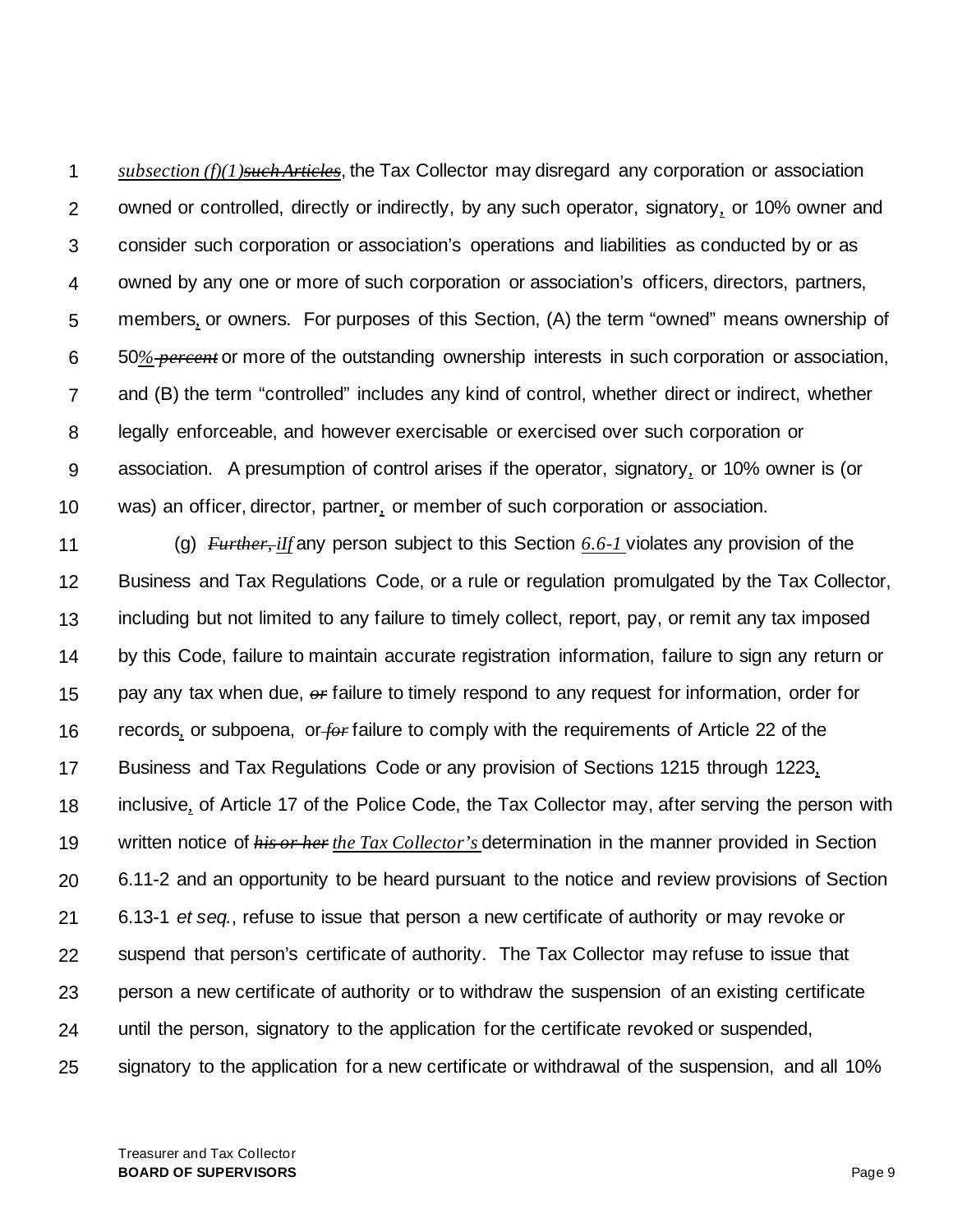1 2 3 4 5 6 7 8 9 10 owners have complied with the provisions of the Business and Tax Regulations Code and corrected the original violation to the satisfaction of the Tax Collector. For any person applying for or holding a certificate of authority to collect *Pp*arking *Tt*axes, the Tax Collector shall promptly notify the Chief of Police in writing that it has revoked a person's certificate of authority, refused to issue a new certificate of authority, suspended an existing certificate of authority*,* or determined that the person is not in compliance with the Business and Tax Regulations Code. The Tax Collector shall in writing request that the Chief of Police refuse to issue a commercial parking permit to the person or suspend or revoke the person's existing commercial parking permit and immediately close the business, pursuant to Sec. 1215.3(b) of the Police Code.

11

**\* \* \* \***

12 13 14 15 16 17 18 19 20 21 22 23 24 25 (i) Upon application by the operator, the Tax Collector may, in *the Tax Collector'shis or her* discretion, set the bond amount for a parking station at the following levels, provided the operator meets the following qualifications: (1) the operator has maintained a valid certificate of authority, including a bond for all locations, for the *three 3* years immediately preceding the date of the application; (2) the Tax Collector has not issued a deficiency determination against the operator for any business location for the *three 3* years immediately preceding the date of the application; and*, further,* (3) the Tax Collector determines that *it the reduced bond amount* is in the best interest of the City. The reduced bond amount is applicable during the calendar year that it is approved. The Tax Collector may, in *the Tax Collector'shis or her* discretion, approve renewal of the bond at the lower amount from year to year. If*,* after approving an application for a reduced bond amount, the Tax Collector issues a deficiency determination against the operator for any business location, or the operator fails to obtain a Certificate of Authority for any business location, the approval may be rescinded and the higher bond amount provided under subsection (h) may be required.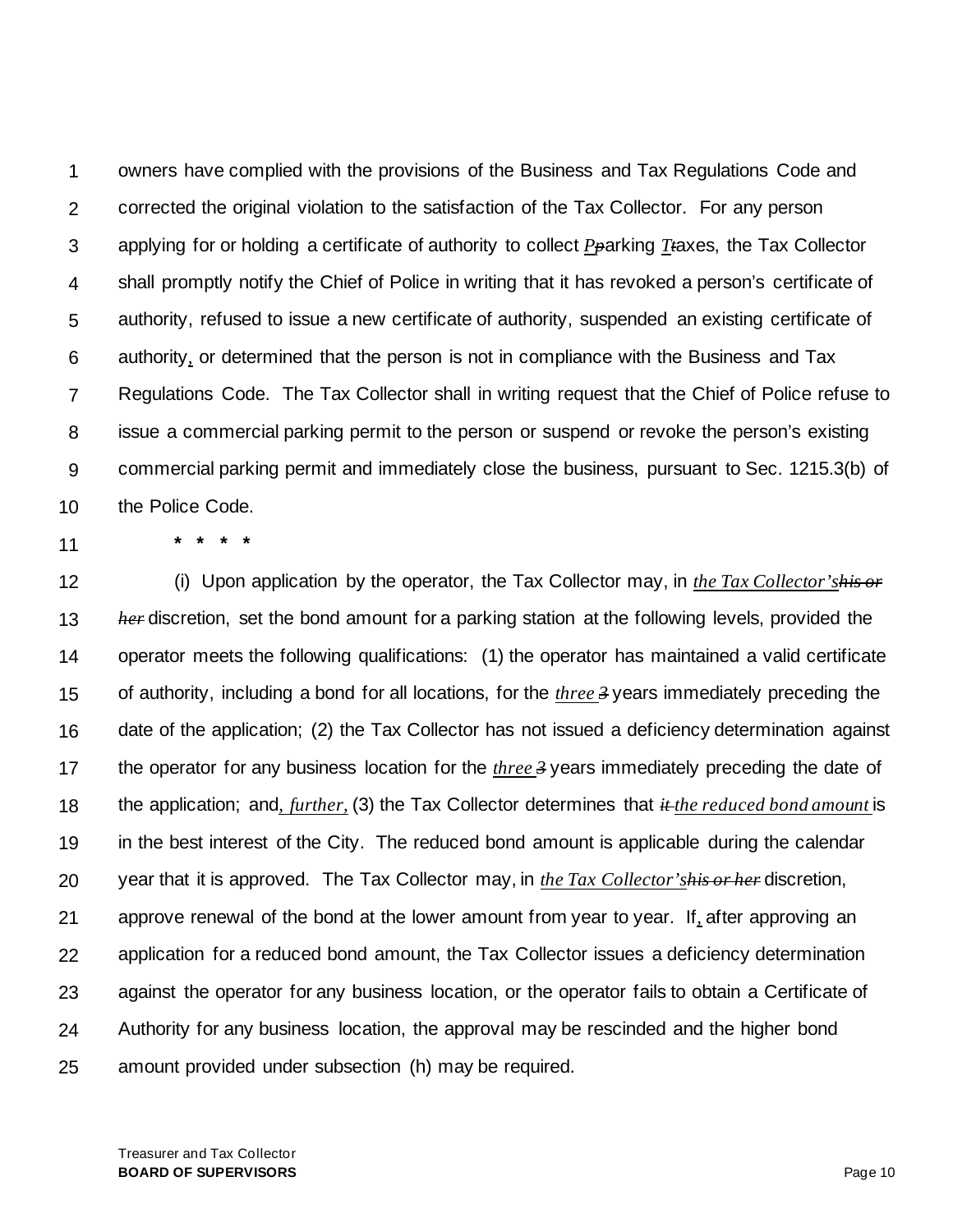**\* \* \* \***

2 3 4 5 6 7 8 (j) Such bond shall be executed by the applicant as principal, and by a corporation or association which is licensed by the Insurance Commissioner of this State to transact the business of fidelity and surety insurance, as surety. The applicant shall keep the bond in full force and effect for the duration of the certificate of authority and all renewals thereof issued to such applicant. If the bond provides that the term thereof shall be continuous until cancelled, the applicant shall provide the Tax Collector with certification from the surety of the renewal or continuation of the bond:

9

(1) when applying for renewal of an existing certificate of authority*;,*

10 11 (2) when requesting the withdrawal of a suspension of an existing certificate of authority*;,*

12

13

(3) when applying for a reduced bond amount pursuant to subsection (i)*;,* or (4) upon written request of the Tax Collector.

14 15 16 17 18 19 20 21 22 23 24 25 (k) The bond shall contain conditions that require the applicant to comply fully with all the provisions of the Business and Tax Regulations Code concerning the collection of third-party taxes from occupants of parking stations and the remittance of such taxes to the Tax Collector. The bond shall be payable to the City in the amount of all unpaid *Pp*arking *Tt*axes on amounts of taxable rents collected by the applicant, together with all administrative collection costs, interest, penalties, and other costs and charges applicable thereto; provided, however, that the aggregate liability of the surety for any and all claims which may arise under such bond shall in no event exceed the face amount of such bond regardless of the amount due and owing to the City. The City may bring an action upon the bond for the recovery of any unpaid *Pp*arking *Tt*axes, administrative collection costs, interest, penalties*,* and other costs and charges at any time prior to the expiration of the period of limitations applicable to the collection of such unpaid taxes by the Tax Collector.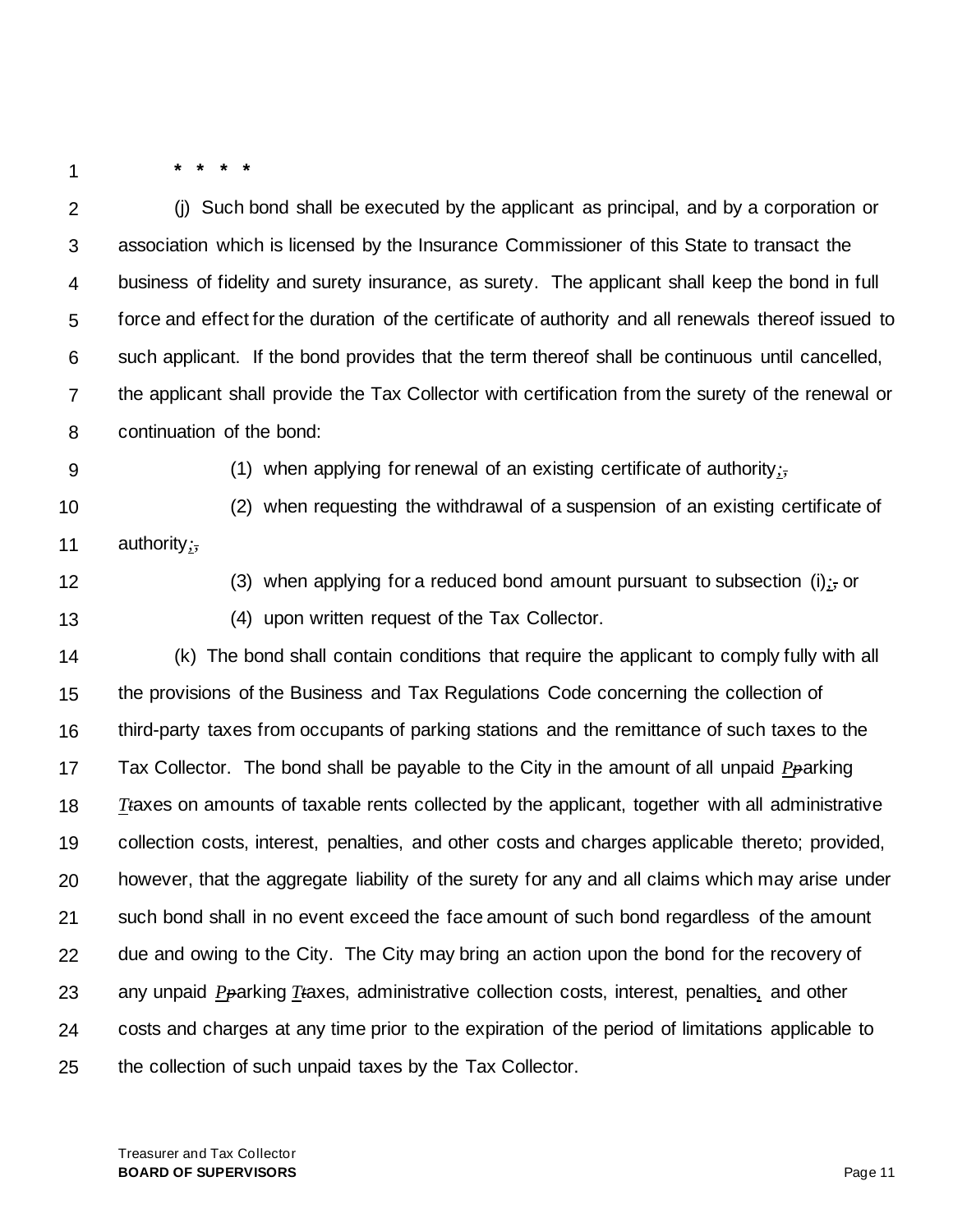2

# **SEC. 6.7-1. COLLECTION OF THIRD-PARTY TAXES.**

**\* \* \* \***

3 4 5 6 7 8 9 10 11 12 13 14 15 16 17 18 19 20 21 22 23 24 25 (a) (1) Every operator receiving payment of charges from a customer shall collect the amount of the third-party tax from the customer. All amounts of third-party tax so collected shall be considered to be a special fund in trust for the City. For purposes of this Section *6.7-1*, a person who otherwise qualifies as an operator under Section 6.2-13 shall not, by reason of the fact that the person is exempt from the tax, be exempted from the other obligations of an operator, including without limitation the obligation to collect and remit to the City all third-party taxes collected from non-exempt customers. An exemption from a third-party tax is enjoyed by the customer, not by the operator responsible for collecting and remitting such taxes. The operator may not exclude from taxation charges claimed to be exempt unless the operator has records of each transaction, which demonstrate: (A) the basis for the claim of exemption, and (B) that an amount was not in fact collected from the exempt customer as a tax. **\* \* \* \*** *SEC. 6.7-2. REPORTING AND REMITTING THIRD-PARTY TAXES AND STADIUM OPERATOR ADMISSION TAX. (a) All amounts of utility users taxes under Article 10 are due and payable to the Tax Collector for each month on or before the last day of the month immediately following each respective monthly period. All amounts of stadium operator admission taxes under Article 11 are due and payable to the Tax Collector within 5 days after the event, subject to the provisions of Section 804 of Article 11. All amounts of third-party taxes other than the utility users taxes are due and payable to the Tax Collector*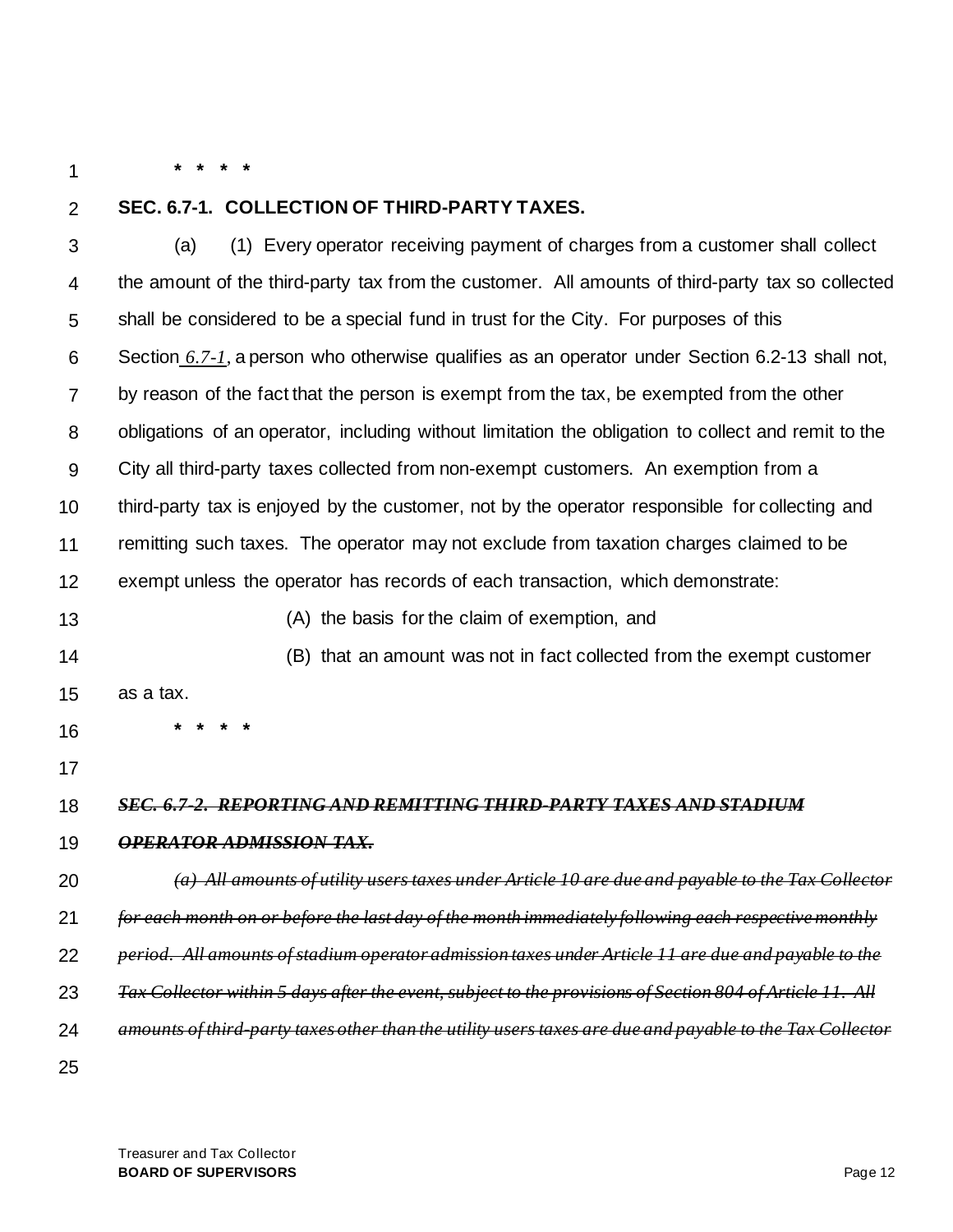1 2 *for each calendar quarter on or before the last day of the month immediately following each respective quarterly period.*

- 3 4 5 6 7 8 9 10 11 12 13 14 15 16 17 18 19 20 21 *(b) On or before the last day of the month immediately following each respective period, every operator except the stadium operator shall file a return for the preceding period with the Tax Collector, on such forms as the Tax Collector may prescribe. Stadium Operators shall file a return within the time periods set forth in Section 804 of Article 11. Filing a return that the Tax Collector determines to be incomplete in any material respect may be deemed failure to file a return in violation of this Section. (c) Returns shall show the amount of tax required to be collected for the subject period, separately, for each location at which the operator conducts business, and such other information as the Tax Collector requires. The Tax Collector may require returns to show the total number of transactions upon which tax was required to be collected and the amount of tax due on each such transaction, and for each location at which the operator conducts business. The Tax Collector may inspect, examine, and copy records for each such location separately, and may issue deficiency and jeopardy determinations pursuant to this Article for each such location separately, or in combination with one or more other locations at which the operator conducts business. The operator shall file the return, together with remittance of the amount of tax due, with the Tax Collector, at the Tax Collector's Office, on or before the date provided in this Section. Returns and remittances are due immediately upon cessation of business for any reason. (d) When a return is filed without full remittance of the amount reported to be due, the amount remaining unpaid, together with any nonpayment penalties, is immediately due and payable an be collected by the Tax Collector forthwith.*
- 22

#### 23 **SEC. 6.8-1. CITY, PUBLIC ENTITY, AND CONSTITUTIONAL EXEMPTIONS.**

24 25 (a) Nothing in Articles 6, 7, 8, 9, 10, 10B, 11, 12, *12-A,* 12-A-1, 21, 28, 29, 30, *or* 32*, or 33* shall be construed as imposing a tax upon: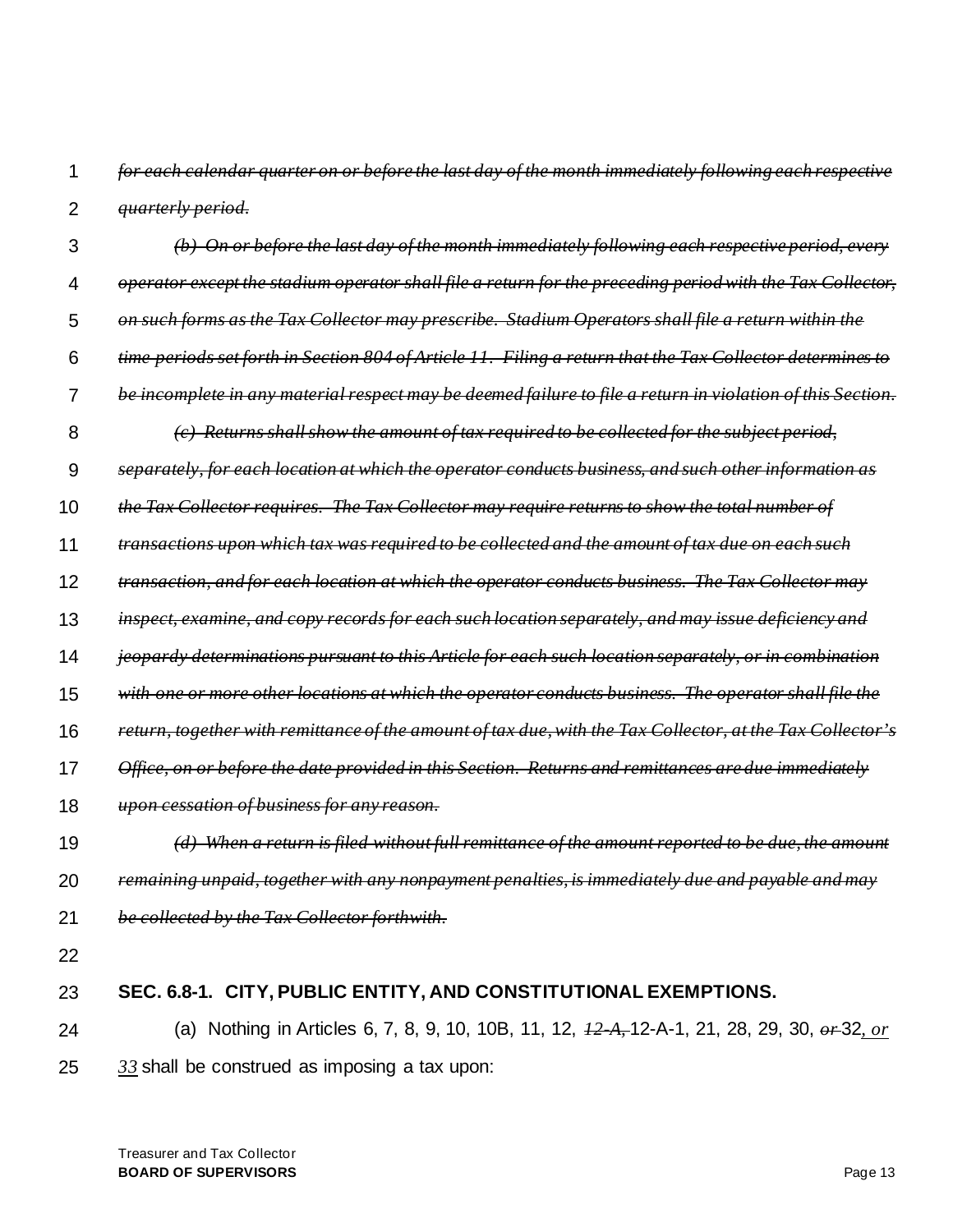| 1              | (1) The City, except for the Vacancy Tax (Article 29);                                                       |
|----------------|--------------------------------------------------------------------------------------------------------------|
| $\overline{2}$ | The State of California, or any county, municipal corporation, district, or<br>(2)                           |
| 3              | other political subdivision of the State, except where any constitutional or statutory immunity              |
| 4              | from taxation is waived or is not applicable;                                                                |
| 5              | (3) The United States of America, or any of its agencies or subdivisions, except                             |
| 6              | where any constitutional or statutory immunity from taxation is waived or is not applicable; or              |
| 7              | (4) Any person exempted from the particular tax by the Constitution or statutes                              |
| 8              | of the United States or the Constitution or statutes of the State of California.                             |
| 9              | $\star$ $\star$<br>* *                                                                                       |
| 10             |                                                                                                              |
| 11             | SEC. 6.8-2. CREDITS AND EXEMPTIONS.                                                                          |
| 12             | <u>The credits and exemptions set forth in Articles 6, 7, 8, 9, 10, 10B, 11, 12, 12-A-1, 12-C, 21, 28,</u>   |
| 13             | 29, 30, 32, and 33, in laws applicable to fees administered pursuant to Article 6, and in laws applicable    |
| 14             | to assessments levied pursuant to the Property and Business Improvement District Law of 1994                 |
| 15             | (California Streets and Highways Code sections 36600 et seq.) or Article 15 of this Code, are provided       |
| 16             | on the assumption that the City has the power to offer such credits and exemptions. If a credit or           |
| 17             | exemption is invalidated by a court of competent jurisdiction, the taxpayer must pay any additional          |
| 18             | amount that the taxpayer would have owed but for such invalid credit or exemption. Amounts owed as           |
| 19             | a result of the invalidation of a credit or exemption that are paid within three years after the decision of |
| 20             | the court becomes final shall not be subject to interest or penalties.                                       |
| 21             |                                                                                                              |
| 22             | SEC. 6.9-1. RETURNS AND PAYMENTS.                                                                            |
| 23             | (a) <b>Returns Generally.</b> Except as otherwise provided in this Business and Tax Regulations              |
| 24             | Code, on or before the due date, or in the event of cessation of business within 15 days of such             |
| 25             | cessation, each taxpayer shall file a return for the subject period on a form provided by the Tax            |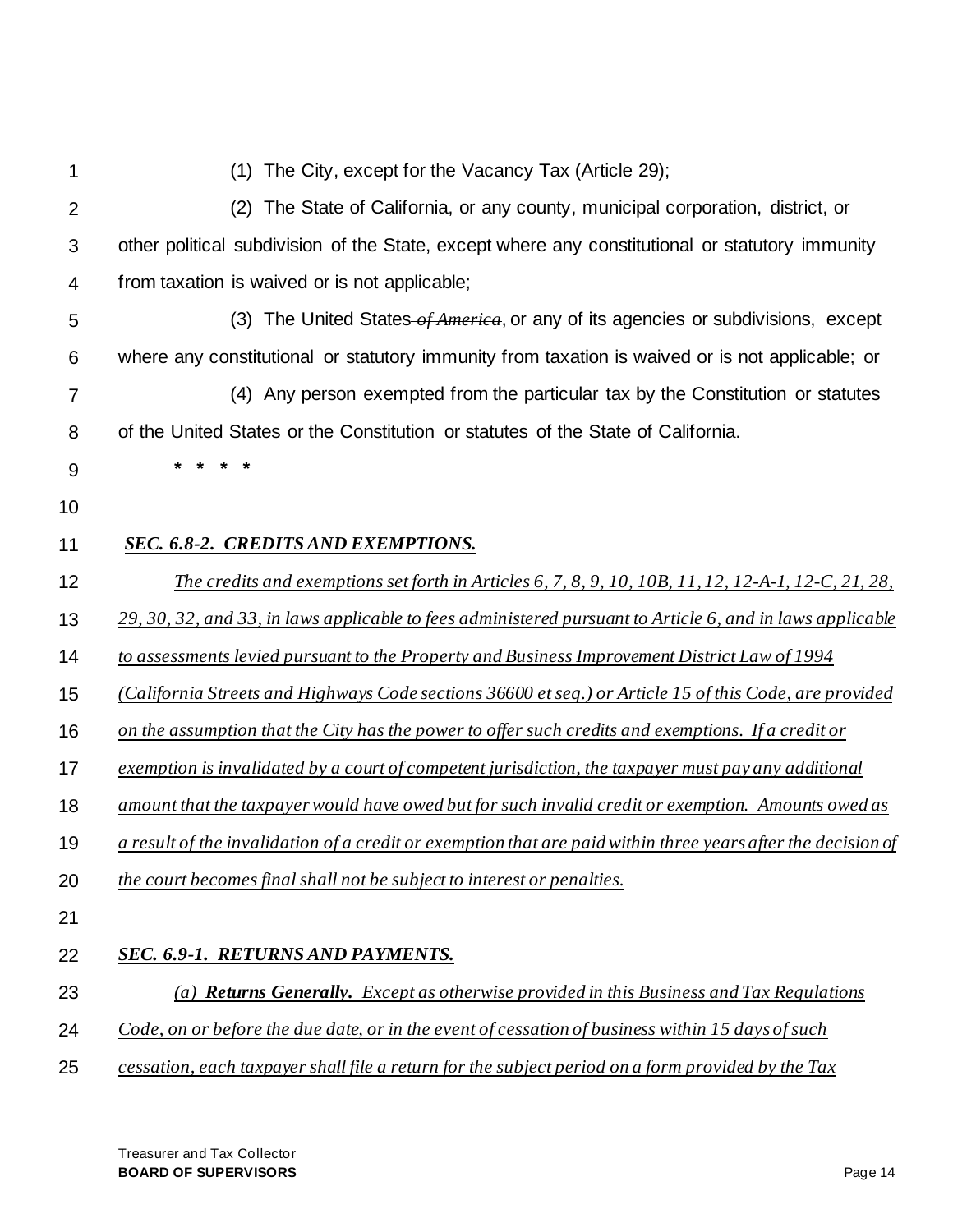- 2 *return form from the Tax Collector is responsible for obtaining such form and filing a return, and the*
- 3 *failure of the Tax Collector to furnish the taxpayer with a return shall not relieve the taxpayer of any*
- 4 *payment or filing obligation. Returns shall show the amount of tax paid, collected, or otherwise due for*
- 5 *the subject period and such other information as the Tax Collector may require. Each taxpayer shall*
- 6 *transmit the return, together with the remittance of the tax due, to the Tax Collector at the Tax*
- 7 *Collector's Office on or before the due date specified in this Section 6.9-1. Filing a return that the Tax*
- 8 *Collector determines to be incomplete in any material respect may be deemed failure to file a return in*
- 9 *violation of this Section 6.9-1(a).*

- *(b) Special Rules for Third-Party Taxes and the Stadium Operator Admission Tax.*
- 11 *(1) Returns shall show the amount of tax required to be collected for the subject period,*
- 12 *separately, for each location at which the operator conducts business, and such other information as*
- 13 *the Tax Collector requires. The Tax Collector may require returns to show the total number of*
- 14 *transactions upon which tax was required to be collected and the amount of tax due on each such*
- 15 *transaction, and for each location at which the operator conducts business. The Tax Collector may*
- 16 *inspect, examine, and copy records for each such location separately, and may issue deficiency and*
- 17 *jeopardy determinations pursuant to this Article 6 for each such location separately, or in combination*
- 18 *with one or more other locations at which the operator conducts business.*
- 19 *(2) When a return is filed without full remittance of the amount reported to be due, the*
- 20 *amount remaining unpaid, together with any nonpayment penalties, is immediately due and payable*
- 21 *and may be collected by the Tax Collector forthwith.*

#### 22 *(c) Gross Receipts Tax, Early Care and Education Commercial Rents Tax, Homelessness*

- 23 *Gross Receipts Tax, Cannabis Business Tax, and Overpaid Executive Gross Receipts Tax.*
- 24 *(1) Annual Due Date. Except for any extensions granted under Section 6.9-4 or as*
- 25 *otherwise provided in this Business and Tax Regulations Code, returns and payments of the Gross*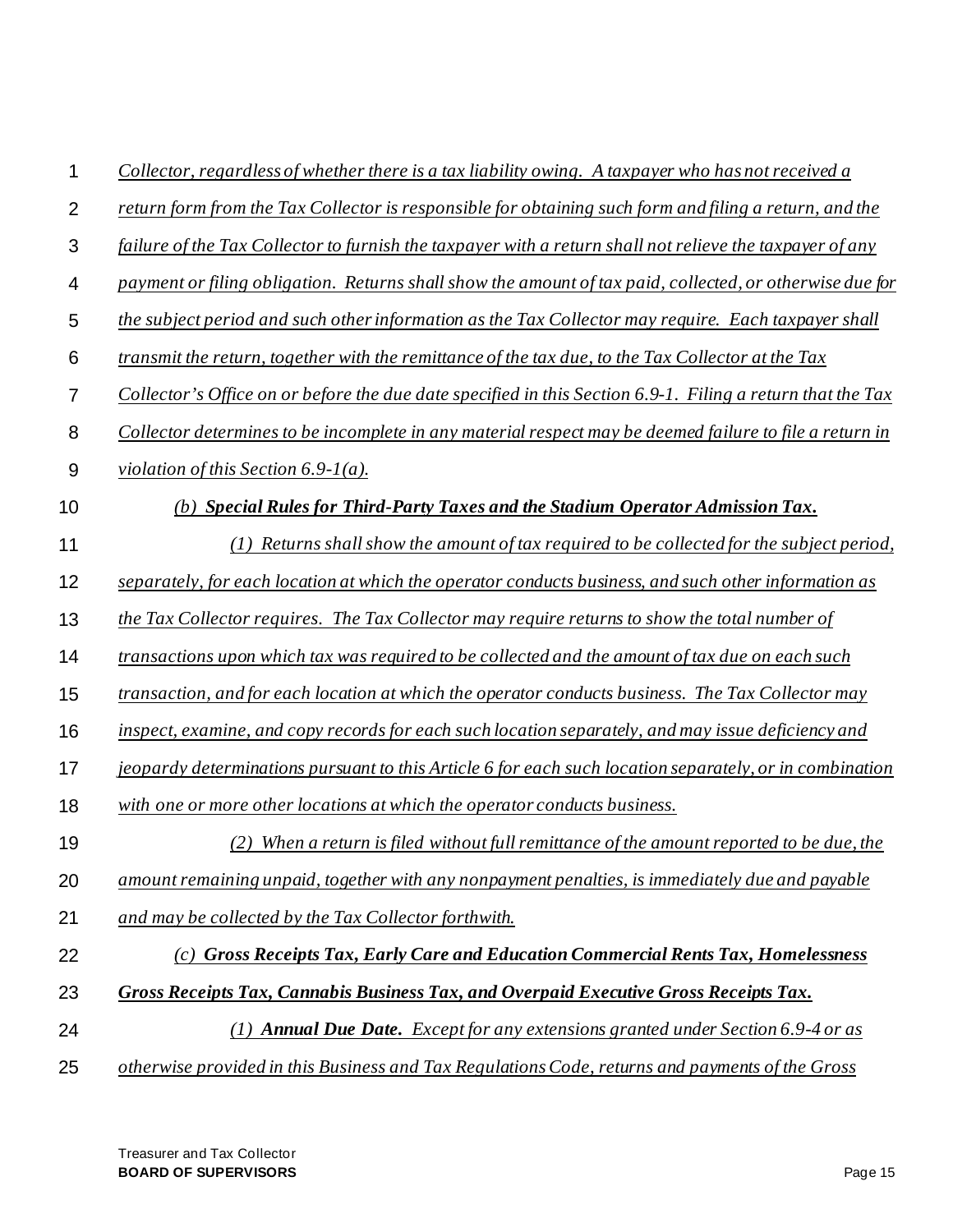| 1              | Receipts Tax (Article 12-A-1) (including the tax on administrative office business activities imposed   |  |  |  |  |  |
|----------------|---------------------------------------------------------------------------------------------------------|--|--|--|--|--|
| $\overline{2}$ | under Section 953.8 of Article 12-A-1), the Early Care and Education Commercial Rents Tax (Article      |  |  |  |  |  |
| 3              | 21), the Homelessness Gross Receipts Tax (Article 28) (including the homelessness administrative        |  |  |  |  |  |
| 4              | office tax imposed under Section 2804(d) of Article 28), the Cannabis Business Tax (Article 30), and    |  |  |  |  |  |
| 5              | the Overpaid Executive Gross Receipts Tax (Article 33) (including the overpaid executive                |  |  |  |  |  |
| 6              | administrative office tax imposed under Section 3303(d) of Article 33) are due and payable, and shall   |  |  |  |  |  |
| $\overline{7}$ | be delinquent if not submitted and paid to the Tax Collector, on or before the last day of February of  |  |  |  |  |  |
| 8              | the succeeding year.                                                                                    |  |  |  |  |  |
| 9              | (2) <b>Small Business Exemption.</b> A person or combined group that qualifies for the                  |  |  |  |  |  |
| 10             | small business exemption in Section 954.1 of Article 12-A-1 shall be exempt from filing a Gross         |  |  |  |  |  |
| 11             | Receipts Tax return, an Early Care and Education Commercial Rents Tax return, and, except for a         |  |  |  |  |  |
| 12             | person or combined group subject to the overpaid executive administrative office tax imposed under      |  |  |  |  |  |
| 13             | Section 3303(d) of Article 33, an Overpaid Executive Gross Receipts Tax return. Notwithstanding the     |  |  |  |  |  |
| 14             | preceding sentence, any person taking the Payroll Expense Tax Exclusion Credit in Section 960 of        |  |  |  |  |  |
| 15             | Article 12-A-1 must file a Gross Receipts Tax return, and any person taking the credit for child care   |  |  |  |  |  |
| 16             | facilities in Section 2106.1 of Article 21 must file an Early Care and Education Commercial Rents Tax   |  |  |  |  |  |
| 17             | return, regardless of whether such person qualifies for the small business exemption from the Gross     |  |  |  |  |  |
| 18             | Receipts Tax.                                                                                           |  |  |  |  |  |
| 19             | (3) <b>Estimated Tax Payments.</b> Except as provided in Section 6.9- $I(c)(3)(D)$ with respect         |  |  |  |  |  |
| 20             | to estimated tax payments of the Gross Receipts Tax, every person or combined group liable for          |  |  |  |  |  |
| 21             | payment of the Gross Receipts Tax (Article 12-A-1) (including the tax on administrative office business |  |  |  |  |  |
| 22             | activities imposed under Section 953.8 of Article 12-A-1), the Early Care and Education Commercial      |  |  |  |  |  |
| 23             | Rents Tax (Article 21), the Homelessness Gross Receipts Tax (Article 28) (including the homelessness    |  |  |  |  |  |
| 24             | administrative office tax imposed under Section $2804(d)$ of Article 28), the Cannabis Business Tax     |  |  |  |  |  |
| 25             | (Article 30), or the Overpaid Executive Gross Receipts Tax (Article 33) (including the overpaid         |  |  |  |  |  |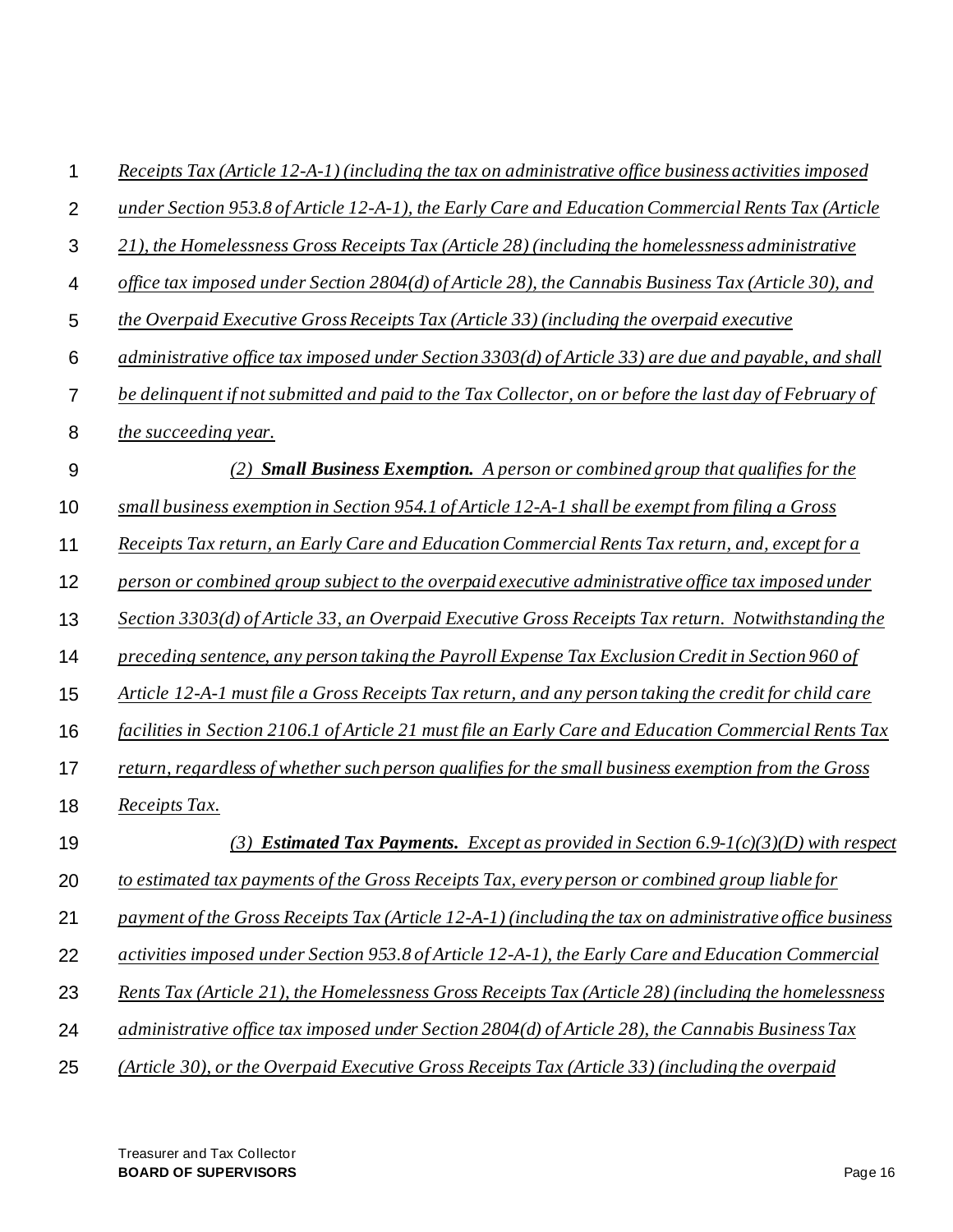| 1              | executive administrative office tax imposed under Section 3303(d) of Article 33) shall make three          |  |  |  |  |  |
|----------------|------------------------------------------------------------------------------------------------------------|--|--|--|--|--|
| $\overline{2}$ | estimated tax payments, in addition to the annual payments in Section $6.9-1(c)(1)$ , as follows:          |  |  |  |  |  |
| 3              | (A) <b>Due Dates.</b> The first, second, and third estimated tax payments for a tax                        |  |  |  |  |  |
| 4              | year shall be due and payable, and shall be delinquent if not paid on or before, April 30, July 31, and    |  |  |  |  |  |
| 5              | October 31, respectively, of that tax year. Estimated tax payments shall be a credit against the person    |  |  |  |  |  |
| 6              | or combined group's total annual liability, as applicable, for the Gross Receipts Tax (including the tax   |  |  |  |  |  |
| $\overline{7}$ | on administrative office business activities imposed under Section 953.8 of Article 12-A-1), Early Care    |  |  |  |  |  |
| 8              | and Education Commercial Rents Tax, Homelessness Gross Receipts Tax (including the homelessness            |  |  |  |  |  |
| 9              | administrative office tax imposed under Section 2804(d) of Article 28), Cannabis Business Tax, or          |  |  |  |  |  |
| 10             | Overpaid Executive Gross Receipts Tax (including the overpaid executive administrative office tax          |  |  |  |  |  |
| 11             | imposed under Section 3303(d) of Article 33), for the tax year in which such estimated tax payments        |  |  |  |  |  |
| 12             | are due.                                                                                                   |  |  |  |  |  |
| 13             | <b>Gross Receipts Tax Estimated Tax Payments.</b> A person or combined<br>(B)                              |  |  |  |  |  |
| 14             | group's estimated tax payments of Gross Receipts Tax, including the tax on administrative office           |  |  |  |  |  |
| 15             | business activities imposed under Section 953.8 of Article 12-A-1, shall each equal the lesser of:         |  |  |  |  |  |
| 16             | (i) $25\%$ of the Gross Receipts Tax liability (including any liability for the                            |  |  |  |  |  |
| 17             | tax on administrative office business activities imposed under Section 953.8 of Article 12-A-1) shown      |  |  |  |  |  |
| 18             | on the person or combined group's return for the tax year (or, if no return is filed, 25% of the person or |  |  |  |  |  |
| 19             | combined group's actual Gross Receipts Tax liability for the tax year); or                                 |  |  |  |  |  |
| 20             | (ii) $25\%$ of the Gross Receipts Tax liability (including any liability for                               |  |  |  |  |  |
| 21             | the tax on administrative office business activities imposed under Section 953.8 of Article 12-A-1) as     |  |  |  |  |  |
| 22             | determined by applying the applicable Gross Receipts Tax rates and small business exemption in             |  |  |  |  |  |
| 23             | Section 954.1 of Article 12-A-1 for the current tax year to the taxable gross receipts shown on the        |  |  |  |  |  |
| 24             | person or combined group's return for the preceding tax year (or, if subject to the tax on administrative  |  |  |  |  |  |
| 25             | office business activities imposed under Section 953.8 of Article 12-A-1 for the preceding tax year, by    |  |  |  |  |  |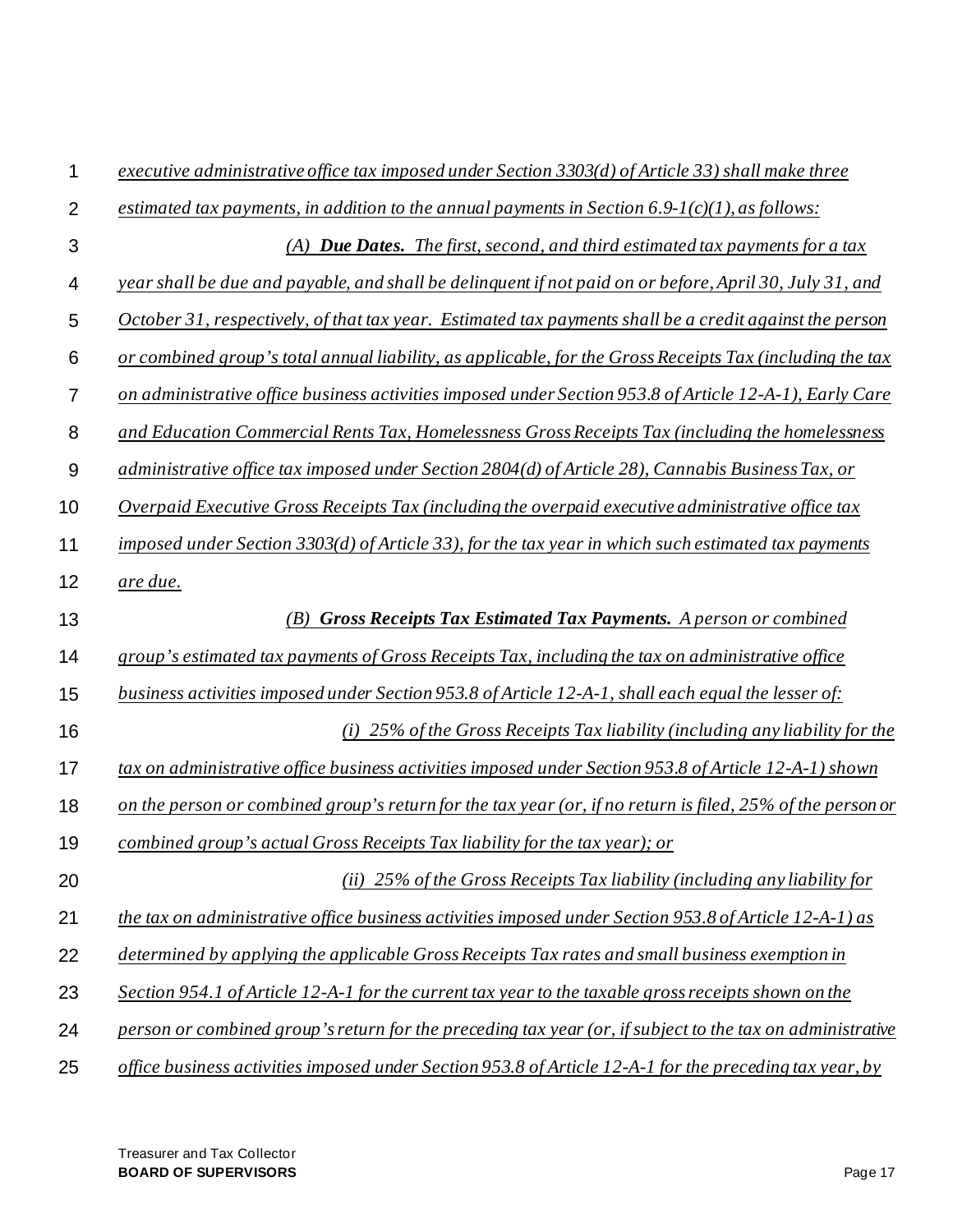| 1              | applying the applicable administrative office tax rate for the current tax year to the total payroll       |  |  |  |
|----------------|------------------------------------------------------------------------------------------------------------|--|--|--|
| $\overline{2}$ | expense attributable to the City shown on the person or combined group's return for the preceding tax      |  |  |  |
| 3              | year). If the person or combined group did not file a return for the preceding tax year, the person or     |  |  |  |
| 4              | combined group shall owe no estimated tax payments of Gross Receipts Taxes (or estimated tax               |  |  |  |
| 5              | payments of the tax on administrative office business activities imposed under Section 953.8 of            |  |  |  |
| 6              | Article 12-A-1) for the current tax year. For purposes of this Section 6.9-1(c)(3)(B)(ii), "taxable gross  |  |  |  |
| 7              | receipts" means a person or combined group's gross receipts, not excluded under Section 954 of             |  |  |  |
| 8              | Article 12-A-1, attributable to the City.                                                                  |  |  |  |
| 9              | (C) Estimated Tax Payments for Early Care and Education Commercial Rents                                   |  |  |  |
| 10             | Tax, Homelessness Gross Receipts Tax, Cannabis Business Tax, and Overpaid Executive Gross                  |  |  |  |
| 11             | <b>Receipts Tax.</b> A person or combined group's estimated tax payments of the Early Care and Education   |  |  |  |
| 12             | Commercial Rents Tax, Homelessness Gross Receipts Tax (including the homelessness administrative           |  |  |  |
| 13             | office tax imposed under Section 2804(d) of Article 28), Cannabis Business Tax, and Overpaid               |  |  |  |
| 14             | Executive Gross Receipts Tax (including the overpaid executive administrative office tax imposed           |  |  |  |
| 15             | under Section 3303(d) of Article 33), shall each equal the lesser of:                                      |  |  |  |
| 16             | (i) 25% of the applicable tax liability shown on the person or combined                                    |  |  |  |
| 17             | group's return for the tax year (or, if no return is filed, 25% of the person or combined group's actual   |  |  |  |
| 18             | <i>tax liability for the tax year); or</i>                                                                 |  |  |  |
| 19             | (ii) 25% of the applicable tax liability shown on the person or combined                                   |  |  |  |
| 20             | group's return for the preceding tax year. If the person or combined group did not file a return for the   |  |  |  |
| 21             | preceding tax year, the person or combined group shall be deemed to have filed a return showing no         |  |  |  |
| 22             | liability for purposes of this Section 6.9-1(c)(3)(C)(ii), and no estimated tax payments of that tax shall |  |  |  |
| 23             | be due for the current tax year.                                                                           |  |  |  |
| 24             | (D) Lessor of Residential Real Estate Exemption. Notwithstanding any other                                 |  |  |  |
| 25             | provision in this Section 6.9-1(c)(3), a lessor of residential real estate, as defined in Section 954.1 of |  |  |  |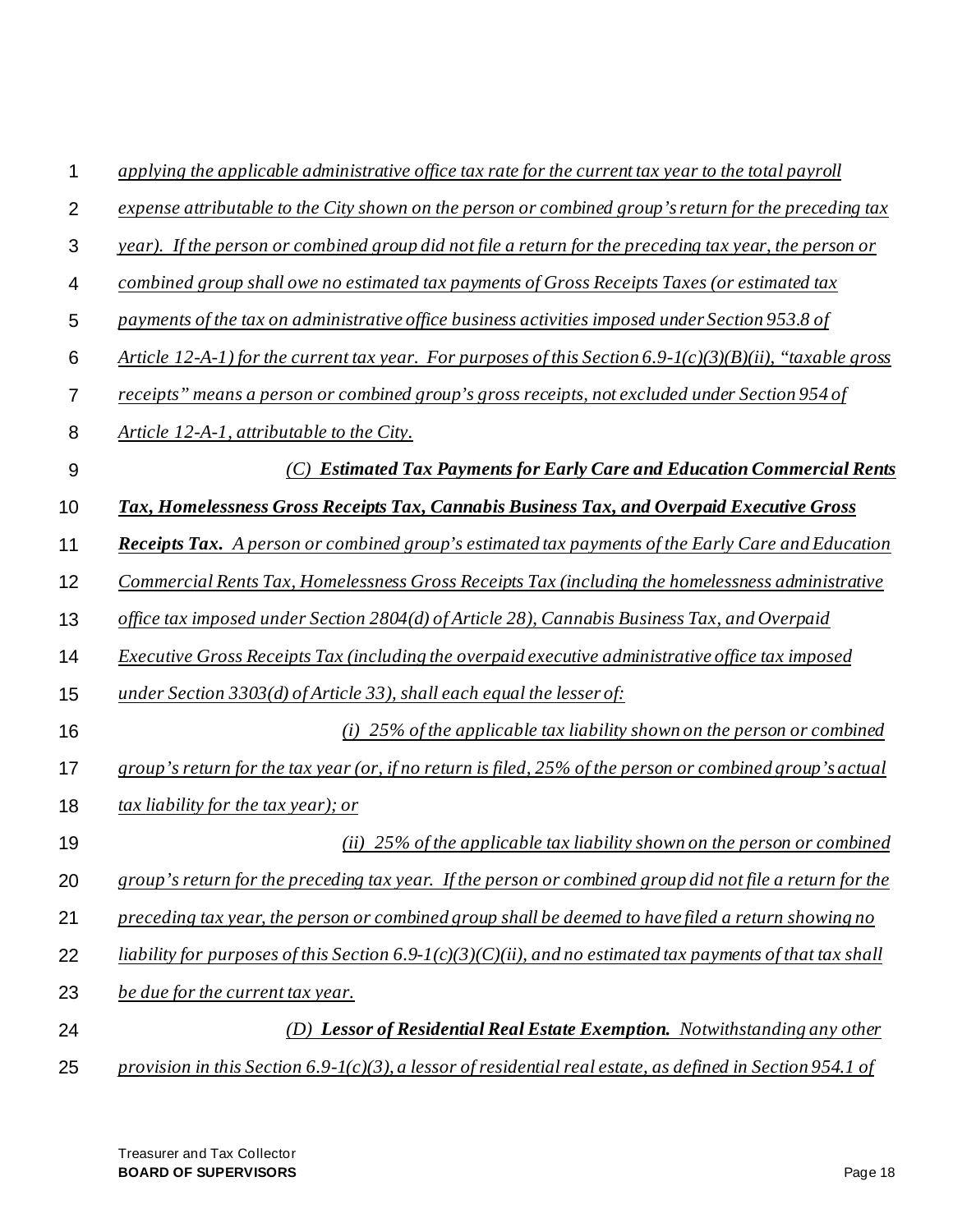| 1              | Article 12-A-1, shall not be required to make estimated tax payments under this Section 6.9-1(c)(3), but    |  |  |  |  |
|----------------|-------------------------------------------------------------------------------------------------------------|--|--|--|--|
| $\overline{2}$ | shall pay its full Gross Receipts Tax liability, Homelessness Gross Receipts Tax liability, and Overpaid    |  |  |  |  |
| 3              | Executive Gross Receipts Tax liability on or before the last day of February of the succeeding year, if     |  |  |  |  |
| 4              | the lessor's gross receipts within the City shown on the lessor's return for either the current tax year or |  |  |  |  |
| 5              | the preceding tax year did not exceed the threshold in Section 954.1(b) of Article 12-A-1.                  |  |  |  |  |
| 6              | (d) Hotel Tax and Parking Tax.                                                                              |  |  |  |  |
| 7              | (1) <b>Monthly Due Date.</b> Except for any extensions granted under Section $6.94$ or as                   |  |  |  |  |
| 8              | otherwise provided in this Business and Tax Regulations Code, returns and payments of the Hotel Tax         |  |  |  |  |
| $9\,$          | (Article 7) and the Parking Tax (Article 9) shall be filed monthly and are due and payable, and shall be    |  |  |  |  |
| 10             | delinquent if not submitted and paid to the Tax Collector, for each month, on or before the last day of     |  |  |  |  |
| 11             | the following month.                                                                                        |  |  |  |  |
| 12             | (2) <b>Deemed Small Operators.</b> A "Deemed Small Operator" is either a hotel operator                     |  |  |  |  |
| 13             | or parking station operator that has gross revenues from Rent that do not exceed \$40,000 annually          |  |  |  |  |
| 14             | attributed to either rent from hotel or parking operations but not a combination thereof. No hotel          |  |  |  |  |
| 15             | operator or parking station operator shall be a "Deemed Small Operator" if their total combined             |  |  |  |  |
| 16             | revenue from all parking and hotel operations within San Francisco is greater than \$250,000 per year.      |  |  |  |  |
| 17             | Any valet parking operator required to hold a permit under Police Code Section 1216 shall not be a          |  |  |  |  |
| 18             | "Deemed Small Operator." Notwithstanding any other provision of this Code, a Deemed Small                   |  |  |  |  |
| 19             | Operator shall be relieved of certain obligations, specified in subsection $(A)$ below, provided it meets   |  |  |  |  |
| 20             | all of the requirements of subsection $(B)$ below, and is not disqualified for such relief under subsection |  |  |  |  |
| 21             | $(C)$ below.                                                                                                |  |  |  |  |
| 22             | (A) A Deemed Small Operator shall be relieved of the following obligations:                                 |  |  |  |  |
| 23             | To obtain a certificate of authority from the Tax Collector under<br>(i)                                    |  |  |  |  |
| 24             | Section 6.6- $l(a)$ or execute a bond under Section 6.6- $l(h)$ .                                           |  |  |  |  |
| 25             |                                                                                                             |  |  |  |  |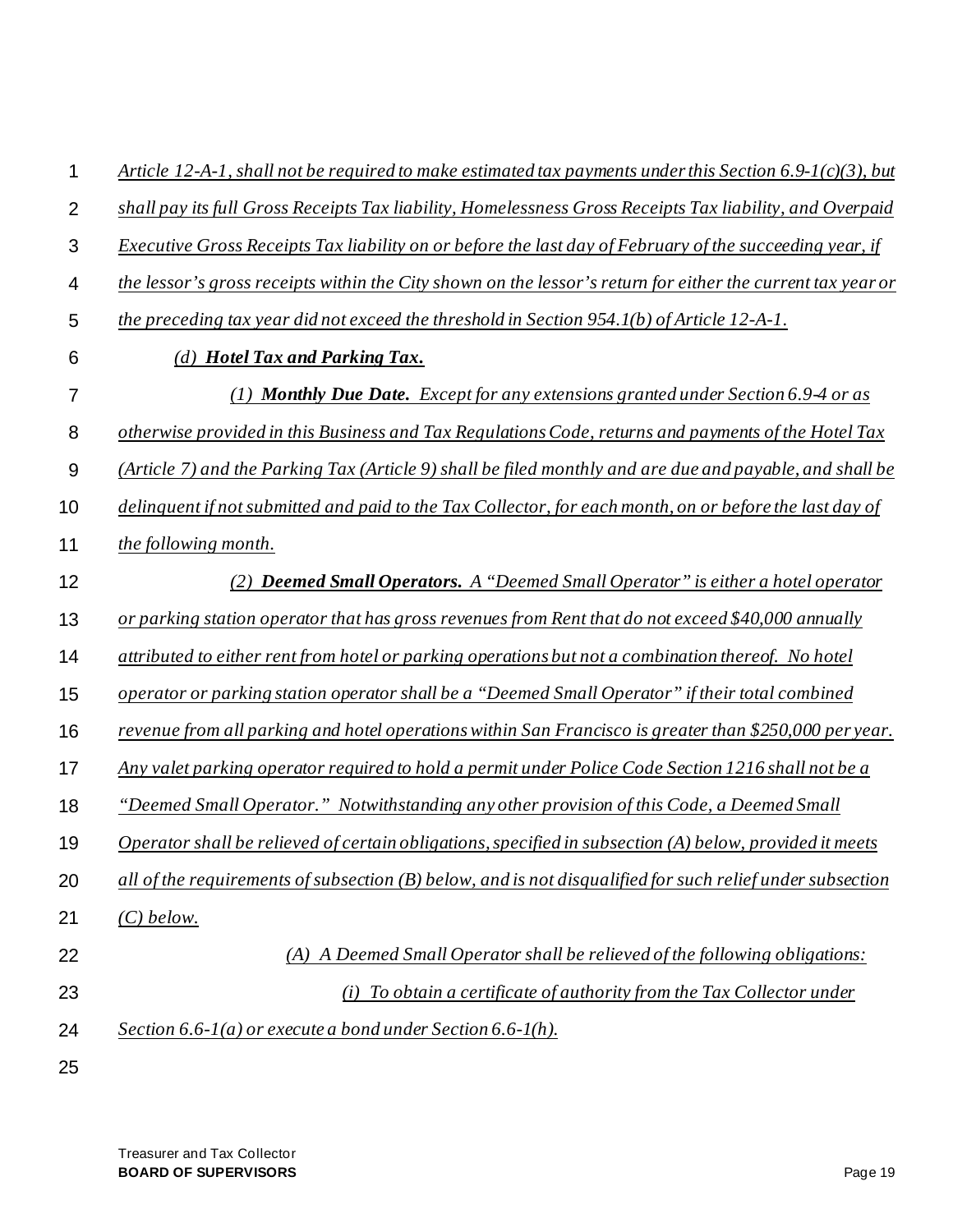| 1              | (ii) To make monthly tax remittances pursuant to Section 6.9- $I(d)(1)$ ,                                     |  |  |  |  |  |
|----------------|---------------------------------------------------------------------------------------------------------------|--|--|--|--|--|
| $\overline{2}$ | provided that its gross revenues from rent do not exceed \$40,000 annually. At any time that the gross        |  |  |  |  |  |
| 3              | revenues from rent exceed \$40,000 annually, the operator must report and file monthly tax returns as         |  |  |  |  |  |
| 4              | required by Section $6.9 - l(d)(1)$ beginning with the following month.                                       |  |  |  |  |  |
| 5              | (iii) For a Deemed Small Operator of a Parking Station, to pay the                                            |  |  |  |  |  |
| 6              | Revenue Control Equipment Compliance Fee in Article 22, Section 2219.5 of this Business and Tax               |  |  |  |  |  |
| 7              | Regulations Code for that parking station, and to hold a commercial parking permit under                      |  |  |  |  |  |
| 8              | Section 1215(b) of the Police Code.                                                                           |  |  |  |  |  |
| 9              | (B) To be eligible for relief under this Section $6.9-1(d)(2)$ , a Deemed Small                               |  |  |  |  |  |
| 10             | Operator must meet all of the following requirements:                                                         |  |  |  |  |  |
| 11             | (i) Register for relief using the form prescribed by the Tax Collector for                                    |  |  |  |  |  |
| 12             | that purpose, and provide the information required by the Tax Collector. The operator shall                   |  |  |  |  |  |
| 13             | demonstrate to the satisfaction of the Tax Collector that it meets all of the requirements of this            |  |  |  |  |  |
| 14             | Section $6.9 - 1(d)(2)$ .                                                                                     |  |  |  |  |  |
| 15             | (ii) Maintain documents and records of all parking transactions in a                                          |  |  |  |  |  |
| 16             | manner acceptable to the Tax Collector. Such documents and records must objectively substantiate any          |  |  |  |  |  |
| 17             | relief claimed under this Section 6.9-1(d)(2) and be provided to the Tax Collector upon request.              |  |  |  |  |  |
| 18             | Timely file with the Tax Collector annually a Parking Tax or a Hotel<br>(iii)                                 |  |  |  |  |  |
| 19             | Tax return, regardless of the amount of tax liability shown on the return. All returns shall be filed on or   |  |  |  |  |  |
| 20             | before January 31 of each year.                                                                               |  |  |  |  |  |
| 21             | $(C)$ Any operator that makes a material misrepresentation in a return, fails to                              |  |  |  |  |  |
| 22             | amend a return within seven days of a material change, or fails to comply in a timely manner with a rule      |  |  |  |  |  |
| 23             | or regulation promulgated by the Tax Collector shall, in addition to any other liability that may be          |  |  |  |  |  |
| 24             | imposed under the provisions of this Article 6, be ineligible to claim relief under this Section 6.9-1(d)(2). |  |  |  |  |  |
| 25             |                                                                                                               |  |  |  |  |  |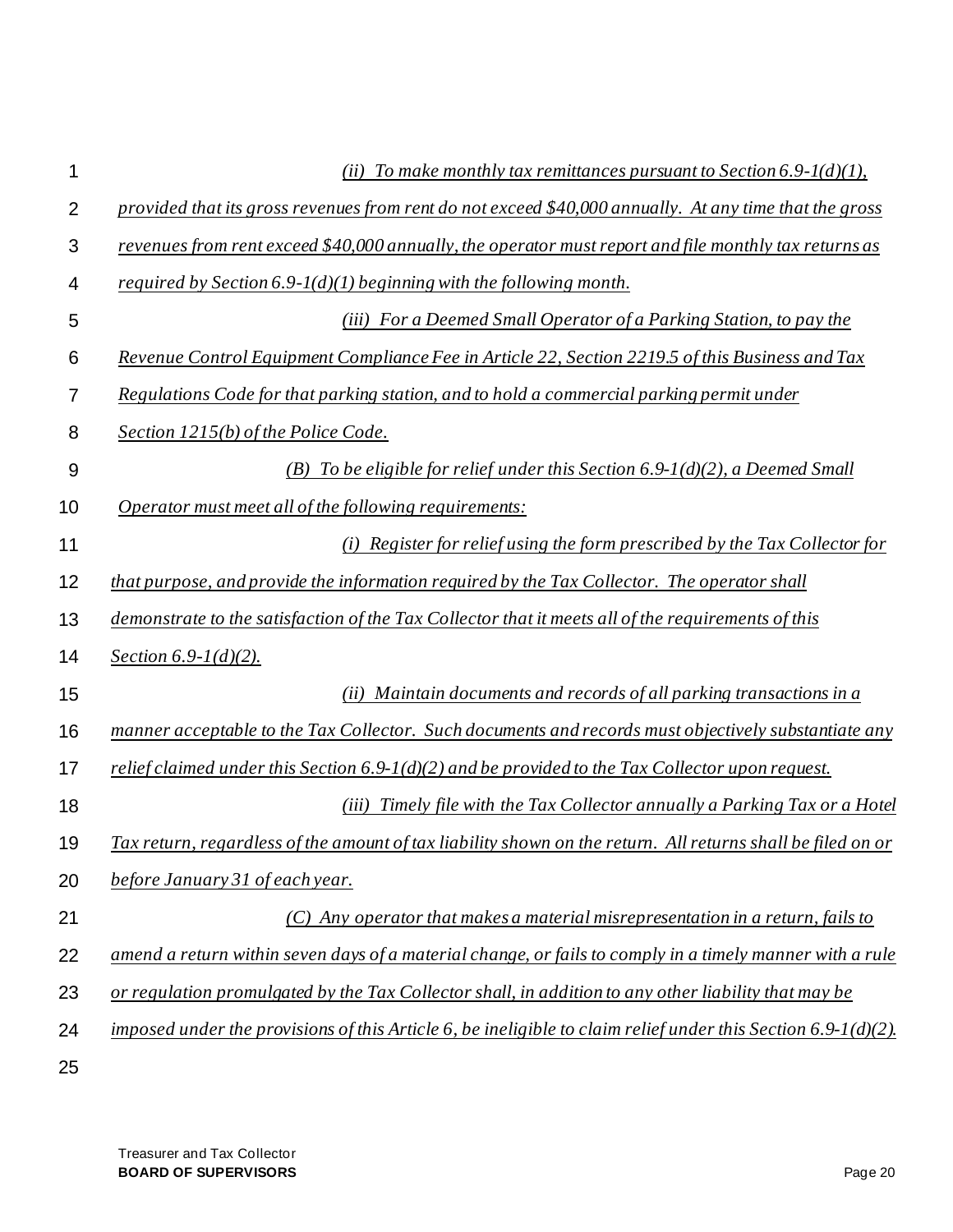1 2 3 4 5 6 7 8 9 10 11 12 13 14 15 16 17 18 19 20 21 22 23 24 25 *(e) Utility Users Tax and Access Line Tax; Monthly Due Date. Except for any extensions granted under Section 6.9-4 or as otherwise provided in this Business and Tax Regulations Code, returns and payments of the Utility Users Tax (Article 10) and the Access Line Tax (Article 10B) shall be filed monthly and are due and payable, and shall be delinquent if not submitted and paid to the Tax Collector, for each month, on or before the last day of the following month. (f) Stadium Operator Admission Tax; Due Dates. Except for any extensions granted under Section 6.9-4 or as otherwise provided in this Business and Tax Regulations Code, returns and payments of the Stadium Operator Admission Tax (Article 11) shall be filed as provided in Section 804 of Article 11, and are due and payable, and shall be delinquent if not submitted and paid to the Tax Collector, by the date provided in Section 804. (g) Business Registration Certificate; Annual Due Date. Except for any extensions granted under Section 6.9-4 or as otherwise provided in this Business and Tax Regulations Code, returns and payments of the Business Registration Fee (Article 12) shall be filed annually and are due and payable, and shall be delinquent if not submitted and paid to the Tax Collector, on or before the last day of May preceding the registration year commencing July 1 of that year. (h) Sugary Drinks Distributor Tax; Quarterly Due Date. Except for any extensions granted under Section 6.9-4 or as otherwise provided in this Business and Tax Regulations Code, returns and payments of the Sugary Drinks Distributor Tax (Article 8) shall be filed quarterly and are due and payable, and shall be delinquent if not submitted and paid to the Tax Collector, for each calendar quarter, on or before the last day of the month immediately following each calendar quarter. (i) Traffic Congestion Mitigation Tax; Monthly Due Date. Except for any extensions granted under Section 6.9-4 or as otherwise provided in this Business and Tax Regulations Code, returns and payments of the Traffic Congestion Mitigation Tax (Article 32) shall be filed monthly and are due and payable, and shall be delinquent if not submitted and paid to the Tax Collector, for each month, on or before the last day of the following month.*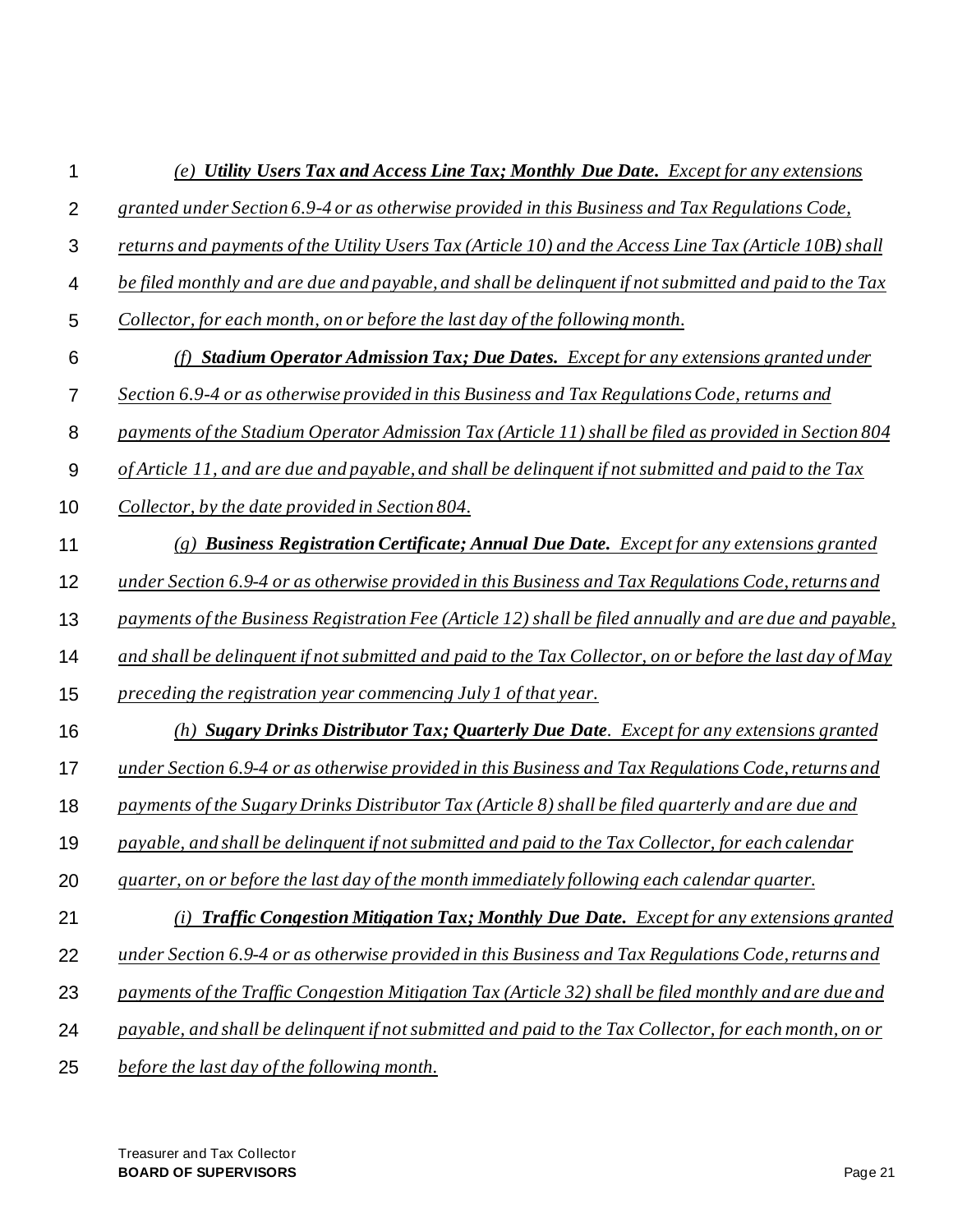| I  |  |  |
|----|--|--|
| ۰, |  |  |
|    |  |  |
|    |  |  |

# *(j) Vacancy Tax.*

| 2  | (1) <b>Annual Due Date.</b> Except as otherwise provided in this Business and Tax                           |
|----|-------------------------------------------------------------------------------------------------------------|
| 3  | Regulations Code, returns and payments of the Vacancy Tax (Article 29) shall be filed annually and are      |
| 4  | due and payable, and shall be delinguent if not submitted and paid to the Tax Collector, on or before       |
| 5  | the last day of February of the succeeding year.                                                            |
| 6  | (2) <b>Additional Filing Requirements.</b> In addition to the filing requirements in                        |
| 7  | Section 6.9- $I(j)(1)$ , anyone that is an owner, lessee, or sublessee of Taxable Commercial Space, as that |
| 8  | term is defined in Article 29 of the Business and Tax Regulations Code, at any time during a calendar       |
| 9  | year shall file a Vacancy Tax return, in the form and manner prescribed by the Tax Collector, on or         |
| 10 | before the last day of February of the succeeding year.                                                     |
| 11 |                                                                                                             |
| 12 | SEC. 6.9-1. DETERMINATIONS, RETURNS, AND PAYMENTS; DUE DATE OF TAXES.                                       |
| 13 | <b>Except for jeopardy determinations under Section 6.12-2, and subject to remittances required</b>         |
| 14 | under Sections 6.9-2 and 6.9-3, all amounts of taxes and fees imposed by Articles 6, 7, 8, 9, 10, 10B,      |
| 15 | 11, 12, 12 A, 12 A 1, 21, 28, 29, 30, and 32 are due and payable, and shall be delinguent if not paid to    |
| 16 | the Tax Collector on or before the following dates:                                                         |
| 17 | (a) For the hotel tax (Article 7) and the parking tax (Article 9), for each month, on                       |
| 18 | the last day of the following month;                                                                        |
| 19 | (b) For the payroll expense tax (Article 12-A), the gross receipts tax (Article 12-                         |
| 20 | the tax on administrative office business activities imposed under Section 953.8 of Article 12 A 1), the    |
| 21 | Early Care and Education Commercial Rents Tax (Article 21), the Homelessness Gross Receipts Tax             |
| 22 | (Article 28) (including the homelessness administrative office tax imposed under Section 2804(d) of         |
| 23 | Article 28), and the Cannabis Business Tax (Article 30), on or before the last day of February of each      |
| 24 | year;                                                                                                       |
| 25 |                                                                                                             |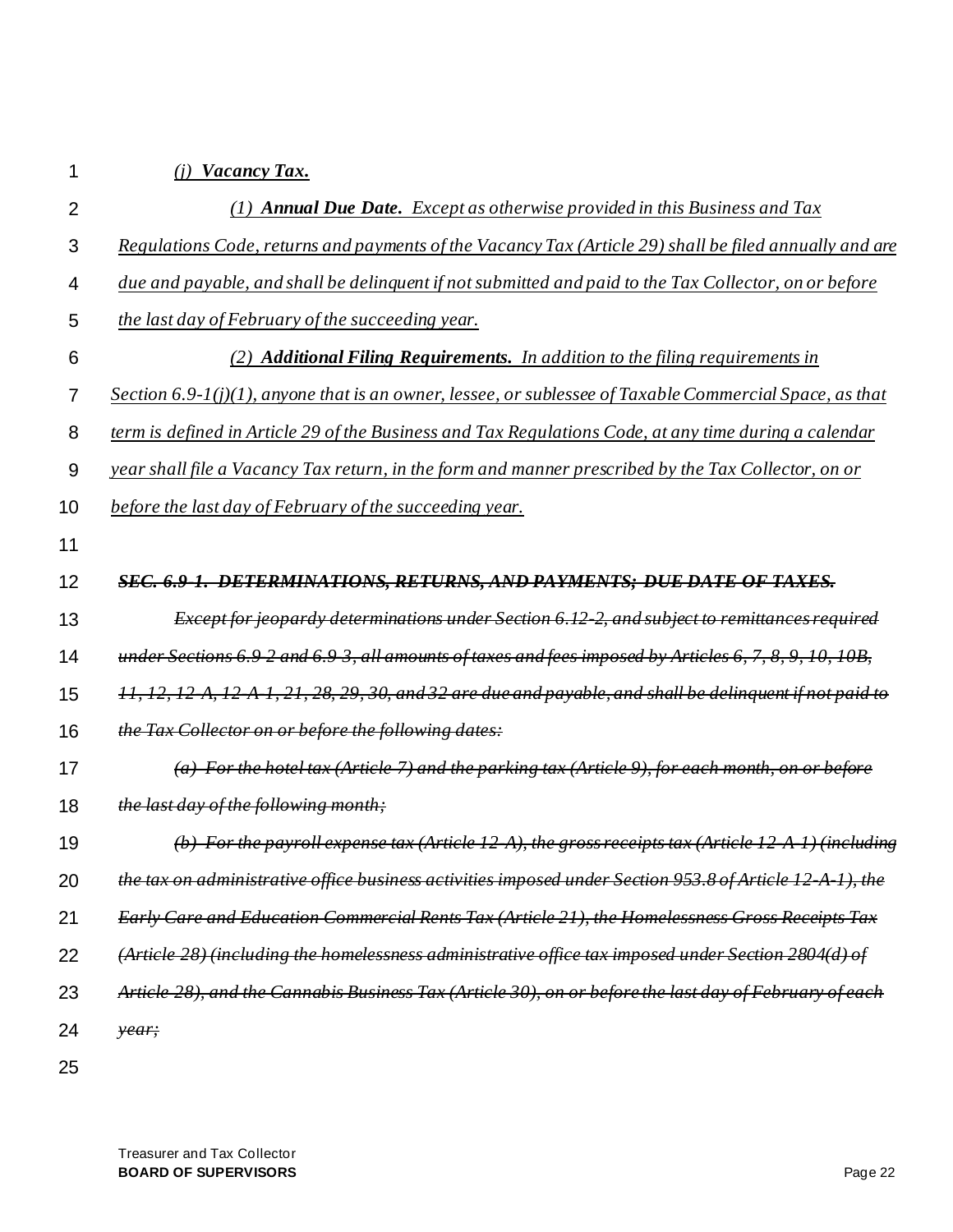| 1              | For the utility users tax (Article 10) and the access line tax (Article 10B), for each monthly                |
|----------------|---------------------------------------------------------------------------------------------------------------|
| $\overline{2}$ | period, on or before the last day of the following month;                                                     |
| 3              | For the stadium operator admission tax (Article 11), within five days after the event, subject                |
| 4              | to the provisions of Section 804 of Article 11;                                                               |
| 5              | For the business registration certificate (Article 12), on or before the last day of May                      |
| 6              | preceding the registration year commencing July 1 of that year;                                               |
| 7              | For the sugary drinks distributor tax (Article 8), for each quarterly period, on or before the                |
| 8              | last day of the month immediately following each calendar quarter; and                                        |
| 9              | For the Traffic Congestion Mitigation Tax (Article 32), for each month, on or before the                      |
| 10             | last day of the following month; and                                                                          |
| 11             | For the Vacancy Tax (Article 29), on or before the last day of February of each year.                         |
| 12             |                                                                                                               |
|                |                                                                                                               |
| 13             | SEC. 6.9-2. DETERMINATIONS, RETURNS, AND PAYMENTS; RETURNS.                                                   |
| 14             | $(a)$ Returns. Except as provided in subsection (b) below, on or before the due date, or in the               |
| 15             | event of a cessation of business within 15 days of such cessation, each taxpayer shall file a return for      |
| 16             | the subject period on a form provided by the Tax Collector, regardless of whether there is a tax liability    |
| 17             | <del>owing. A person subject to any tax or required to remit any third-party tax who has not received a</del> |
| 18             | return form or forms from the Tax Collector is responsible for obtaining such form(s) and filing a            |
| 19             | return or returns on or before the due date, or upon the cessation of business. Returns shall show the        |
| 20             | amount of tax and any third-party tax paid or otherwise due for the related period and such other             |
| 21             | information as the Tax Collector may require. Each person subject to any tax or required to remit any         |
| 22             | third party tax and required to file the return shall transmit the return, together with the remittance of    |
| 23             | the amount of tax or third party tax due, to the Tax Collector at the Tax Collector's Office on or before     |
| 24             | the due date specified in Section 6.9 1.                                                                      |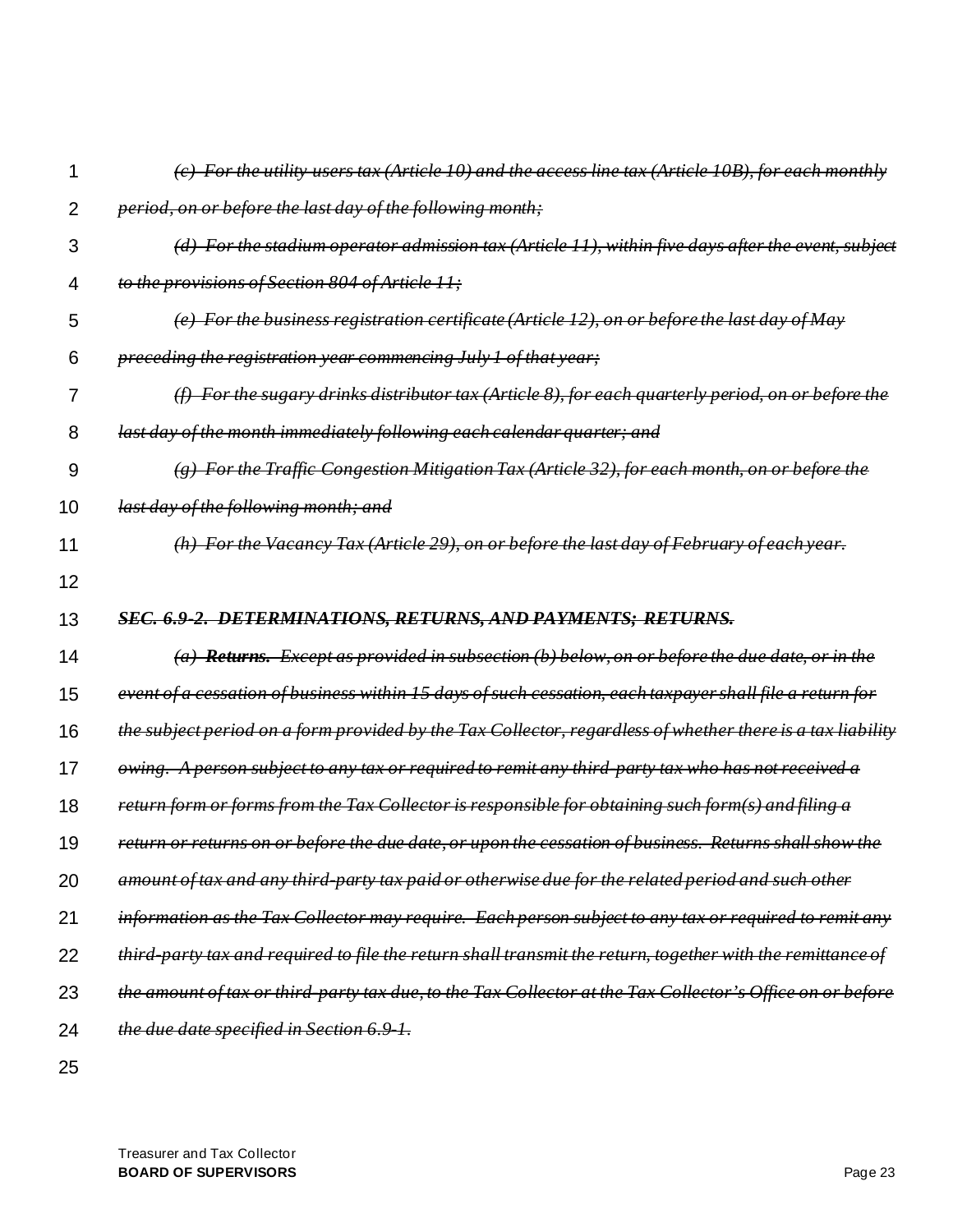| 1              | (b) Exemption From Filing. Commencing with tax years beginning on or after January 1,                   |
|----------------|---------------------------------------------------------------------------------------------------------|
| $\overline{2}$ | 2017, a person who qualifies for the small business tax exemption in Section 905 A of Article 12 A      |
| 3              | shall be exempt from filing a payroll expense tax return, and a person or combined group who qualifies  |
| 4              | for the small business exemption in Section 954.1 of Article 12 A 1 shall be exempt from filing a gross |
| 5              | receipts tax return and an Early Care and Education Commercial Rents Tax return. Notwithstanding        |
| 6              | the preceding sentence, any person taking any of the following exclusions must file a payroll expense   |
| 7              | tax return, a gross receipts tax return, and an Early Care and Education Commercial Rents Tax return,   |
| 8              | regardless of whether such person qualifies for the small business tax exemption from the payroll       |
| 9              | expense tax or the small business exemption from the gross receipts tax after claiming the exclusion:   |
| 10             | (1) the Biotechnology Exclusion in Section 906.1; or                                                    |
| 11             | the Clean Technology Business Exclusion in Section 906.2; or                                            |
| 12             | (3) the Central Market Street and Tenderloin Area Payroll Expense Tax Exclusion in Section              |
| 13             | 906.3.                                                                                                  |
| 14             | (c) Additional Requirements for Vacancy Tax. In addition to the filing requirements in                  |
| 15             | Section 6.9-2(a), each owner, lessee, and sublessee of Taxable Commercial Space, as that term is        |
| 16             | defined in Article 29 of the Business and Tax Regulations Code, at any time during a calendar year      |
| 17             | shall file a Vacancy Tax return, in the form and manner prescribed by the Tax Collector, on or before   |
| 18             | the last day of February of the succeeding year.                                                        |
| 19             |                                                                                                         |
| 20             | SEC. 6.9-3. DETERMINATIONS, RETURNS, AND PAYMENTS; REMITTANCES.                                         |
| 21             | $(a)$ Remittances. Notwithstanding the due dates otherwise provided in Section 6.9 1, taxpayers         |
| 22             | shall make remittances of taxes and third party taxes to the Tax Collector as follows:                  |
| 23             | $(1)$ Hotel and Parking Taxes. Except as provided in subsection $(2)$ below, the hotel tax              |
| 24             | (Article 7) and the parking tax (Article 9) returns shall be filed monthly and taxes shall be remitted  |
| 25             |                                                                                                         |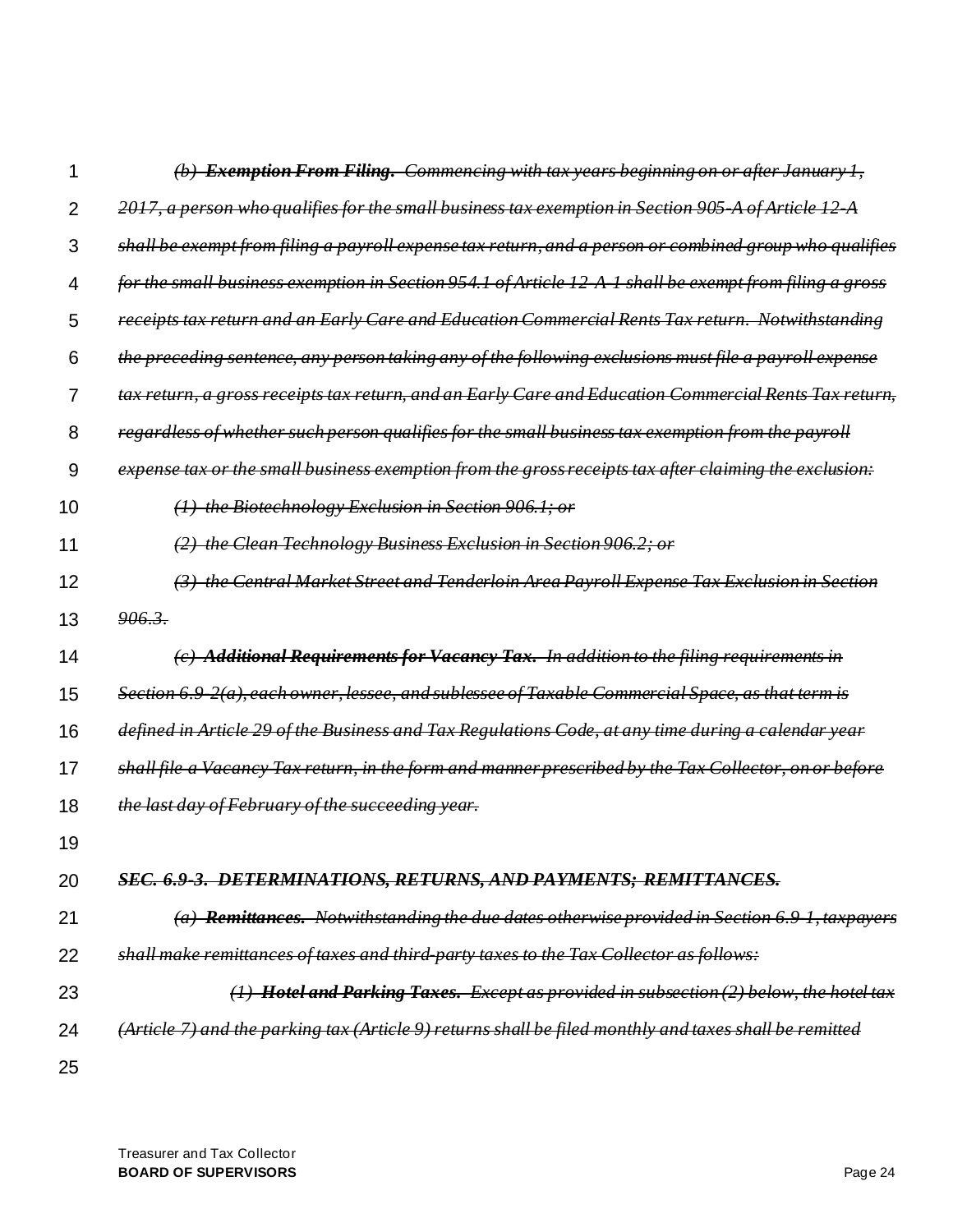|    | Such monthly remittances shall be due and payable to the Tax Collector on or before the last            |
|----|---------------------------------------------------------------------------------------------------------|
| 2  | of the month immediately following the month for which such remittance is due.                          |
| 3  | <b>Deemed Small Operators.</b> A "Deemed Small Operator" is either a Hotel Operator                     |
| 4  | or Parking Station Operator that has gross revenues from Rent that do not exceed \$40,000 annually      |
| 5  | attributed to either Rent from hotel or parking operations but not a combination thereof. No Hotel      |
| 6  | Operator or Parking Station Operator shall be a "Deemed Small Operator" if their total combined         |
| 7  | revenue from all parking and hotel operations within San Francisco is greater than \$250,000 per year.  |
| 8  | Any valet parking operator required to hold a permit under Police Code Section 1216 shall not be a      |
| 9  | "Deemed Small Operator." Notwithstanding any other provision of this Code, a Deemed Small               |
| 10 | Operator shall be relieved of certain obligations, specified in subsection (A) below, provided it meets |
| 11 | all of the requirements of subsection (B) below.                                                        |
| 12 | The Deemed Small Operator shall be relieved of the obligation to do                                     |
| 13 | following:                                                                                              |
| 14 | Obtain a certificate of authority from the Tax Collector under                                          |
| 15 | Section 6.6 Ha) or to execute a bond under Section 6.6 Hh).                                             |
| 16 | Make monthly tax remittances pursuant to Section 6.9                                                    |
| 17 | provided that its gross revenues from Rent do not exceed \$40,000 annually. At any time that the gross  |
| 18 | revenues from Rent exceed \$40,000 annually, the operator must report and file monthly tax returns as   |
| 19 | required by Section $6.9\frac{3(a)}{1}$ beginning with the following month.                             |
| 20 | (iii) A Deemed Small Operator of a Parking Station shall not be required                                |
| 21 | to pay the Revenue Control Equipment Compliance Fee in Article 22, Section 2219.5 for that Parking      |
| 22 | Station and shall not be required to hold a commercial parking permit under Section 1215(b) of the      |
| 23 | Police Code.                                                                                            |
| 24 | (B) To be eligible for relief under this Section 6.9 3(a)(2), a Deemed Small                            |
| 25 | Operator must meet all of the following requirements:                                                   |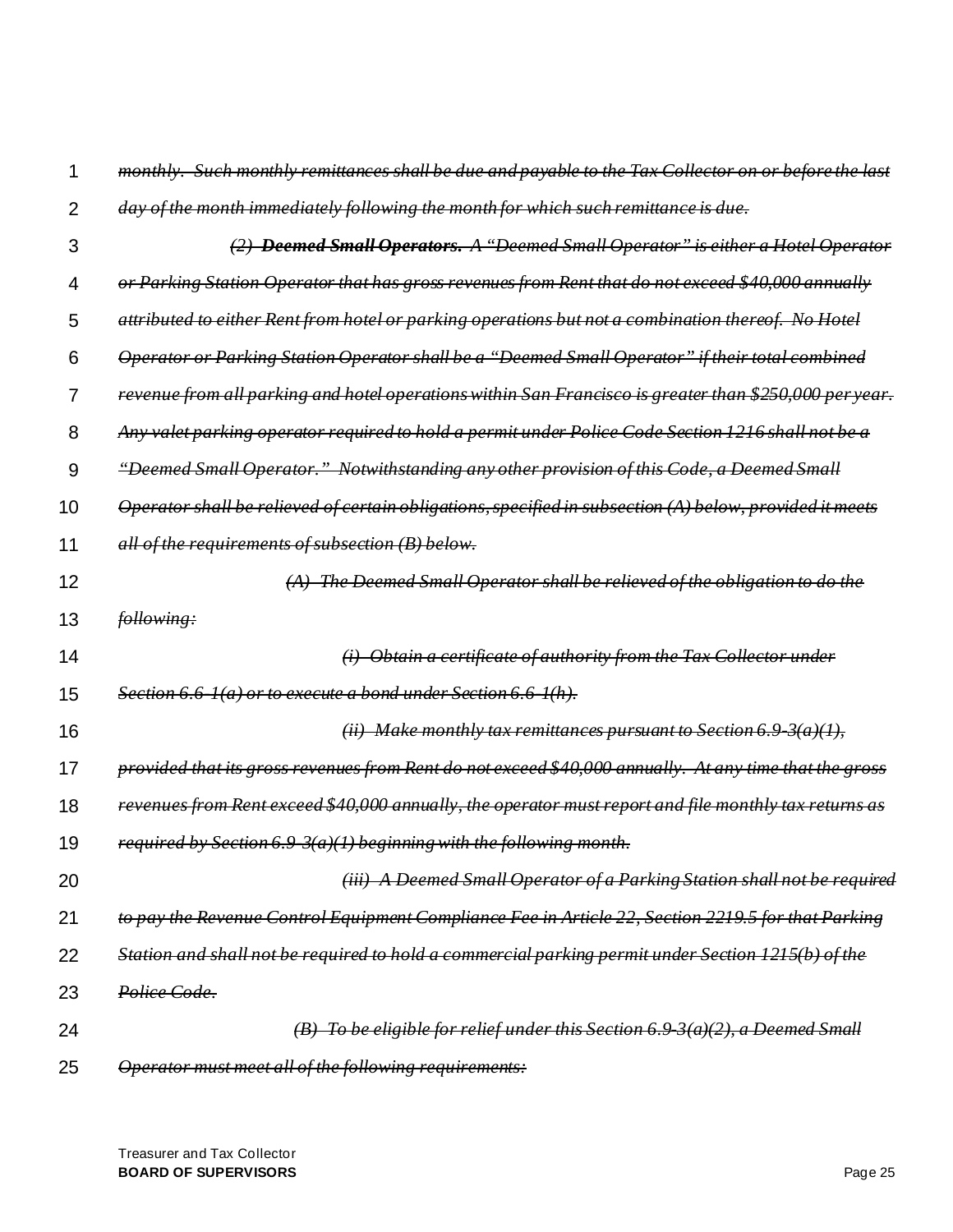|    | Register for relief using the form prescribed by the Tax Collector for                                                               |
|----|--------------------------------------------------------------------------------------------------------------------------------------|
| 2  | that purpose, and provide information required by the Tax Collector. The operator shall demonstrate                                  |
| 3  | of the Tax Collector that it meets all of the requirements of this Section<br>to the                                                 |
| 4  | Maintain documents and records of all parking transactions in a<br>(ii)                                                              |
| 5  | <b>Such documents and records must objectively</b><br><del>Tax Collector.</del><br>manner                                            |
| 6  | of this Section 6.9 3 and be<br><del>provided to the</del><br>$a$ n $\mathcal{V}$                                                    |
| 7  | request.                                                                                                                             |
| 8  | -Timely file with the Tax Collector annually a parking<br>(uu)                                                                       |
| 9  | hotel tax return, regardless of the amount of tax liability shown on<br><del>оссирапсу</del>                                         |
| 10 | returns shall be filed on or before January 31 of each year.                                                                         |
| 11 | Any operator who makes a material misrepresentation in a return<br>$\left(\dot{t}\dot{v}\right)$                                     |
| 12 | fails to amend a return within seven days of a material change or who fails to comply in a timely                                    |
| 13 | or regulation promulgated by the<br><del>Tax Collector shall, in addition</del><br><del>manner with a rule</del><br><del>other</del> |
| 14 | imposed under the provisions of this Article 6, be<br><del>liability</del>                                                           |
| 15 | this Section 6.9 3.                                                                                                                  |
| 16 | (3) Payroll Expense Tax, Gross Receipts Tax, Early Care and Education Commercial                                                     |
| 17 | Rents Tax, Homelessness Gross Receipts Tax, and Cannabis Business Tax: Estimated Tax                                                 |
| 18 | <b>Except as provided in Section 6.9.</b><br>$3(a)$ (3)(G) with respect to estimated tax payments of the<br>Payments.                |
| 19 | gross receipts tax, every person or combined group liable for payment of the payroll expense tax                                     |
| 20 | $gross$ receipts tax (Article 12 A 1) (including the tax on administrative office<br>(Article 12 A), the                             |
| 21 | business activities imposed under Section 953.8 of Article 12 A 1), the Early Care and Education                                     |
| 22 | Commercial Rents Tax (Article 21), the Homelessness Gross Receipts Tax (Article 28) (including the                                   |
| 23 | homelessness administrative office tax imposed under Section 2804(d) of Article 28),<br>or the Cannabis                              |
| 24 | Business Tax (Article 30) shall make three estimated tax payments, in addition to the annual payments                                |
| 25 | in Section 6.9 $3(a)(4)$ , as follows:                                                                                               |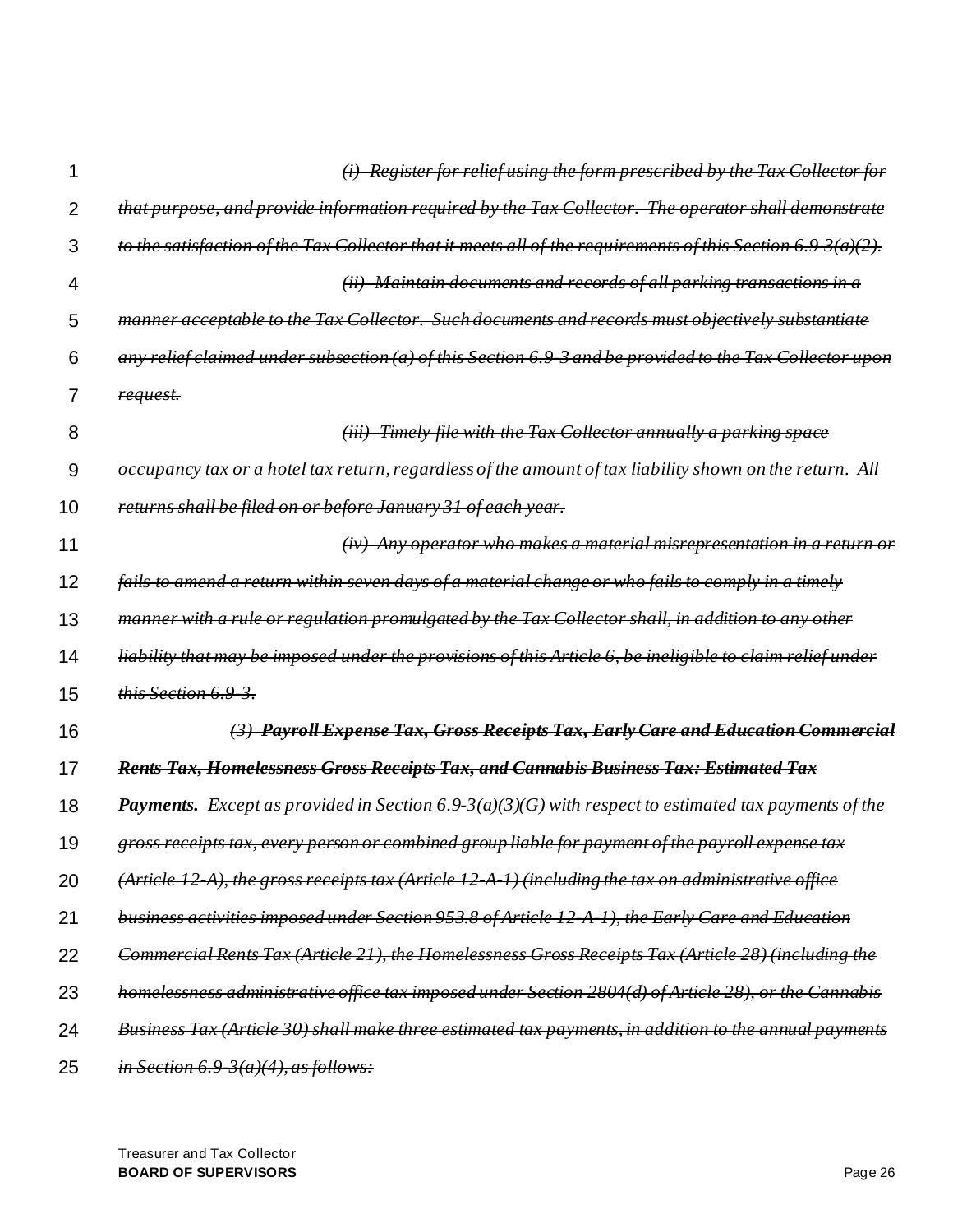| 1              | $(A)$ Due Dates. The first, second, and third estimated tax payments for a tax                                           |
|----------------|--------------------------------------------------------------------------------------------------------------------------|
| $\overline{2}$ | year shall be due and payable, and shall be delinquent if not paid on or before, April 30,                               |
| 3              | October 31, respectively, of that tax year. Estimated tax payments shall be a credit against the person                  |
| 4              | or combined group's total annual payroll expense tax, gross receipts tax (including the tax on                           |
| 5              | administrative office business activities imposed under Section 953.8 of Article 12<br><del>Early Care</del>             |
| 6              | and Education Commercial Rents Tax, Homelessness Gross Receipts Tax (including<br><del>the homelessness</del>            |
| 7              | tax imposed under Section 2804(d) of Article 28),<br><del>or Cannabis Business Tax</del><br>administrative office        |
| 8              | <u>as applicable, for the tax year in which such estimated tax payments are due.</u><br><del>liability,</del>            |
| 9              | <b>Payroll Expense Tax Estimated Tax Payments.</b> For purposes of this                                                  |
| 10             | <del>3, a person's estimated tax payments of payroll expense tax for any tax year shall each</del><br><del>Section</del> |
| 11             | equal the lesser of:                                                                                                     |
| 12             | -25% of the payroll expense tax liability shown on the person's<br>$\leftrightarrow$                                     |
| 13             | if no return is filed, 25% of the person's actual payroll expense tax liability for the<br>for the tax year (or,         |
| 14             | <del>tax year); or</del>                                                                                                 |
| 15             | $(ii)$ 25% of the payroll expense tax liability shown on the person's return                                             |
| 16             | If the person did not file a return for the preceding tax year, the person<br>for the preceding tax year.                |
| 17             | shall be deemed to have filed a return showing no liability for purposes of this                                         |
| 18             | $\mathcal{B}(B)(ii)$ , and no estimated tax payments of payroll expense taxes shall be due for the                       |
| 19             | <del>current tax year.</del>                                                                                             |
| 20             | <b>Gross Receipts Tax Estimated Tax Payments.</b> For purposes of this                                                   |
| 21             | Section 6.9-3, a person or combined group's estimated tax payments of gross receipts tax, including the                  |
| 22             | tax on administrative office business activities imposed under Section 953.8 of Article 12 A 1, for tax                  |
| 23             | years commencing on or after January 1, 2021 shall each equal the lesser of:                                             |
| 24             | $(i)$ 25% of the gross receipts tax liability (including any liability for the                                           |
| 25             | tax on administrative office business activities imposed under Section 953.8 of Article 12 A 1) shown                    |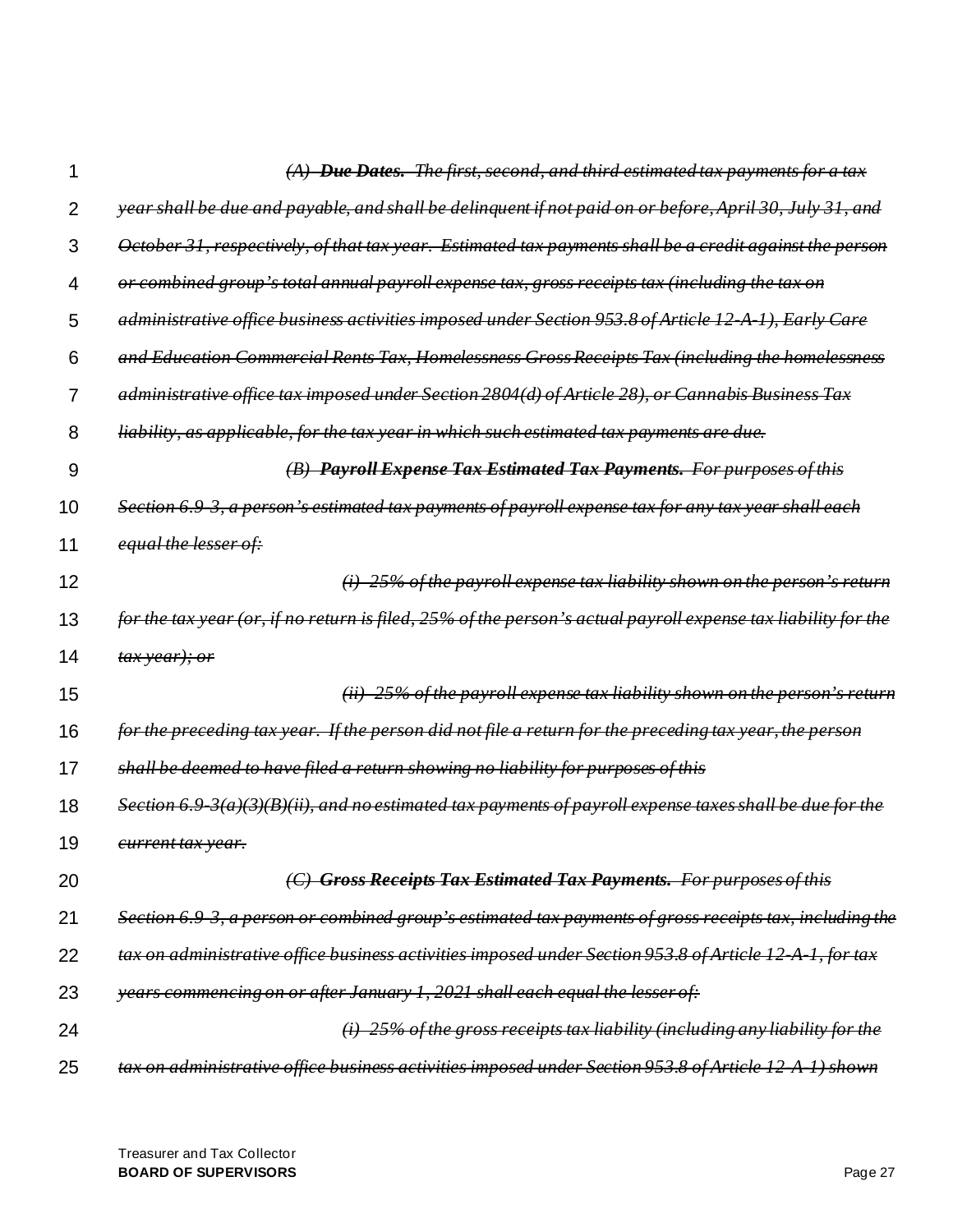*on the person or combined group's return for the tax year (or, if no return is filed, 25% of the person or combined group's actual gross receipts tax liability for the tax year); or*

- 3 4 5 6 7 8 9 10 11 *(ii) 25% of the gross receipts tax liability (including any liability for the tax on administrative office business activities imposed under Section 953.8 of Article 12-A-1) as determined by applying the applicable gross receipts tax rates and small business exemption in Section 954.1 of Article 12-A-1 for the current tax year to the taxable gross receipts shown on the person or combined group's return for the preceding tax year (or, if subject to the tax on administrative office business activities imposed under Section 953.8 of Article 12-A-1 for the preceding tax year, by applying the applicable administrative office tax rate for the current tax year to the total payroll expense attributable to the City shown on the person or combined group's return for the preceding tax year). If the person or combined group did not file a return for the preceding tax year, the person or*
- 12 *combined group shall owe no estimated tax payments of gross receipts taxes (or estimated tax payments*
- 13 *of the tax on administrative office business activities imposed under Section 953.8 of Article 12-A-1) for*
- 14 *the current tax year. For purposes of this Section 6.9-3(a)(3)(C)(ii), "taxable gross receipts" means a*
- 15 *person or combined group's gross receipts, not excluded under Section 954 of Article 12-A-1,*
- 16 *attributable to the City.*

### *(D) Early Care and Education Commercial Rents Tax Estimated Tax*

- 18 *Payments For Tax Years Commencing On or After January 1, 2020. For purposes of this*
- 19 *Section 6.9-3, a person or combined group's estimated tax payments of Early Care and Education*
- 20 *Commercial Rents Tax for any tax year beginning on or after January 1, 2020, shall each equal the*
- 21 *lesser of:*

17

- *(i) 25% of the Early Care and Education Commercial Rents Tax liability*
- 23 *shown on the person or combined group's return for the tax year (or, if no return is filed, 25% of the*
- 24 *person or combined group's actual Early Care and Education Commercial Rents Tax liability for the*
- 25 *tax year); or*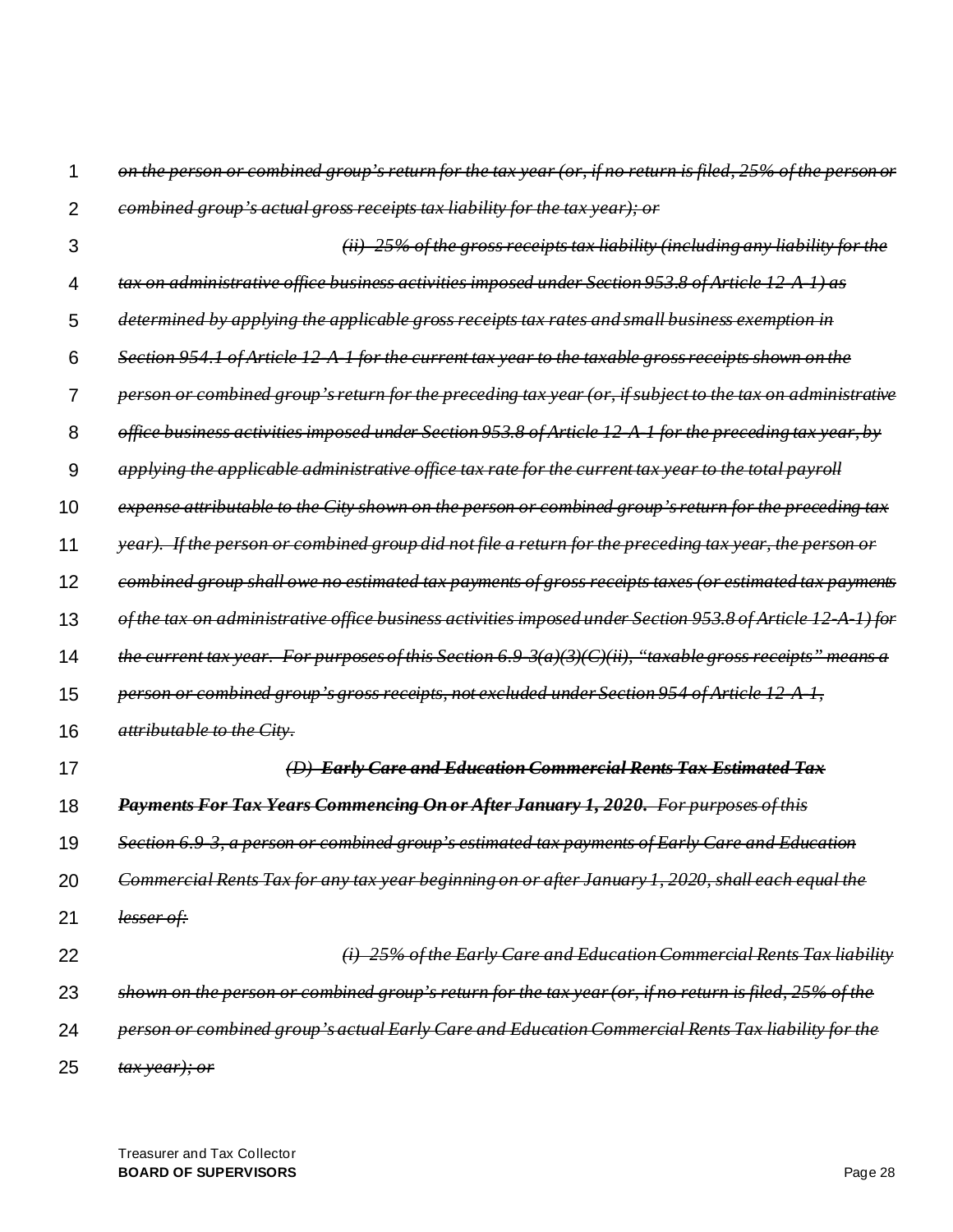*(ii) 25% of the Early Care and Education Commercial Rents Tax* 

*liability shown on the person or combined group's return for the preceding tax year. If the person or* 

| 3  | file<br><del>preceding tax year,</del><br><del>the person or</del>                                                                        |
|----|-------------------------------------------------------------------------------------------------------------------------------------------|
| 4  | return showing no liability for purposes of this Section 6.9<br>)(D)(ii),<br><del>deemed</del>                                            |
| 5  | Care and Education Commercial Rents Taxes shall be<br>of Ea                                                                               |
| 6  | <del>current tax year.</del>                                                                                                              |
| 7  | <b>Early Care and Education Commercial Rents Tax Estimated Tax</b>                                                                        |
| 8  | Payments for Tax Years Ending On or Before December 31, 2019.<br><b>For purposes of this Section</b>                                      |
| 9  | 's estimated tax payments of Early Care and Education Commercial<br><del>a person or combined group-</del>                                |
| 10 | before December 31, 2019, shall each equal the person or<br>Rents Tax for tax years ending on or                                          |
| 11 | gross receipts from the<br><del>commercial space in properties</del><br><del>combined</del><br><del>lease</del><br><del>eroup</del><br>θt |
| 12 | <del>defined in Article 21) for each quarter multiplied by the appropriate tax rate in Section</del>                                      |
| 13 | Article 21.                                                                                                                               |
| 14 | <b>Homelessness Gross Receipts Tax Estimated Tax Payments.</b><br><b>For purposes</b>                                                     |
| 15 | a person or combined group's estimated tax payments of Homelessness Gross<br><del>ection 6.9'</del>                                       |
| 16 | Tax, including the homelessness administrative office tax imposed under Section                                                           |
| 17 | 28. for any tax year shall each equal the lesser of:                                                                                      |
| 18 | 25% of the Homelessness Gross Receipts Tax liability (including                                                                           |
| 19 | <del>homelessness administrative office tax imposed under Section 2804(d)</del><br>$\partial f A$                                         |
| 20 | <del>if no return is filed</del><br><del>ombined group</del><br><del>return for the tax year (or,</del>                                   |
| 21 | person or combined group's actual Homelessness Gross Receipts Tax liability for the tax year); or                                         |
| 22 | (ii) 25% of the Homelessness Gross Receipts Tax liability (including any                                                                  |
| 23 | liability for the homelessness administrative office tax imposed under Section 2804(d) of Article 28)                                     |
| 24 | shown on the person or combined group's return for the preceding tax year. If the person or combined                                      |
| 25 | group did not file a return for the preceding tax year, the person or combined group shall be deemed to                                   |

Treasurer and Tax Collector **BOARD OF SUPERVISORS** Page 29

1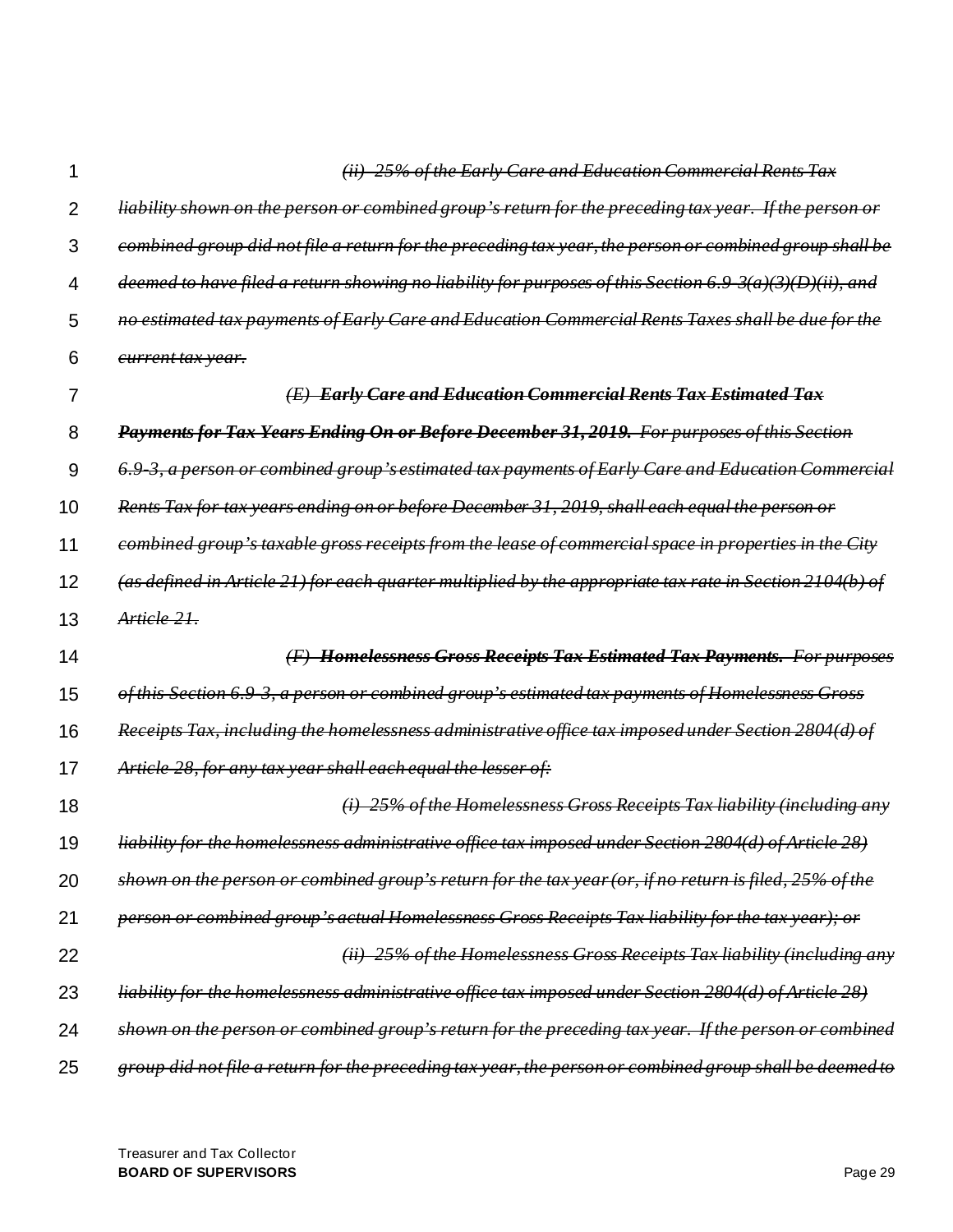|    | <del>no liability for purposes of this Section 6.9</del>                                                                |
|----|-------------------------------------------------------------------------------------------------------------------------|
| 2  | tax payments of Homelessness Gross Receipts Taxes shall be due for the current tax year.                                |
| 3  | <b>Lessor of Residential Real Estate; Exemption.</b> Notwithstanding anything                                           |
| 4  | else in this Section 6.9<br>$\beta$ (a)(3), a lessor of residential real estate, as defined in Section 954.1 of         |
| 5  | shall not be required to make estimated tax payments of gross receipts tax, but shall pay<br>Article                    |
| 6  | its full gross receipts tax liability and Homelessness Gross Receipts Tax liability on or before the last               |
| 7  | day of February following<br>if the lessor's<br>gross receipts within the City shown on the<br><del>the tax vear.</del> |
| 8  | lessor's return for either the current tax year or the preceding tax year did not exceed the                            |
| 9  | Section 954.1(b) of Article 12 A 1.                                                                                     |
| 10 | (H) Cannabis Business Tax Estimated Tax Payments. For purposes of this                                                  |
| 11 | a person or combined group's estimated tax payments of Cannabis Business Tax for any<br><del>Section</del>              |
| 12 | tax year shall each equal the lesser of:                                                                                |
| 13 | 25% of the Cannabis Business Tax liability shown on the person or                                                       |
| 14 | group's return for the tax year (or, if no return is filed, 25% of the person<br><del>or combined</del>                 |
| 15 | actual Cannabis Business Tax liability for the tax year); or                                                            |
| 16 | 25% of the Cannabis Business Tax liability shown on the person or                                                       |
| 17 | eombined group's return for the preceding tax year. If the person or combined group did not file a                      |
| 18 | tax year, the person or combined group shall be deemed to have filed a return<br><del>preceding</del>                   |
| 19 | showing no liability for purposes of this Section 6.9–3(a)(3)(H)(ii), and no estimated tax payments of                  |
| 20 | Cannabis Business Taxes shall be due for the current tax year.                                                          |
| 21 | (4) Payroll Expense Tax, Gross Receipts Tax, Early Care and Education Commercial                                        |
| 22 | Rents Tax, Homelessness Gross Receipts Tax, and Cannabis Business Tax: Computation of Annual                            |
| 23 | <b>Liability; Payments.</b>                                                                                             |
| 24 | $(A)$ The total payroll expense tax liability of a person shall be computed using                                       |
| 25 | the rate for that tax year computed, certified, and published by the Controller under Section 903.1 of                  |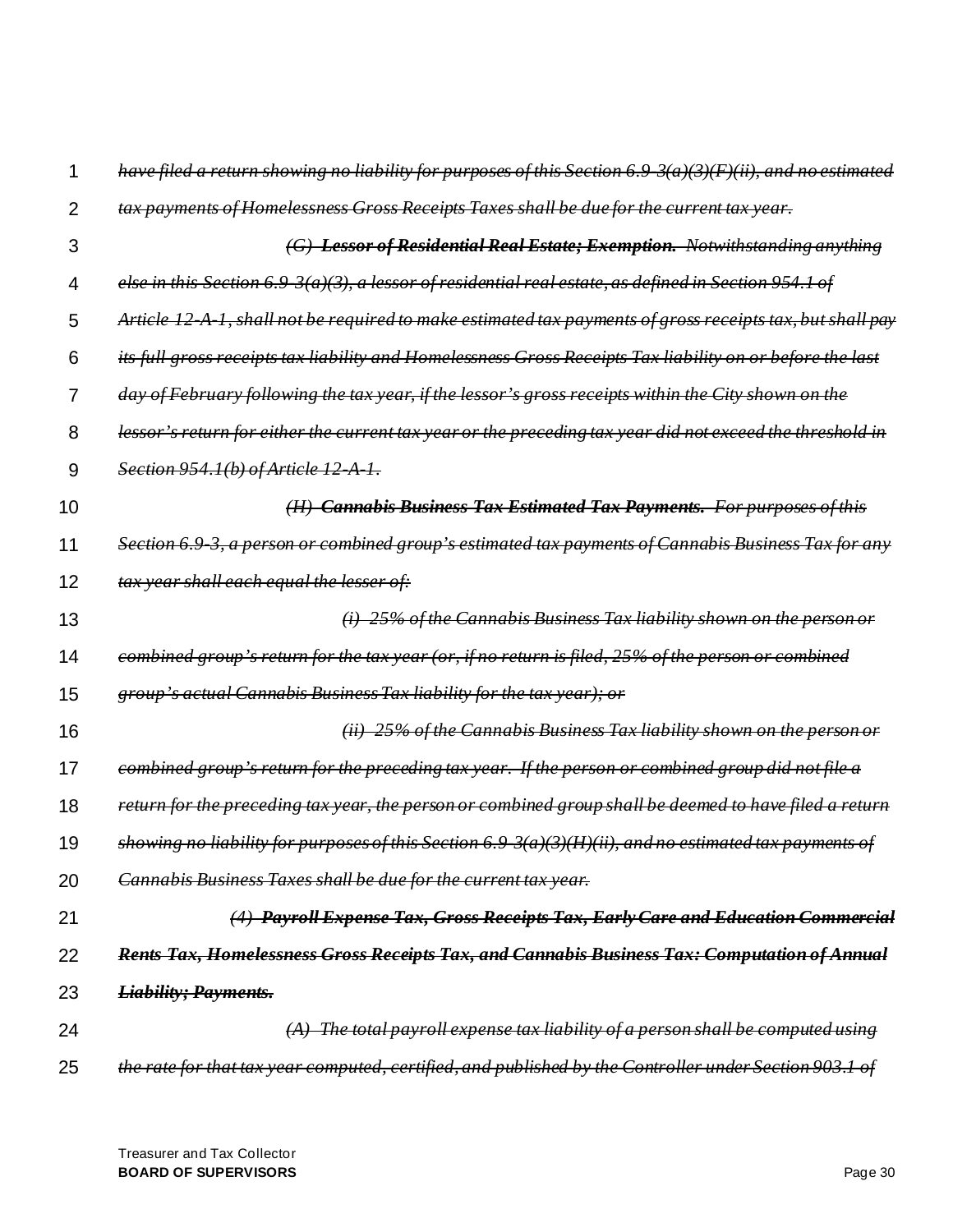| 1              | Article 12 A or as otherwise provided in Article 12 A. The total gross receipts tax liability of a person       |
|----------------|-----------------------------------------------------------------------------------------------------------------|
| $\overline{2}$ | or combined group, other than a person or combined group subject to tax under Section 953.8 of                  |
| 3              | Article 12 A 1, shall be computed using the rate for that tax year computed, certified, and published by        |
| 4              | the Controller under Section 959 of Article 12 A 1, or as otherwise provided in Article 12 A 1. The             |
| 5              | total liability for the tax on administrative office business activities of a person or combined group          |
| 6              | subject to tax under Section 953.8 of Article 12 A 1 shall be computed as provided in Section 953.8, or         |
| 7              | as otherwise provided in Article 12 A 1. The total Early Care and Education Commercial Rents Tax                |
| 8              | liability of a person or combined group shall be computed as provided in Section 2104, or as otherwise          |
| 9              | provided in Article 21. The total Homelessness Gross Receipts Tax liability, including liability for the        |
| 10             | homelessness administrative office tax imposed under Section 2804(d) of Article 28, of a person or              |
| 11             | combined group shall be computed as provided in Section 2804, or as otherwise provided in Article 28.           |
| 12             | The total Cannabis Business Tax liability of a person or combined group shall be computed as                    |
| 13             | provided in Section 3003, or as otherwise provided in Article 30. Except as otherwise provided, the             |
| 14             | total payroll expense tax, gross receipts tax (including the tax on administrative office business              |
| 15             | activities under Section 953.8 of Article 12 A 1, Early Care and Education Commercial Rents Tax,                |
| 16             | Homelessness Gross Receipts Tax (including the homelessness administrative office tax imposed under             |
| 17             | Section 2804(d) of Article 28), and Cannabis Business Tax liabilities, less any estimated tax payments          |
| 18             | for the tax year, shall be reported and paid on or before the last day of February of the year                  |
| 19             | <i>immediately following the tax year.</i>                                                                      |
| 20             | Any amounts paid on a person's payroll expense tax liability for                                                |
| 21             | that are in excess of that person's actual payroll expense tax liability for that year shall be credited to     |
| 22             | that person's gross receipts tax, Early Care and Education Commercial Rents Tax, or Homelessness                |
| 23             | for that year, if any. Any amounts paid on a person's gross receipts tax<br><b>Gross Receipts Tax liability</b> |
| 24             | a tax year that are in excess of that person's actual gross receipts tax liability for that year                |
| 25             | shall be credited to that person's payroll expense tax, Early Care and Education Commercial Rents               |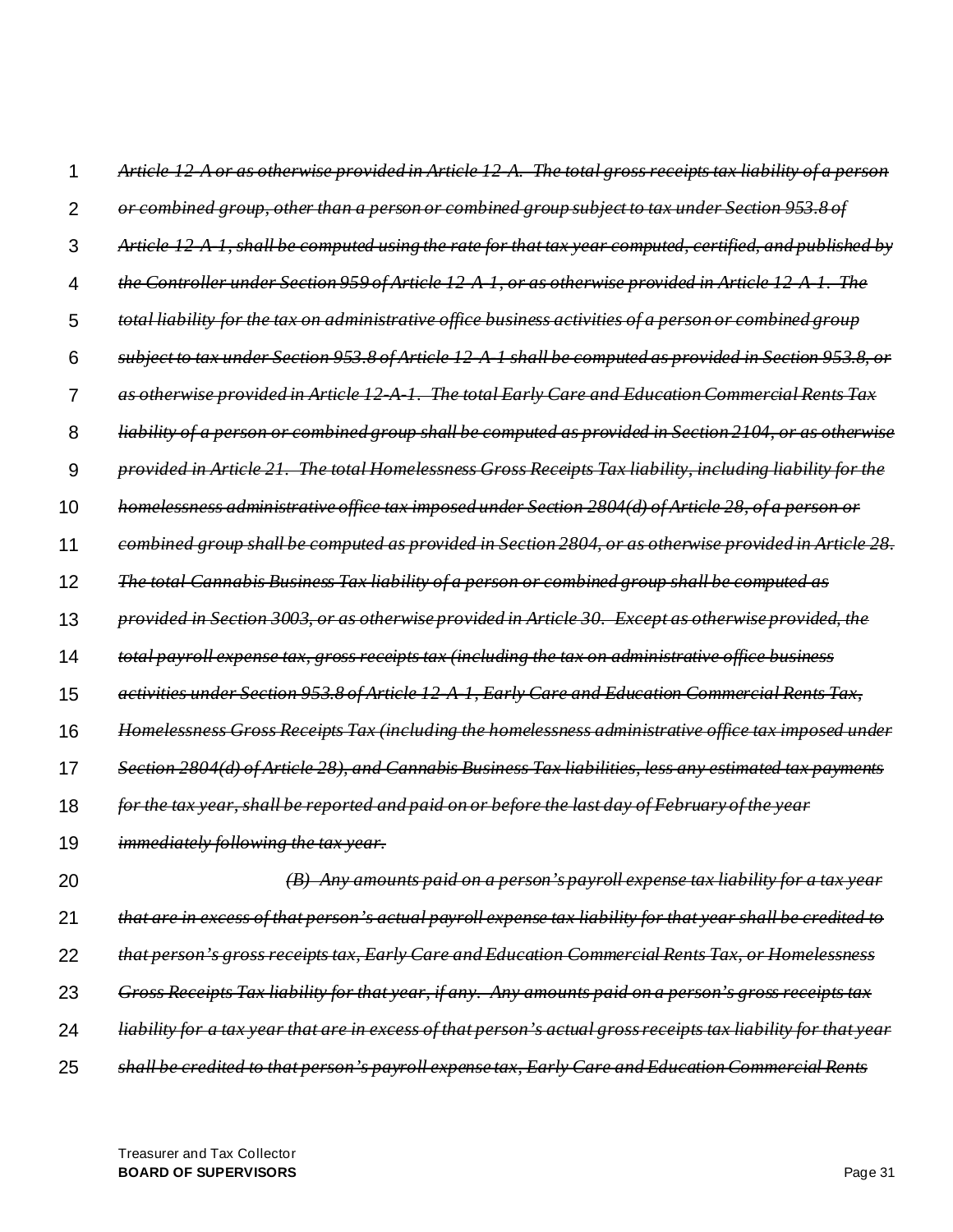|    | Tax, or Homelessness Gross Receipts Tax liability for that year, if any.   Any amounts paid on a             |
|----|--------------------------------------------------------------------------------------------------------------|
| 2  | person's Early Care and Education Commercial Rents Tax liability for a tax year that are in excess of        |
| 3  | that person's actual Early Care and Education Commercial Rents Tax liability for that year shall be          |
| 4  | eredited to that person's payroll expense tax, gross receipts tax, or Homelessness Gross Receipts Tax        |
| 5  | liability for that year, if any. Any amounts paid on a person's Homelessness Gross Receipts Tax              |
| 6  | liability for a tax year that are in excess of that person's actual Homelessness Gross Receipts Tax          |
| 7  | liability for that year shall be credited to that person's payroll expense tax, gross receipts tax, or Early |
| 8  | Care and Education Commercial Rents Tax liability for that year, if any. This Section 6.9 $3(a)(4)(B)$       |
| 9  | shall apply to tax years ending on or before December 31, 2019.                                              |
| 10 | (5) Traffic Congestion Mitigation Tax. The Traffic Congestion Mitigation Tax                                 |
| 11 | (Article 32) returns shall be filed monthly and taxes shall be remitted monthly. Such monthly                |
| 12 | remittances shall be due and payable to the Tax Collector on or before the last day of the month             |
| 13 | immediately following the month for which such remittance is due.                                            |
| 14 | (6) Vacancy Tax. The Vacancy Tax (Article 29) returns shall be filed annually and                            |
| 15 | taxes shall be remitted annually. Such annual remittances shall be due and payable to the Tax                |
| 16 | Collector on or before the last day of February as specified in Section 6.9 1(h).                            |
| 17 | (b) Hotel and Parking Taxes. Unless otherwise provided, an operator subject to the hotel tax                 |
| 18 | $(A$ rticle 7) or the parking tax (Article 9) shall make monthly remittances in the amount of the actual tax |
| 19 | owed.                                                                                                        |
| 20 | (c) Forms and Adjustments. Tax remittances required under this Section 6.9 3 shall be                        |
| 21 | accompanied by a tax remittance form prepared by the Tax Collector, but failure of the Tax Collector         |
| 22 | to furnish the taxpayer with a tax remittance form shall not relieve the taxpayer from any tax payment       |
| 23 | obligation.                                                                                                  |
| 24 |                                                                                                              |
| 25 |                                                                                                              |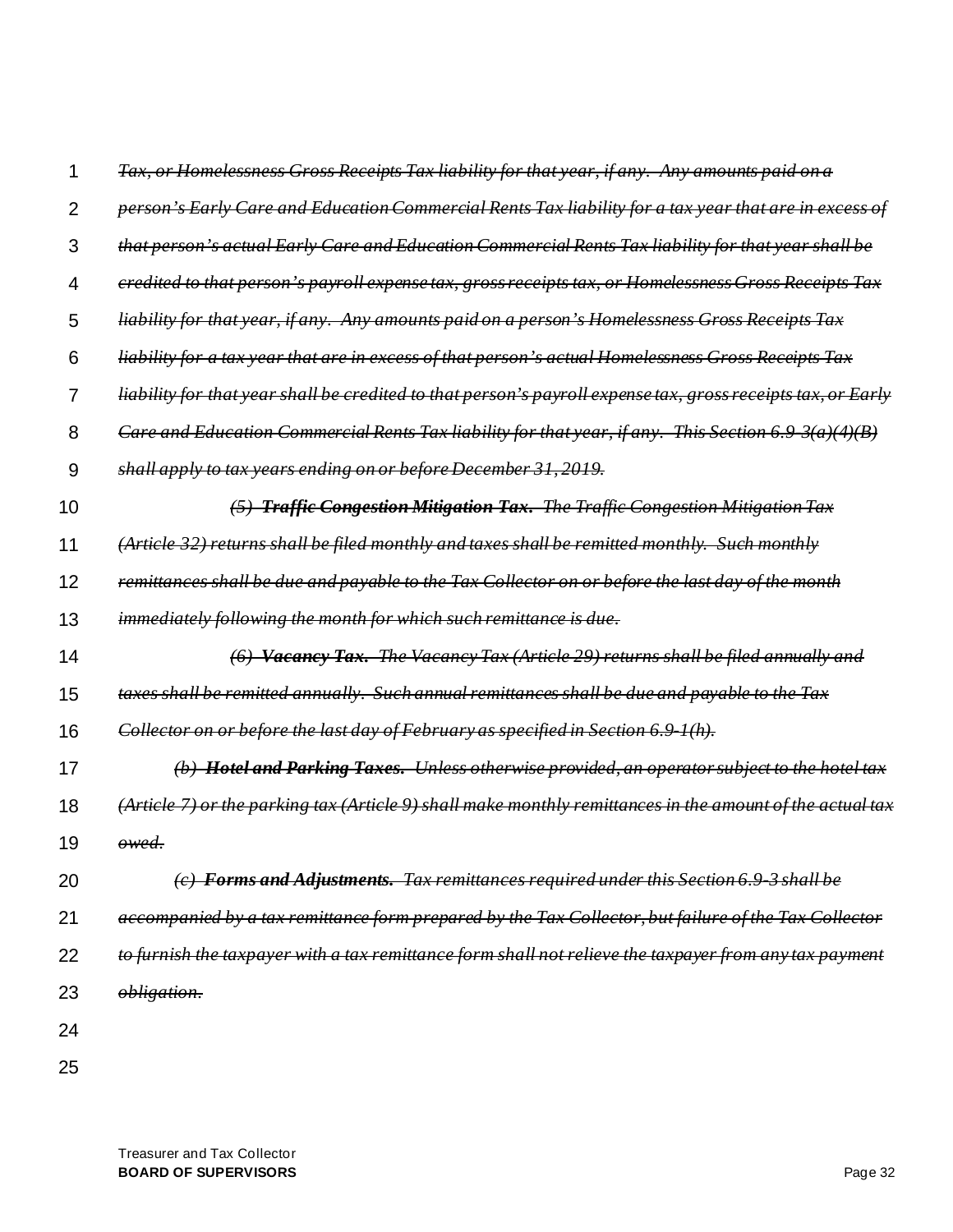#### 1 **SEC. 6.9-4.** *DETERMINATIONS, RETURNS, AND PAYMENTS;* **EXTENSION OF TIME FOR**

2

# **FILING A RETURN AND PAYING TAX.**

3 4 5 6 7 8 9 10 11 12 13 14 15 16 17 18 19 20 21 22 23 24 (a) For good cause, the Tax Collector, in *his or her the Tax Collector's* discretion, may extend, for a period not to exceed 60 days, the time for filing any return, other than a Vacancy Tax (Article 29) return, pursuant to this Article 6 or regulations prescribed by the Tax Collector. For taxes required to be deposited monthly, or for the *Ss*ugary *Dd*rinks *Dd*istributor *Tt*ax (Article 8), the Tax Collector may only extend the time for filing a return for a period not to exceed 30 days. As a condition of such extension, the person seeking the extension shall make a payment of not less than 100% of such person's liability for such period. **\* \* \* \*** *SEC. 6.9-5. DETERMINATIONS, RETURNS, AND PAYMENTS; CREDITS AND EXEMPTIONS. The credits and exemptions set forth in Articles 6, 7, 8, 9, 10, 10B, 11, 12, 12-A, 12-A-1, 12-C, 21, 28, 29, 30, and 32, in laws applicable to fees administered pursuant to Article 6, and in laws applicable to assessments levied pursuant to the Property and Business Improvement District Law of 1994 (California Streets and Highways Code sections 36600 et seq.) or Article 15 of this Code, are provided on the assumption that the City has the power to offer such credits and exemptions. If a credit or exemption is invalidated by a court of competent jurisdiction, the taxpayer must pay any additional amount that the taxpayer would have owed but for such invalid credit or exemption. Amounts owed as a result of the invalidation of a credit or exemption that are paid within three years after the decision of the court becomes final shall not be subject to interest or penalties.*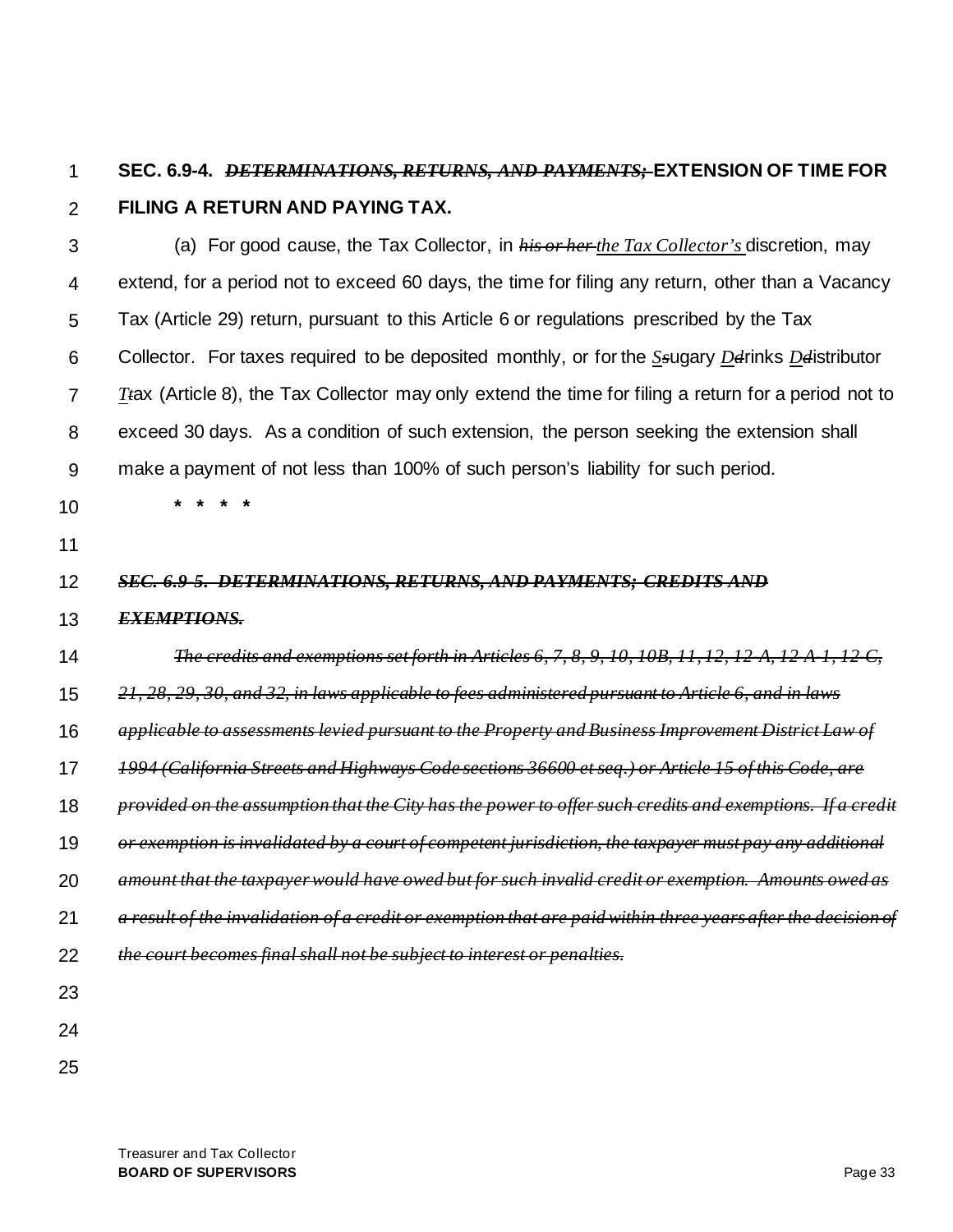### **SEC. 6.9-6. FILING AND PAYING BY MAIL.**

2 3 4 (a) **Filing by Mail.** Except as otherwise provided in this Section *6.9-6*, taxpayers may file any return or other document with or make any payment to the Tax Collector by United States mail.

5

**\* \* \* \***

**\* \* \* \***

6 7 8 9 (e) **Private Delivery Services.** References in this Section *6.9-6* to the United States mail and a postmark of the United States Postal Service shall include any designated delivery service and any date recorded or marked as described herein by any designated delivery service.

10

11 12 13 (2) The Tax Collector may provide a rule similar to the rule of *sS*ubsection *(e)*(1) with respect to any service provided by a designated delivery service which is substantially equivalent to the United States registered or certified mail.

14

#### 15 **SEC. 6.9-7. PARTIAL PAYMENTS.**

16 **\* \* \* \***

17 18 19 20 21 (b) Unless the taxpayer specifies otherwise, the partial payments shall be applied to the oldest year's deficiency, first to administrative collection costs, interest, penalties*,* and other costs and charges for that year, and the balance, if any, shall be applied to the taxes due for that year. Any remaining portion of the payment shall then be applied to the next oldest year's deficiency in the same manner and order.

22

- 23
- 24
- 
- 25

**\* \* \* \***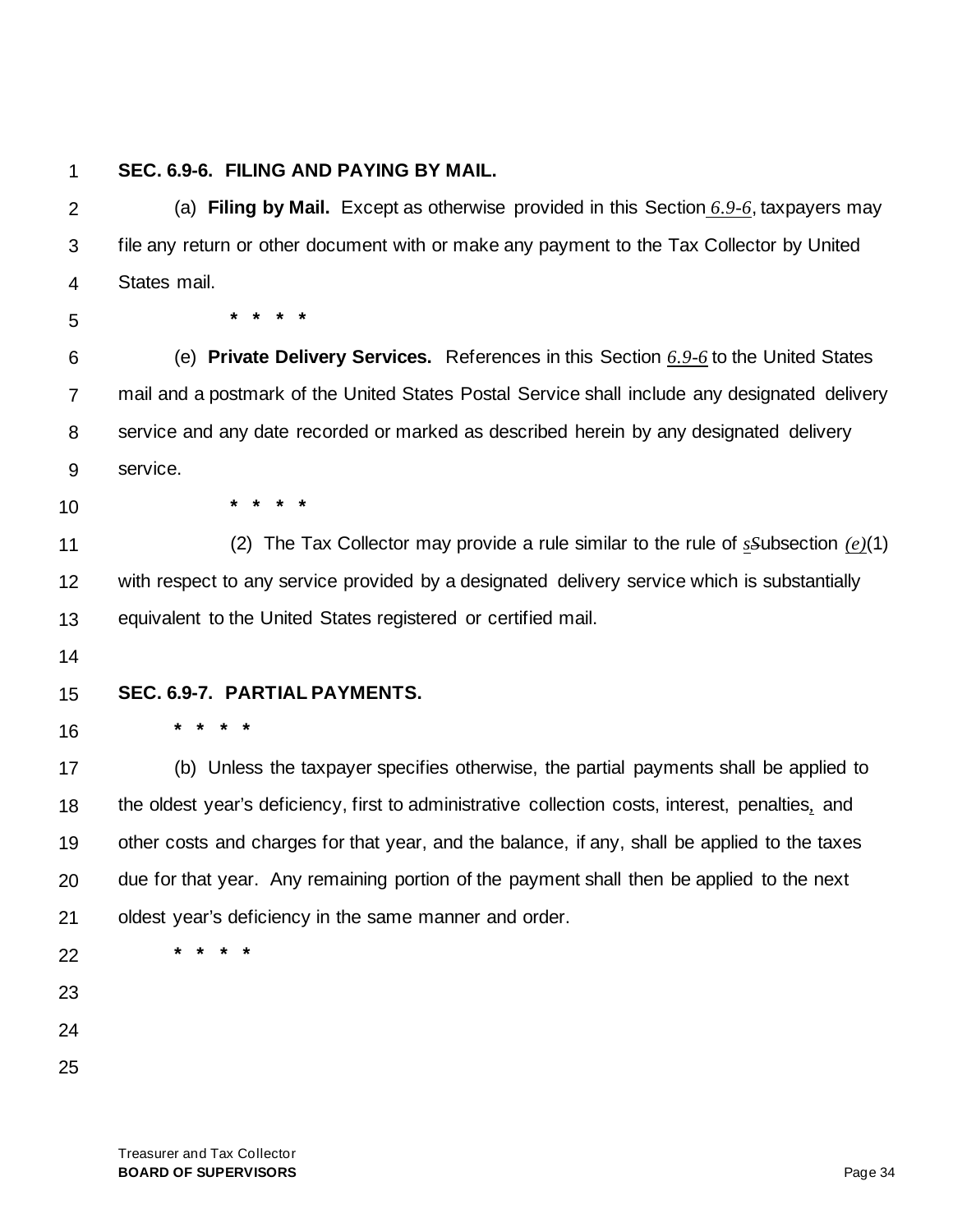### **SEC. 6.10-1. COLLECTION OF TAX; SECURITY.**

2 3 4 5 6 7 8 9 10 11 12 13 14 15 16 17 18 19 *The Tax Collector, wW*henever *he or shethe Tax Collector* deems it necessary to ensure compliance with the Business and Tax Regulations Code, *the Tax Collector* may require any person subject thereto to deposit with the Tax Collector such security as the Tax Collector may determine. The amount of the security shall be fixed by the Tax Collector, but shall not be greater than twice the person's estimated average liability for the period for which said person files returns, determined in such manner as the Tax Collector deems proper. The amount of the security may be increased or decreased by the Tax Collector subject to the limitations herein provided. The Tax Collector may sell the security at public auction if it becomes necessary to do so in order to recover any tax or any amount required to be collected and remitted to the City, including any interest or penalty due. Notice of the sale shall be served upon the person who deposited the security and upon the taxpayer, if different, personally or by mail; if by mail, service shall be made in the manner prescribed for service of a notice of a deficiency determination as set out in Section 6.11-2 *herein*, and shall be addressed to the person at said person's address as it appears in the records of the Tax Collector. Upon any sale, any surplus above the amounts due shall be returned to the person who deposited the security. The return of a cash security shall include interest at a rate equal to the annual fiscal year interest rate earned by the City and County of San Francisco's "Pooled Interest Account" invested and managed by the Treasurer.

20

#### 21 **SEC. 6.10-2. COLLECTION OF TAX FROM THIRD PARTY.**

22 23 24 25 If any person is delinquent in the payment of the amount required to be paid by said person, or in the event a determination has been made against any person which remains unpaid, the Tax Collector may, not later than *three3* years after the payment became delinquent, give notice thereof by mail or by personal service to any persons in the State of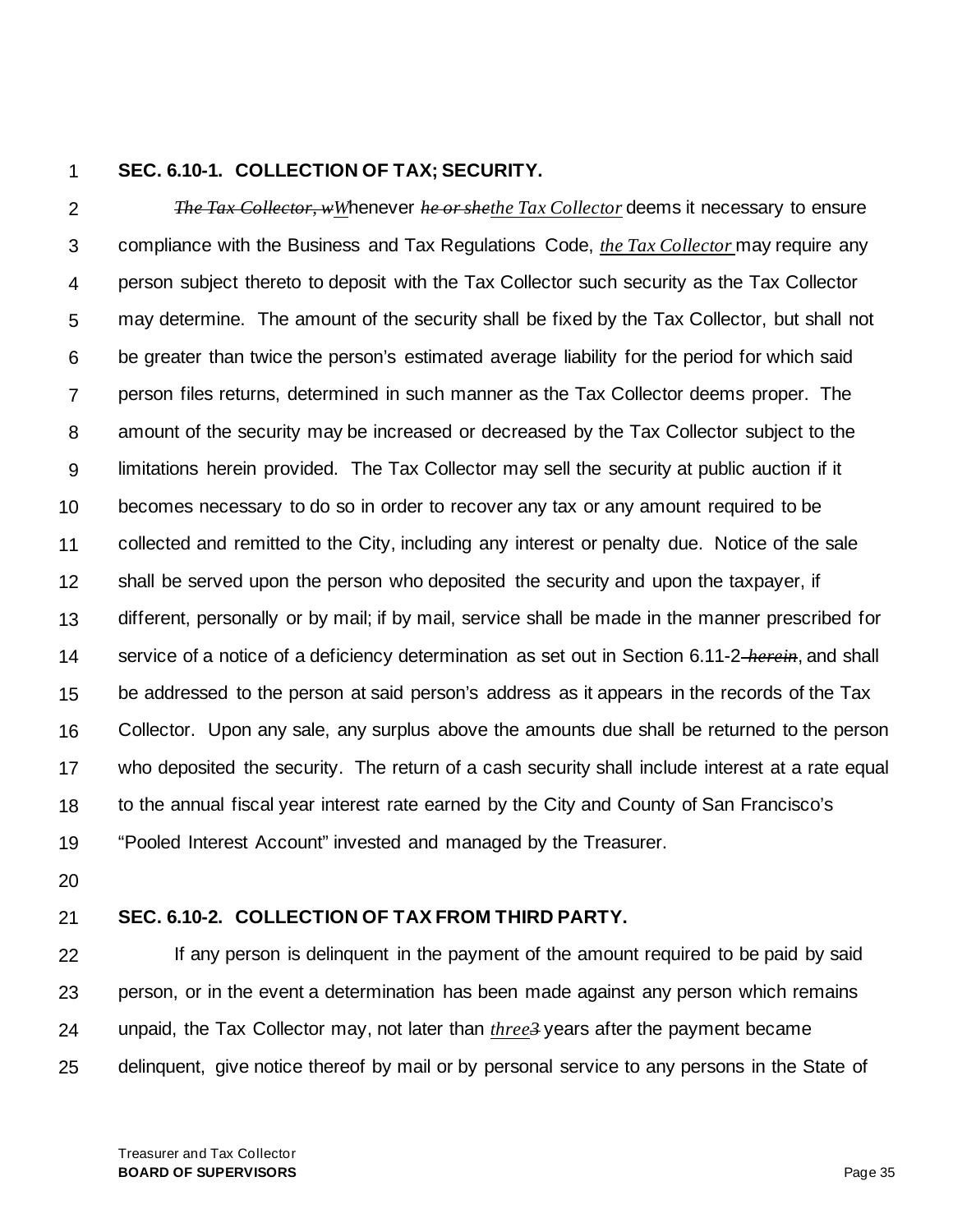1 2 3 4 5 6 7 8 9 10 11 12 California having in their possession or under their control any credits or other personal property belonging to the delinquent person, or owing any debts to the delinquent person. After receiving such notice, the persons so notified shall, within *5five* days of the receipt of the notice, advise the Tax Collector by sworn writing of all such credits, personal property, or debts. Further, the persons so notified shall neither transfer nor make any other disposition of the credits, other personal property, or debts in their possession or under their control at the time they receive the notice until the Tax Collector consents to a transfer or disposition or until 30 days elapse after the person has advised the Tax Collector in a sworn writing of all such credits, personal property, or debts. Unless otherwise required by law, if persons so notified transfer such assets in violation of the provisions of this Section *6.10-2*, they shall become indebted to the Tax Collector for the value of the property transferred, or the amount owed to the City by the delinquent, whichever is less.

13

### 14 **SEC. 6.10-3. COLLECTION OF TAX; LEGAL ACTIONS.**

15 16 17 18 19 20 (a) (1) The Tax Collector may bring an action in the courts of this State, or any other state, or of the District of Columbia, or of the United States and its territories or possessions, or any other forum where permitted by law to recover in the name of the City any amount of taxes due and payable under the Business and Tax Regulations Code and remaining unpaid, together with penalties, interest, and costs, including reasonable attorneys' fees.

21

22 23 24 25 (3) In prosecuting such actions, the Tax Collector shall be entitled to all of the provisional remedies provided by law. Any such action shall be commenced within *3three* years from the date any amount of taxes became due and payable, or from the date the return is required to be filed or actually filed, whichever period expires later; except in the case of

**\* \* \* \***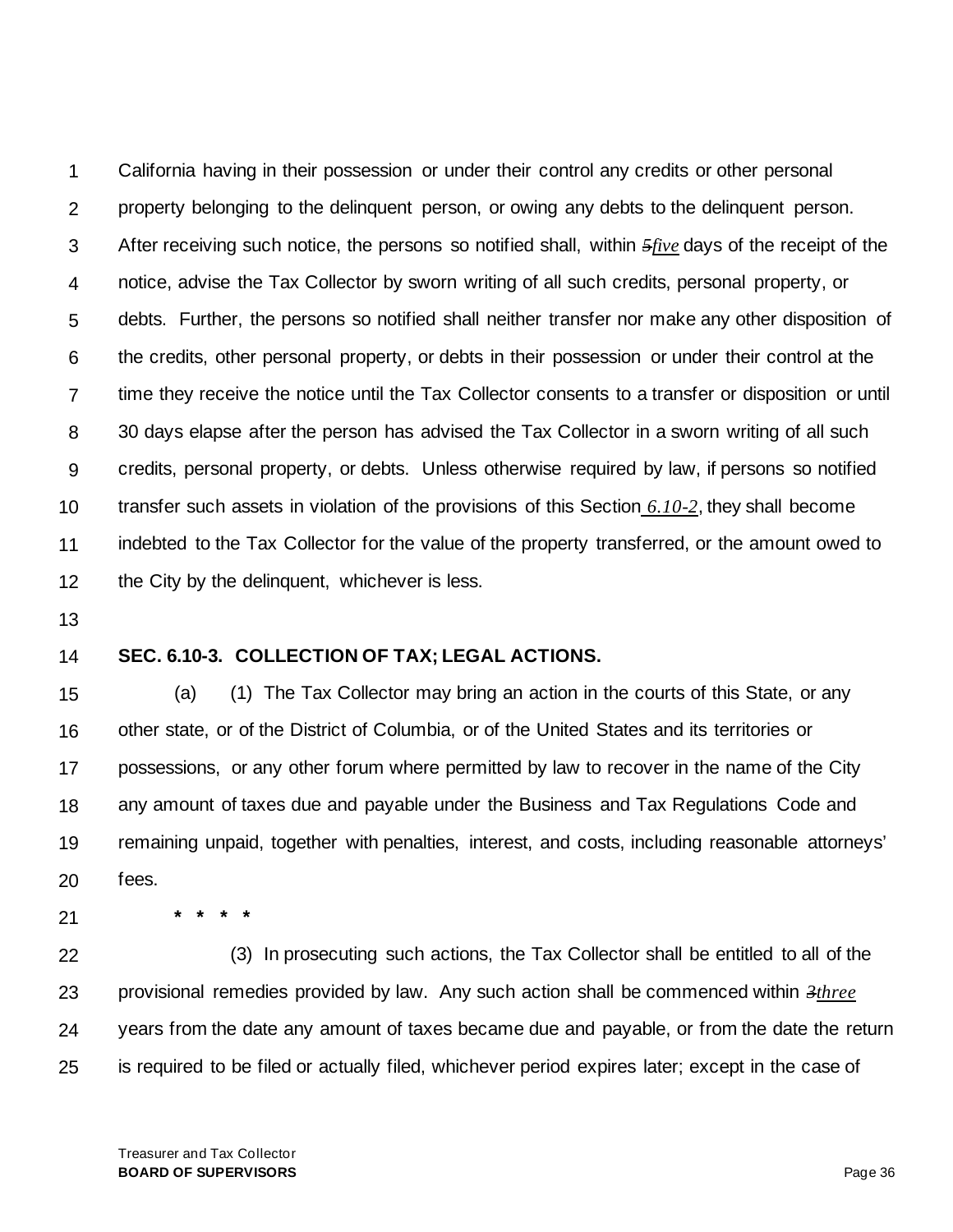1 2 3 4 5 any deficiency determination pursuant to Sections 6.11-1 *et seq.* or 6.11-1.1 *et seq.*, as applicable, 6.12-1 *et seq.*, or 6.13-1 *et seq.*, in which case any such action shall be commenced within *3three* years after such determination became final. However, there shall be no limitation on the time in which such actions may be commenced in cases of fraud, intent to evade the Business and Tax Regulations Code, or failure to file a return.

- 6
- 7

### 8 9 **SEC. 6.11-2. DEFICIENCY DETERMINATIONS; REVOCATION DETERMINATIONS; NOTICE AND SERVICE.**

10 11 12 13 14 15 16 17 18 19 (a) Upon making a determination pursuant to Section 6.11-1 or Section 6.11-1.1, as applicable, or upon making a determination pursuant to Section 6.6-1 that a certificate shall not be issued or to revoke a registration, the Tax Collector shall give to the taxpayer or other person affected written notice of the Tax Collector's determination. Except in the case of fraud, intent to evade the Business and Tax Regulations Code or rules and regulations issued *or promulgated* by the Tax Collector, or failure to file a return, in *all of* which case*s* there is no statute of limitations, every notice of a deficiency determination shall be served within *3three* years after the date that a return was due for a tax for the reporting period or *3three* years after the return was actually filed for that reporting period, whichever is later. The taxpayer may agree in writing to extend *thesaid* period for service of a notice of a deficiency determination

20 *otherwise provided in this subsection (a)*.

**\* \* \* \***

21

22 (b) The notice of any determination under this Section *6.11-2* may be served upon the taxpayer or other affected person personally or by mail; if by mail, service shall be

23

24

(1) to the last known address that appears *or is shown* in the Tax Collector's records, provided there is such an address in the Tax Collector's record*s*, or

25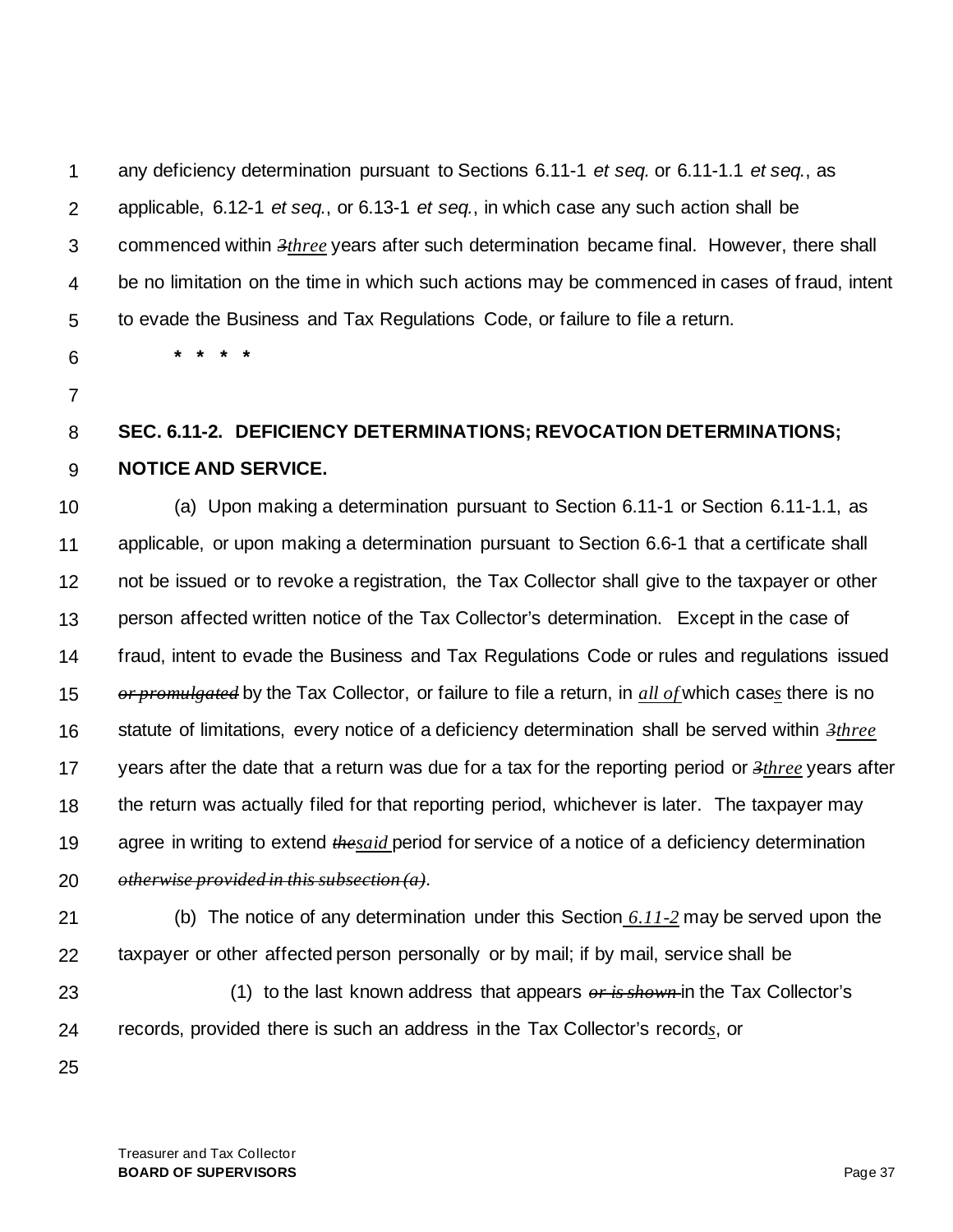1 2 3 4 5 6 7 8 9 10 11 12 13 14 15 16 17 18 19 20 21 22 23 24 25 (2) to an address that the Tax Collector concludes*,* in *histhe Tax Collector's*  discretion*,* is the last known address of the person(s). (c) In case of service by mail of any notice required by this Article *6* to be served upon the taxpayer or other person, the service is complete at the time of deposit with the United States Postal Service. **SEC. 6.11-3. DETERMINATION IF NO RETURN MADE; ESTIMATE OF LIABILITY, PENALTIES***,* **AND INTEREST. \* \* \* \*** (c) The Tax Collector shall serve the person or persons determined to be liable for the tax as determined under *this* Section 6.11-3 with written notice of the determination and penalty. The Tax Collector shall serve the notice upon such person(s) personally or by mail. Service by mail shall be*:* (1) to the last known address as indicated in the Tax Collector's records, provided there is such an address in the Tax Collector's record*s*, or (2) to an address that the Tax Collector concludes*,* in *histhe Tax Collector's*  discretion*,* is the last known address of the person(s). **\* \* \* \* SEC. 6.12-1. JEOPARDY DETERMINATIONS; DUTY OF TAX COLLECTOR.** If the Tax Collector believes that the collection of any tax or any amount of any third*-*party tax required to be collected and paid to the City or of any determination will be jeopardized, in whole or in part, by delay, the Tax Collector shall serve notice upon the taxpayer or other person determined to be liable therefor of *his or herthe Tax Collector's*  determination of jeopardy and of the tax or amount of third*-*party tax required to be paid to the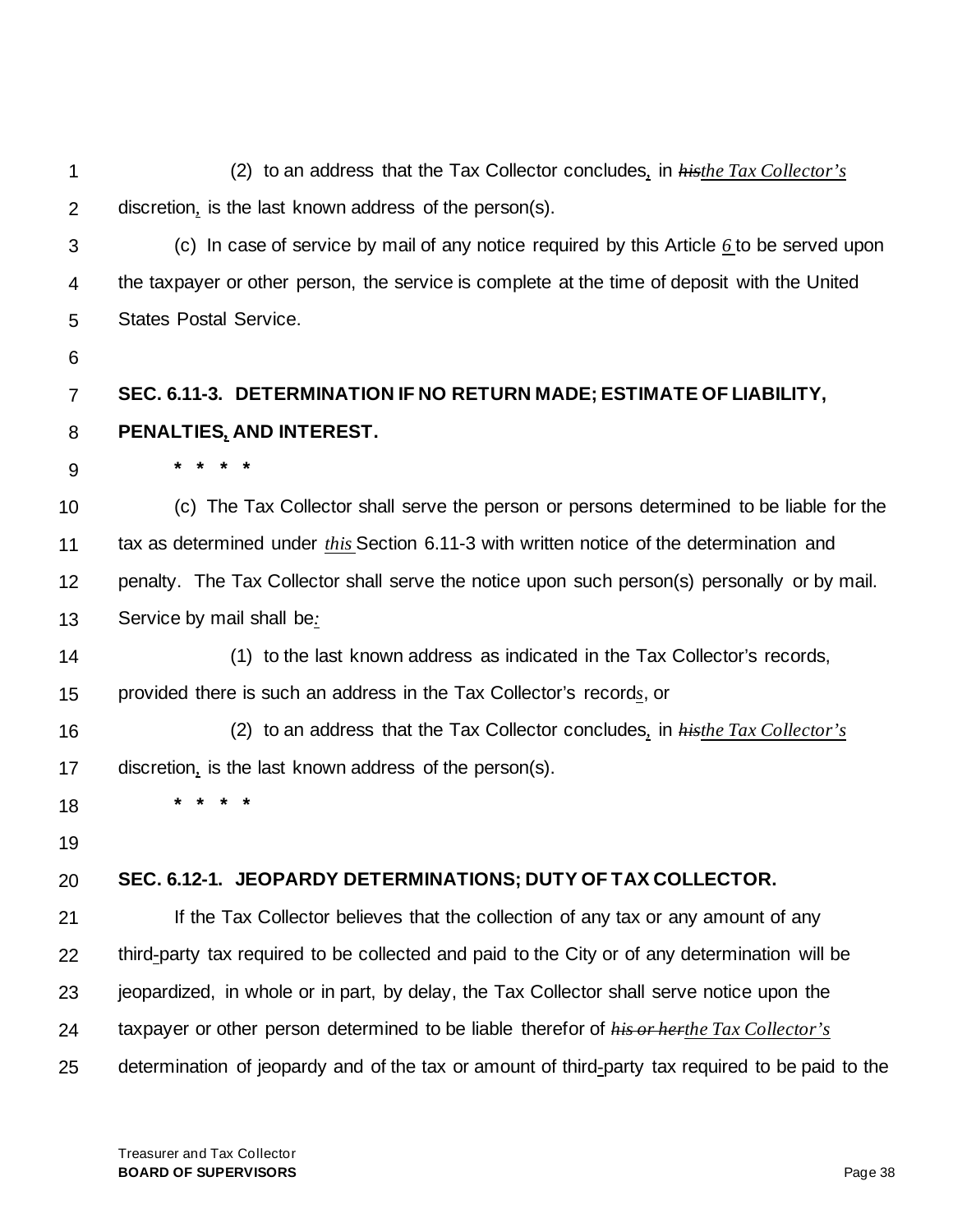1 2 3 4 5 6 7 8 9 10 11 12 City, and demanding immediate payment thereof, together with any interest and penalty determined to be due. The Tax Collector may consider all facts and circumstances relevant to determining whether the collection of any tax will be jeopardized by delay, including but not limited to indications that the taxpayer intends or is taking action to discontinue business activities in the City, dissipate or otherwise remove assets from the City, or sell, exchange, assign*,* or otherwise dispose of personal or business income or property. The Tax Collector also may consider whether the taxpayer is insolvent or likely to become insolvent after the taxes at issue are assessed or collected; whether the taxpayer is or has been uncooperative or unresponsive in connection with any investigation, examination, audit, deficiency determination, assessment*,* or collection action or procedure undertaken by the Tax Collector; what taxable years are at issue; how many taxable years are at issue; and whether the taxes at issue are third-party taxes.

13

### 14 15 **SEC. 6.12-2. JEOPARDY DETERMINATIONS; WHEN DUE AND PAYABLE; STAY OF COLLECTION; PETITION FOR REDETERMINATION; TIME OF HEARING.**

16 17 18 19 20 21 22 23 24 (a) A jeopardy determination of tax, interest*,* or penalty is immediately due and payable upon the service of the notice of jeopardy determination on the taxpayer or other person determined to be liable therefor. A lien for the amount due in the notice of jeopardy determination may be recorded immediately notwithstanding the provisions of Section*s* 6.10-1 *et seq.*, summary judgment pursuant to Section*s* 6.18-1 *et seq.* may be sought at once, and judicial proceedings for collection may be commenced at once. Prior to service of such notice, the Tax Collector may, notwithstanding the provisions of Section*s* 6.10-1 *et seq.*, record a lien in the amount due as set forth in the notice of jeopardy determination. Immediately upon service of such notice, the Tax Collector may, notwithstanding the

25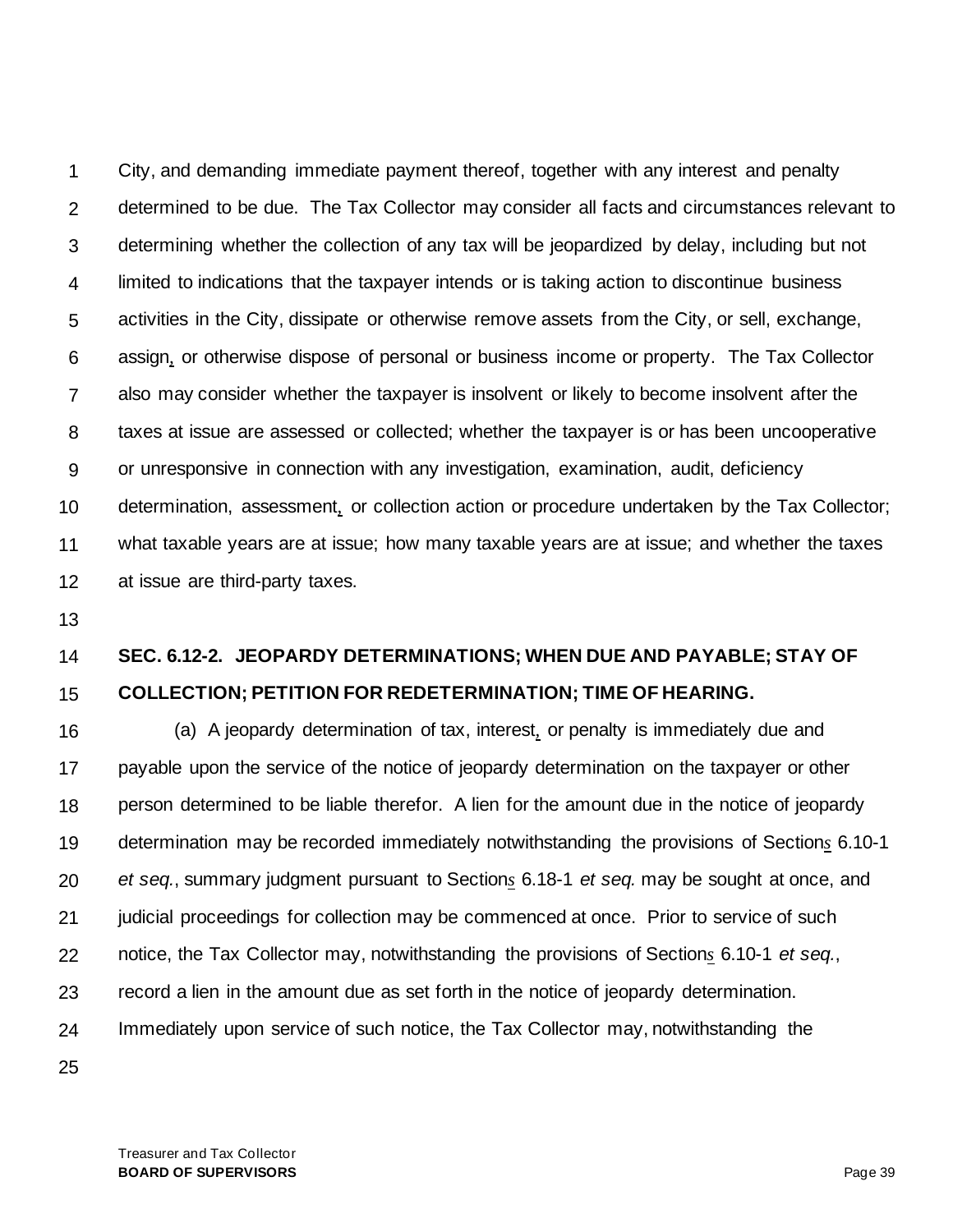1 2 3 provisions of Section*s* 6.10-1 *et seq.*, seek summary judgment pursuant to Section*s* 6.18 *et seq.*, and may commence a collection action in any court having jurisdiction over the matter. **\* \* \* \***

4 5 6 7 (d) Where collection of the whole or any amount of a jeopardy determination has been stayed under this Section *6.12-2*, the period of limitation on any action to collect from the person on whose behalf the bond or other security has been provided shall be tolled during the period of such stay.

8

9

### **SEC. 6.12-5. JEOPARDY DETERMINATIONS; PETITION FOR REDETERMINATION.**

10 11 12 13 14 15 (a) Any person against whom a jeopardy determination is made may petition for the redetermination thereof pursuant to Section*s* 6.13-1 *et seq.* of this Article *6*. The taxpayer shall, however, file the petition for redetermination with the Tax Collector within 15 days after the service of notice of determination. If a petition for redetermination of a jeopardy determination is not filed within the foregoing 15-day period, the determination becomes final at the expiration of that period.

16 17 18 (b) The filing of a petition for redetermination of a jeopardy determination shall not operate to stay collection. Collection may be stayed only as provided in Section 6.12-2 *above*. **\* \* \* \***

19

#### 20 **SEC. 6.13-3. REDETERMINATIONS; ALTERATION OF DETERMINATION.**

21 22 23 24 25 The Tax Collector may decrease or increase the amount of the determination, including the amount of the tax, penalties*,* or interest, before it becomes final. The amount may be increased only if a claim for the increase is asserted by the Tax Collector, and the Tax Collector provides written notice thereof to the person against whom the Tax Collector issued the determination. If the Tax Collector increases the amount before the hearing described in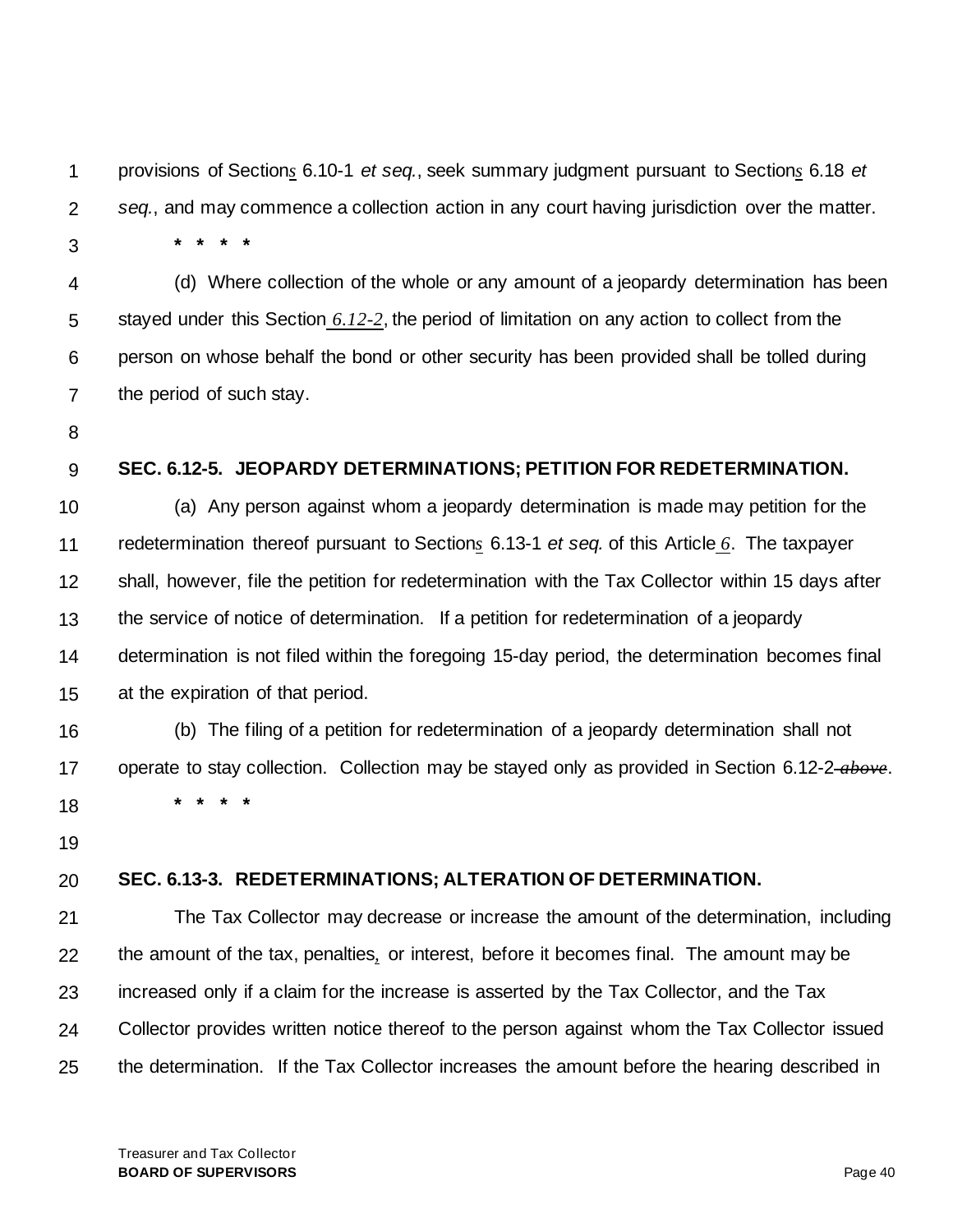1 2 3 4 5 6 7 8 9 10 11 12 13 14 15 16 17 18 Section 6.13-2, such written notice shall be served at least 15 days before the hearing and the person receiving such notice shall file a supplemental petition for redetermination addressing the increased deficiency amount at least *five5* days before the hearing date. The Tax Collector may reschedule the hearing for purposes of allowing the requisite notice of increase. If the Tax Collector increases the amount after the hearing described in Section 6.13-2, the Tax Collector shall serve notice of such increase before issuing a final decision. Within 15 days of service of such notice, the person against whom a claim for increase is asserted by the Tax Collector may serve a supplemental petition for redetermination contesting the increased deficiency amount. The Tax Collector shall hold an additional oral hearing on the increased amount upon the request of the petitioner. A supplemental petition for redetermination filed pursuant to this Section *6.13-3* shall state any additional specific grounds for redetermination applicable to the increased deficiency amount. Any specific ground for redetermination that is not specified in either the initial petition for redetermination or the supplemental petition for redetermination shall be deemed waived by the petitioner in any later judicial proceeding. Nothing in this Section shall preclude a new audit or determination by the Tax Collector of a new or supplemental deficiency. The burden of proof in any proceeding for redetermination or appeal thereof shall be on the taxpayer, who shall have the burden of proving that the Tax Collector's determination is incorrect.

19

#### 20 **SEC. 6.13-4. REDETERMINATIONS; FINALITY OF ORDER.**

21 22 23 24 (a) The order or decision of the Tax Collector upon a petition for redetermination becomes final 15 days after service upon the petitioner of notice thereof. Service of the order or decision of the Tax Collector shall be served in the manner prescribed in Sec*tion.* 6.11-2. (b) All determinations made by the Tax Collector under Sections 6.13-1 and 6.13-2 of

25 this Article *6* are due and payable at the time they become final, except jeopardy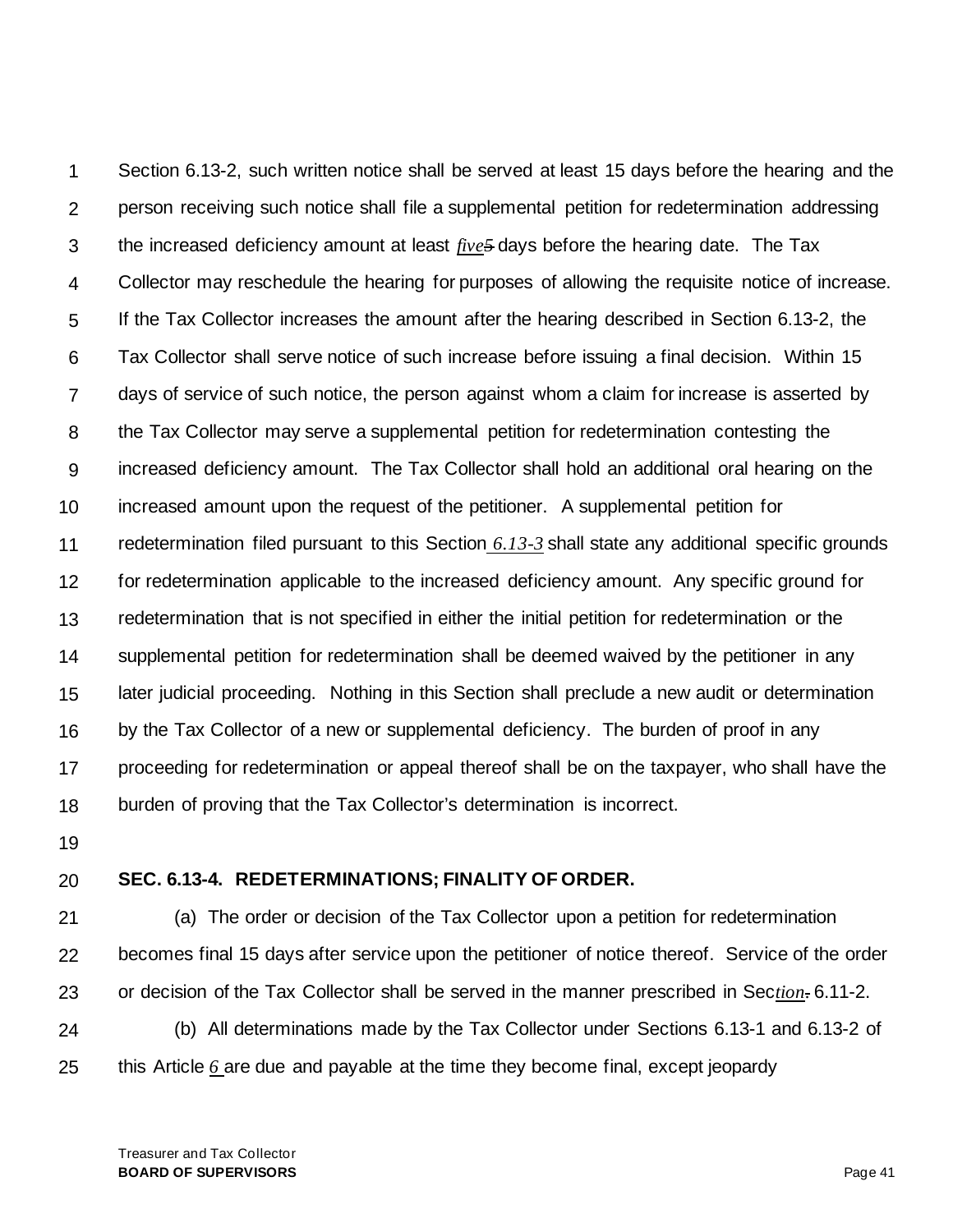1 2 determinations made pursuant to Section 6.12-1 *et seq.*, which become due and payable upon service of the jeopardy determination.

3

#### 4 **SEC. 6.15-1. REFUNDS.**

5 6 7 8 9 10 11 12 13 (a) **Claims for Refund; Limitations.** Except as otherwise provided in subsections (f) and (g) of this Section 6.15-1, the Controller shall refund or cause to be refunded the amount of any tax, interest, or penalty that has been overpaid or paid more than once, or has been erroneously or illegally collected or received by the City, provided the person that paid such amount files a claim in writing with the Controller within the later of one year of: (1) payment of such amount; (2) the date the return accompanying such payment was due*, without regard to any extensions under Section 6.9-4*; or (3) the date on which such amount requested on a return, amended return, or request for refund timely filed under subsection (g) of this Section 6.15-1 was denied under that subsection (g).

14

**\* \* \* \***

15 16 17 18 19 (c) **Claims for Refund; Third-Party Taxes.** The customer who pays a third-party tax to an *Oo*perator is the proper party to seek the refund of a disputed third-party tax. No *Oo*perator or other person responsible for collecting or remitting a disputed third-party tax may obtain a tax refund unless that *Oo*perator or other person proves that the tax has not been passed on to its customers or any other person.

20 21 22 23 24 25 (d) **Claims for Refund; Applicable Law.** Claims for refund shall be made according to California Government Code, Title l, Division 3.6, Part 3. For purposes of subsections (a)-(f) of this Section 6.15-1, a claim shall be deemed to accrue on the later of: (1) the date the return was due*, without regard to any extensions under Section 6.9-4*; (2) the date the tax was paid; or (3) the date the refund requested on a return, amended return, or request for refund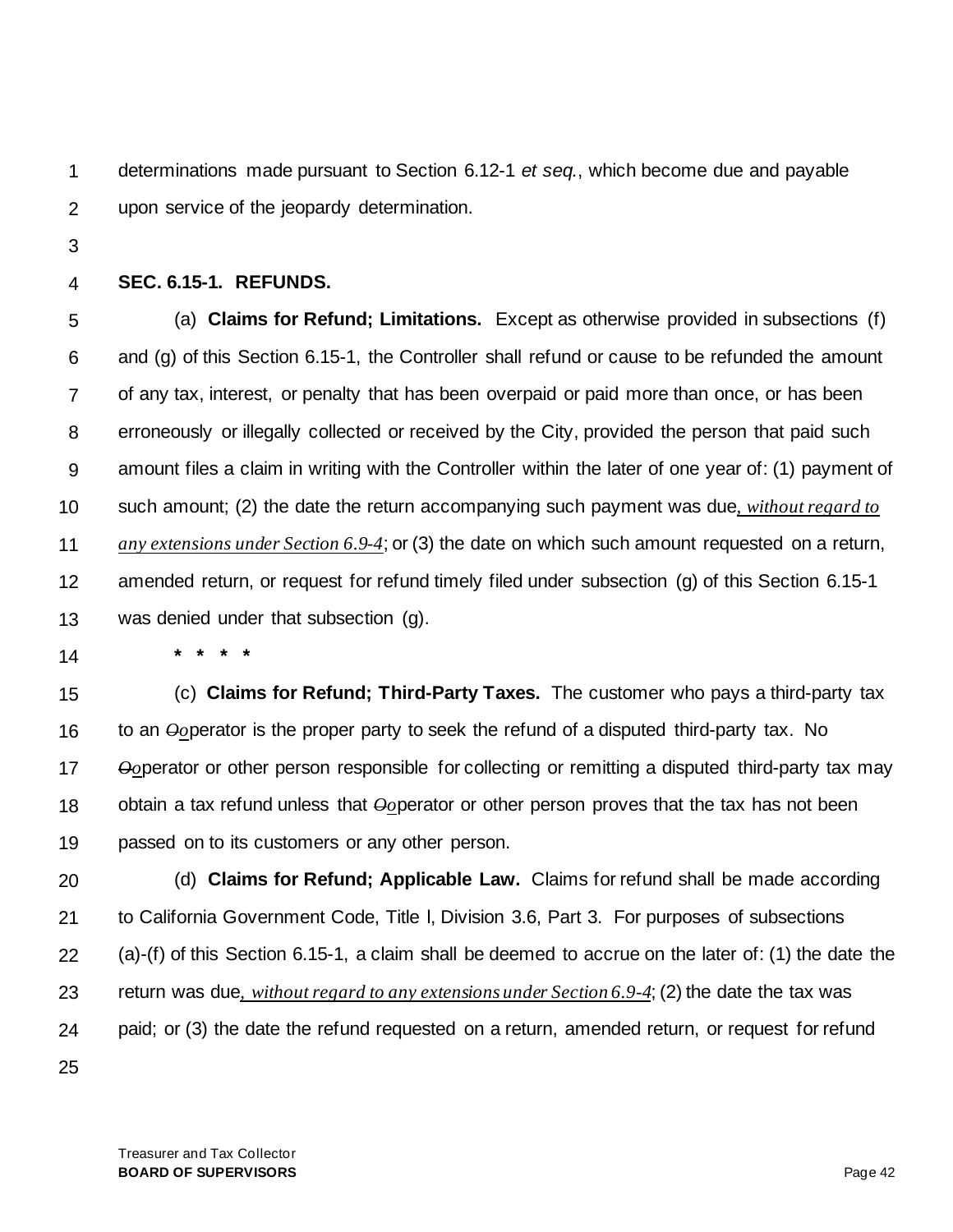1 2 timely filed pursuant to subsection (g) of this Section 6.15-1 was denied under *thatsaid*  subsection (g). The Controller shall furnish a form to be used for claims.

3

4 5 6 7 8 9 10 11 12 13 14 15 16 17 18 19 20 21 22 23 24 25 **\* \* \* \*** (g) **Requests for Refund; Refunds Permissible Without a Claim.** The Tax Collector may authorize the Controller to refund tax, interest, or penalty payments, without a refund claim having been filed and without review by the City Attorney, if the Tax Collector determines that the amount paid exceeds the tax, penalties, and interest due. The person that made the overpayment may request such a refund from the Tax Collector on a return, amended return, or request for refund form that is issued by the Tax Collector and that is filed with the Tax Collector within the later of one year of the payment of such amount or the date the return accompanying such payment was due*, without regard to any extensions under Section 6.9-4*. The Tax Collector may also authorize the Controller to refund the overpaid tax, interest, or penalty payments on its own initiative within this one-year period. A refund requested on a return, amended return, or request for refund form under this subsection (g) shall automatically be deemed denied for purposes of subsections (a), (b), and (d) of this Section 6.15-1 if the Tax Collector does not grant or deny the refund request within one year of the date it was filed. *The Tax Collector may not grant a request for refund after this one-year period, and aA*ny action by the Tax Collector after a refund request under this subsection (g) has been deemed denied shall not constitute a denial and shall have no effect on the statute of limitations for filing a claim for refund under subsections (a)-(f) of this Section 6.15-1. In lieu of requesting a refund on a return, amended return, or request for refund form, a taxpayer may elect to apply an overpayment of the business registration fee in Article 12, *the payroll expense tax in Article 12-A,* the *Gg*ross *Rr*eceipts T*t*ax in Article 12-A-1 (including the tax on administrative office business activities under Section 953.8 of Article 12-A-1), the *Ss*ugary *Dd*rinks *Dd*istributor *Tt*ax in Article 8, the Early Care and Education Commercial Rents Tax in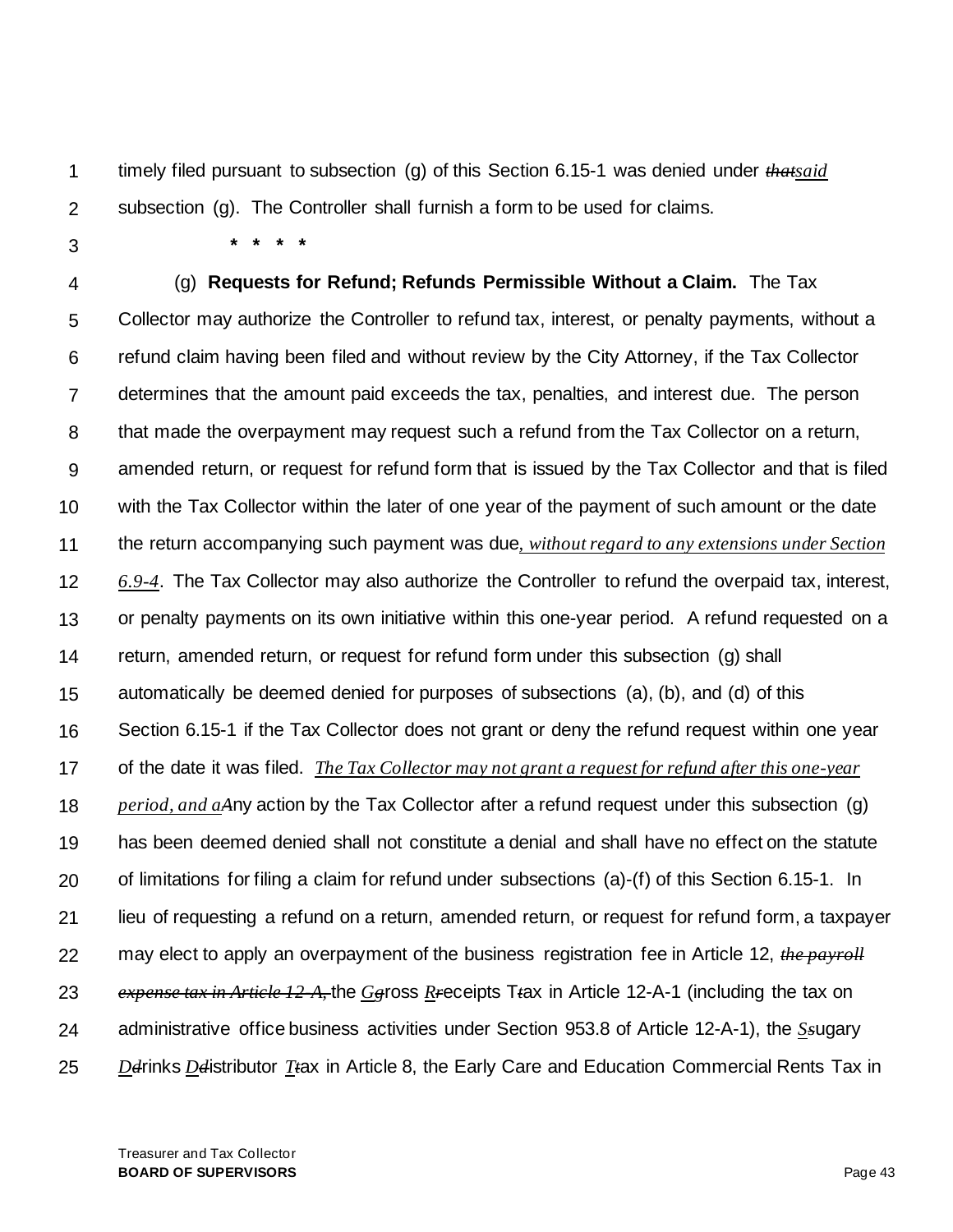1 2 3 4 5 6 7 8 9 10 11 12 13 14 15 16 17 18 19 20 21 22 23 Article 21, the Homelessness Gross Receipts Tax in Article 28 (including the homelessness administrative office tax under Section 2804(d) of Article 28), *or* the Cannabis Business Tax in Article 30*, or the Overpaid Executive Gross Receipts Tax in Article 33* as a credit against the taxpayer's immediately succeeding payment or payments due of *the respectiveany of these several* tax type*s, for up to one year*. Any election to apply an overpayment to the taxpayer's future liability shall be binding and may not later be changed by the taxpayer. **SEC. 6.15-2. REFUNDS; INTEREST. \* \* \* \*** (c) If a taxpayer elects to apply all or part of an overpayment of the business registration fee in Article 12, *the payroll expense tax in Article 12-A,* the *Gg*ross *Rr*eceipts *Tt*ax in Article 12-A-1 (including the tax on administrative office business activities under Section 953.8 of Article 12-A-1), the *Ss*ugary *Dd*rinks *Dd*istributor *Tt*ax in Article 8, the Early Care and Education Commercial Rents Tax in Article 21, the Homelessness Gross Receipts Tax in Article 28 (including the homelessness administrative office tax under Section 2804(d) of Article 28), *or* the Cannabis Business Tax in Article 30*, or the Overpaid Executive Gross Receipts Tax in Article 33* as a credit against the taxpayer's immediately succeeding payment or payments due of *the respectiveany of these several* tax type*s*, the taxpayer will not be credited with interest on the amount so applied. **SEC. 6.15-3. EXHAUSTION OF ADMINISTRATIVE REMEDIES; PRESENTATION OF CLAIM FOR REFUND AS PREREQUISITE TO SUIT; PAYMENT OF DISPUTED AMOUNT AND PETITION FOR REFUND; LIMITATIONS.**

24 25 (a) Persons claiming they are aggrieved under the Business and Tax Regulations Code must*,* prior to seeking judicial relief: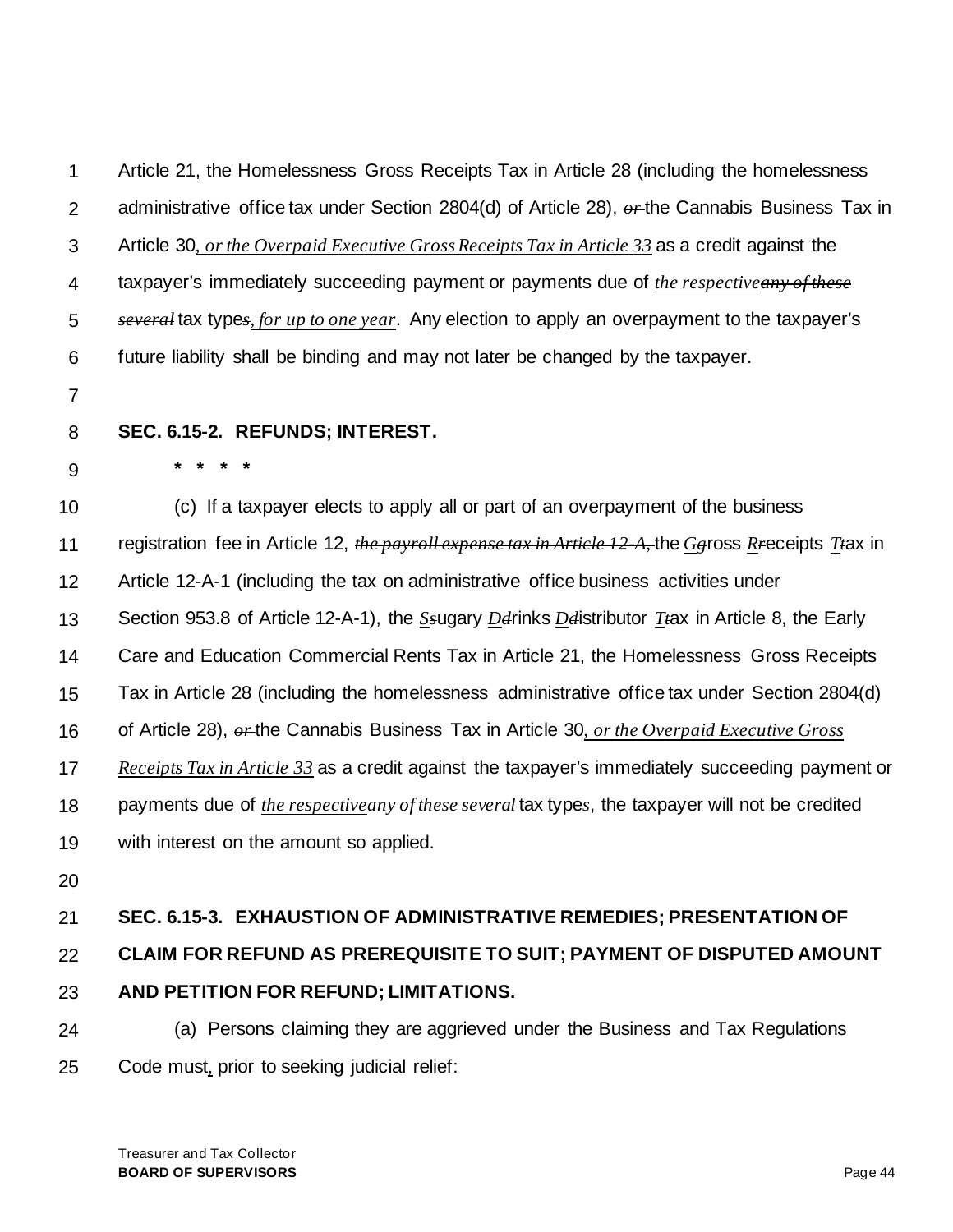1 2 3 4 5 6 7 8 9 10 11 12 13 14 15 16 17 18 19 20 (1) pay the amount of the disputed tax, penalty*,* and interest; (2) if the disputed tax was paid pursuant to the Tax Collector's jeopardy determination or deficiency determination, file a petition for redetermination, pursuant to Section 6.12-5 or Section 6.13-1; and (3) present a claim for refund to the Controller and allow action to be taken on such claim, pursuant to subsections (a)-(f) of Section 6.15-1. **\* \* \* \* SEC. 6.16-1. RULES AND REGULATIONS.** The Tax Collector may *promulgateissue rules and* regulations *and issue rules*, *and issue* determinations*,* and interpretations consistent with the provisions of the Business and Tax Regulations Code as may be necessary or appropriate for the purpose of carrying out and enforcing the payment, collection*,* and remittance of taxes and to apply such Code and any rules and regulations promulgated thereunder in a lawful manner. The Tax Collector shall hold a public hearing and allow public comment on any proposed rule or regulation prior to adoption thereof. The Tax Collector shall provide not less than 10 days' notice of such public hearing. A copy of such rules and regulations shall be on file and available for public examination in the Tax Collector's Office. Failure or refusal to comply with any rules and regulations promulgated by the Tax Collector shall be deemed a violation of the Business and Tax Regulations Code.

21

#### 22 **SEC. 6.17-1. PENALTIES AND INTEREST FOR FAILURE TO PAY.**

23 24 25 (a) Any person who fails to pay any tax to the City, or any operator or other person who fails to collect and remit any third-party taxes shall pay a penalty of 5% of the tax, if the failure is for not more than one month after the tax became delinguent, plus an additional 5%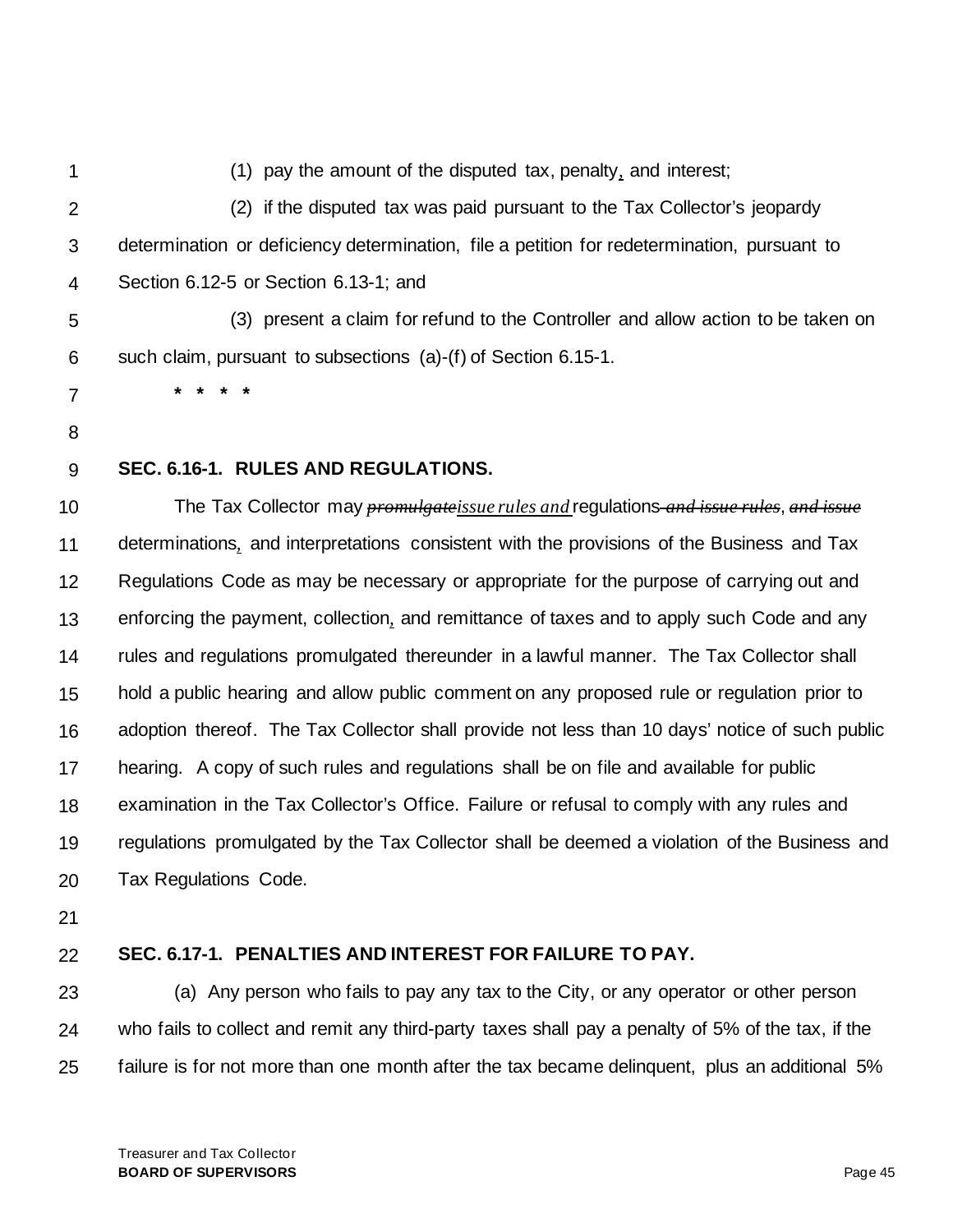1 2 3 4 5 6 7 8 9 10 11 for each following month or fraction of a month during which such failure continues, up to 20% in the aggregate, until the date of payment. Any taxes remaining unpaid for a period of 90 days after notification that the tax is delinquent shall be subject to an additional penalty of 20% of the amount of the tax. The penalty and interest provided under this Section 6.17-1 shall not apply with respect to the *Pp*ayroll *Ee*xpense *Tt*ax, the *Gg*ross *Rr*eceipts *Tt*ax, the Early Care and Education Commercial Rents Tax, and the Homelessness Gross Receipts Tax if the sum of the *P*<sub>p</sub>ayroll *Eexpense Ttax payments, Geross R<sub>F</sub>eceipts Ttax payments, Early* Care and Education Commercial Rents Tax *payments*, and the Homelessness Gross Receipts Tax payments is equal to or greater than the sum of the  $P_{\bm{\theta}}$  ayroll *E*expense *T* $\#$ ax,  $G_{\bm{\theta}}$  ross *Rr*eceipts *Tt*ax, Early Care and Education Commercial Rents Tax, and the Homelessness Gross Receipts Tax liability for that tax year.

12

**\* \* \* \***

**\* \* \* \***

13 14 15 16 (c) Unpaid taxes shall also accrue interest at the rate of 1% per month, or fraction of a month, from the date the taxes become delinquent through the date the taxpayer or operator pays the delinquent taxes, penalties, interest*,* and fees accrued to the date of payment in full. **\* \* \* \***

17

#### 18 **SEC. 6.17-1.1. PENALTIES AND INTEREST FOR FAILURE TO PAY.**

19

20 21 22 23 24 (c) No penalties or interest imposed by this Section 6.17-1.1 shall apply to the failure to make any estimated tax payments of *payroll expense taxes, Gg*ross *Rr*eceipts *Tt*axes, Early Care and Education Commercial Rents Taxes, Homelessness Gross Receipts Taxes, *or*  Cannabis Business Taxes*, or Overpaid Executive Gross Receipts Taxes* under Section 6.9*-13*(*ac*)(3).

25

Treasurer and Tax Collector **BOARD OF SUPERVISORS** Page 46

**\* \* \* \***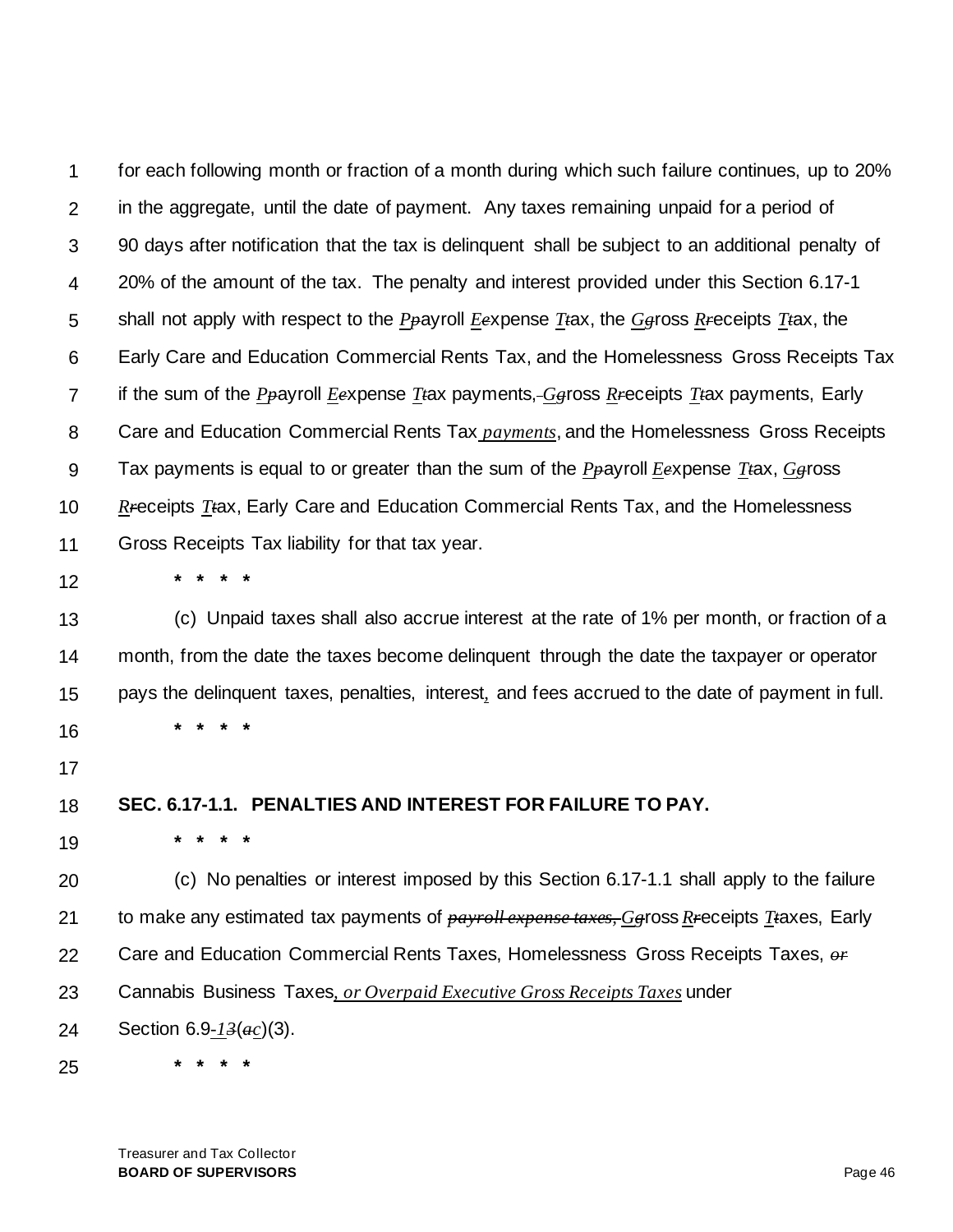#### 1 **SEC. 6.17-2. PENALTIES FOR UNDERREPORTING OF TAX.**

2 3 4 5 6 7 8 (a) **Penalties for Negligence.** If the Tax Collector determines that all or part of any tax required to be reported on any return was underreported and that such underreporting was attributable to negligence, the Tax Collector may impose a penalty in the amount of 5*% percent* of the amount of the underreported tax, in addition to the tax or amount of tax, if the negligence is for not more than 1 month, with an additional 5*% percent* for each month or fraction of a month during which such negligence continues, up to 20*% percent* in the aggregate.

9 10 11 12 13 14 15 16 (b) **Penalties for Intentional Disregard of Rules, Fraud, or Intent to Evade Tax.** When it is determined by the Tax Collector that all or part of any tax required to be reported on any return was underreported and such underreporting was attributable to fraud or an intent to evade the Business and Tax Regulations Code, the Tax Collector may impose a penalty in the amount of 50*% percent* of the amount of the underreported tax. The taxpayer or other person determined to be liable for penalties pursuant to this Section *6.17-2(b)* is entitled to a notice of deficiency determination or jeopardy determination and to the appeal rights as to such determinations.

17

## (c) **Additional Penalty for Substantial Underreporting.**

18 19 20 21 22 (1) For purposes of this *sS*ection *6.17-2(c)*, "substantial underreporting of tax" means the tax finally determined by the Tax Collector exceeds the amount of tax reported on a taxpayer's original or amended return for a taxable period by 25*% percent* or more, or if no return is filed, the tax liability determined by the Tax Collector pursuant to Section 6.11-1 exceeds \$5*,*000.

23 24 25 (2) If the Tax Collector determines that a taxpayer has made a substantial underreporting of tax for any taxable period, the Tax Collector may impose an additional penalty in an amount equal to 50*% percent* of the tax attributable to the substantially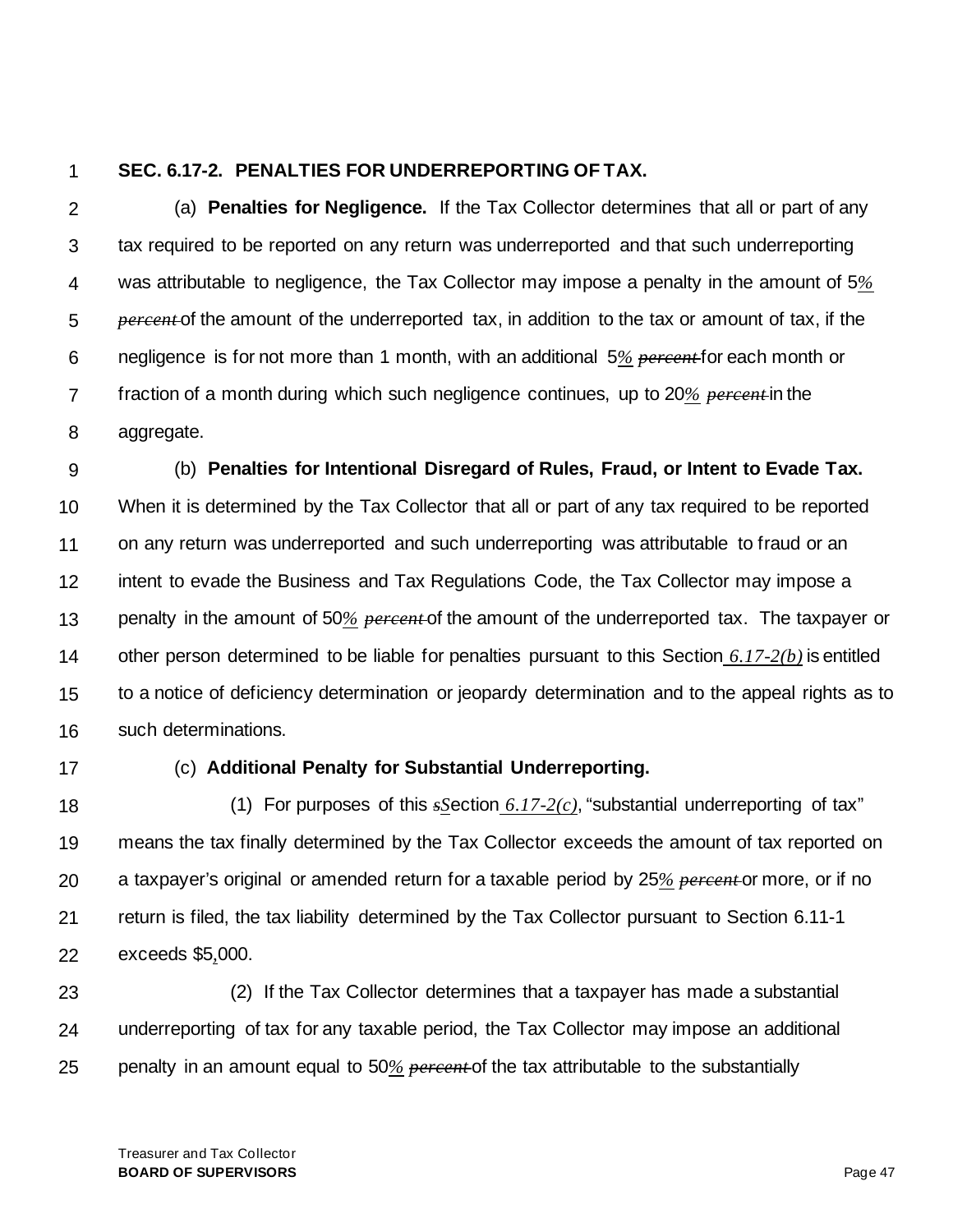1 2 underreported amount. The penalty for substantial underreporting is in addition to any other penalty imposed under this Article 6.

3

**\* \* \* \***

4

#### 5 **SEC. 6.18-1. SUMMARY JUDGMENT; NOTICE; CERTIFICATE.**

6 7 8 If any tax imposed pursuant to the Business and Tax Regulations Code is not paid by the last day of the month after the delinquency date, or after any jeopardy determination or deficiency determination of the Tax Collector becomes final pursuant to

9 10 11 Sections 6.12-1 *et seq.* or 6.13-1 *et seq.*, the Tax Collector may file, no sooner than 20 days after the mailing of the notice required in subsection (b), in the office of the Clerk of the Court, without fee, a certificate specifying as follows:

12 13 14 (a) *The fact tT*hat a notice of intent to file the certificate has been sent, by certified mail, to the operator, taxpayer*,* or other person determined to be liable for the tax at the person's last known address, not less than 20 days prior to the date of the certificate;

15 16 (b) *The fact tT*hat the notice required in subsection (a) set forth the following information:

- 17 18 (1) The name of the operator, taxpayer*,* or other person determined to be liable for the tax,
- 19 20 (2) The description of the operator's, taxpayer's*,* or other person's business against which the tax has been assessed,
- 21

(3) The location and/or address of the business,

22 23 24 (4) *The fact tT*hat judgment will be sought in the amount of the tax, penalty*,* and interest remaining unpaid at the time of the filing of the certificate, and costs as permitted by law,

25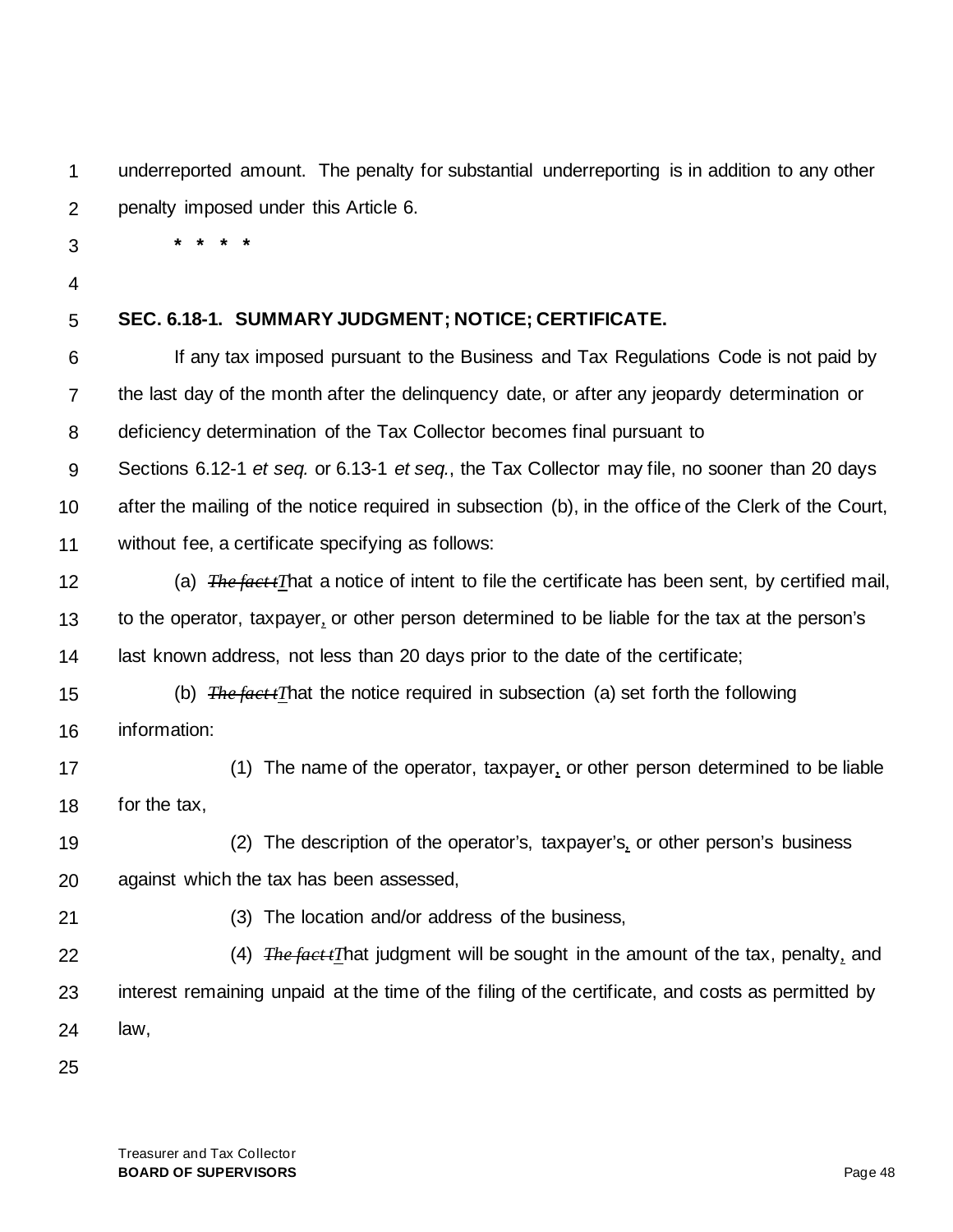1 2 3 4 5 6 7 8 9 10 11 12 13 14 15 16 17 18 19 20 21 22 23 24 25 (5) *The fact tT*hat, upon issuance and recordation of the judgment, additional interest will continue to accrue at the rate prescribed by the Enforcement of Judgments Law (Title 9 of Part 2 of the Code of Civil Procedure), and that any bond premium posted or other costs to enforce the judgment shall be an added charge, and (6) *The fact tT*hat a recording fee in the amount set forth in Section 27361.3 of the California Government Code will be required to be paid for the purpose of the recordation of any release of the judgment lien; (c) The name of the operator, taxpayer*,* or other person determined to be liable for the tax; (d) The amount for which judgment is to be entered; (e) *The fact tT*hat the City has complied with all provisions of the Business and Tax Regulations Code in the computation and the levy of the tax, penalty*,* or interest; and (f) *The fact tT*hat a request is therein made for issuance and entry of judgment against the operator, taxpayer*,* or other person determined to be liable for the tax. **SEC. 6.18-2. SUMMARY JUDGMENT; FILING OF CERTIFICATE; ENTRY OF JUDGMENT.** The Clerk of the Court, immediately upon the filing of the certificate shall enter a judgment for the City and County against the operator, taxpayer*,* or other person determined to be liable for the tax in the amount of the tax, penalty*,* and interest set forth in the certificate. The Clerk of the Court may file the judgment in a loose-leaf book entitled "City and County Summary Tax Judgments." **SEC. 6.18-6. SUMMARY JUDGMENT; EXTENSION OF LIEN.** Within 10 years from the date of the recording or within 10 years from the date of the last extension of the lien in the manner provided for in this Section *6.18-6*, the lien may be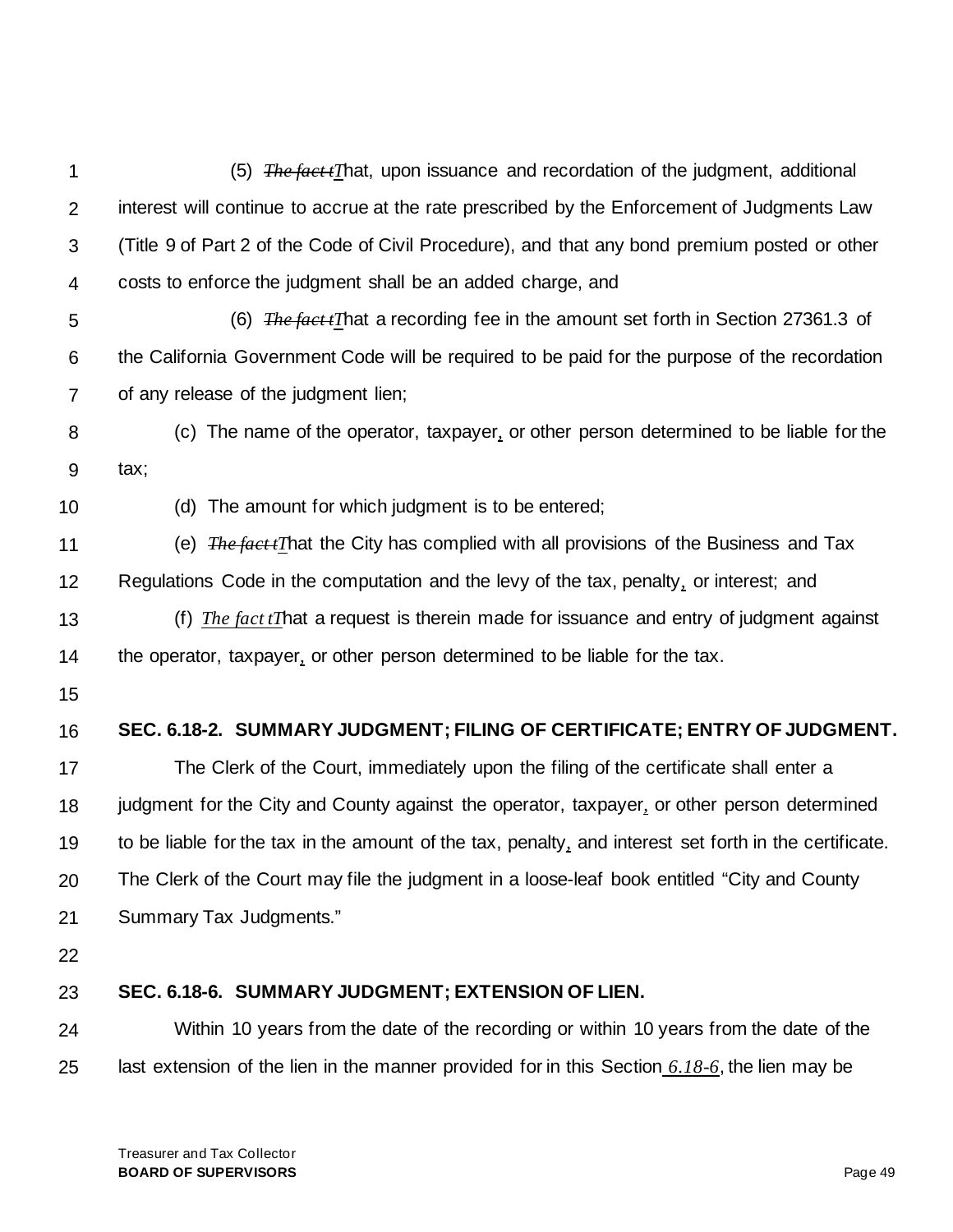1 2 3 extended by recording in the office of the Assessor-Recorder an abstract or copy of the judgment. From the time of the recording the lien extends to the property for 10 years unless sooner released or otherwise discharged.

4

### 5 6 **SEC. 6.18-8. SUMMARY JUDGMENT; SATISFACTION OF JUDGMENT; REMOVAL OF LIEN.**

7 8 9 10 11 12 13 (a) The judgment is satisfied and the lien removed when, but not before, the certificate of release or discharge from the judgment lien is filed with the Clerk of Court and recorded in the office of the Assessor-Recorder. In addition to the judgment amount, and any additional penalty, interest, cost*,* or other amount authorized by the Business and Tax Regulations Code, the Tax Collector shall collect the recording fee in the amount required by Section 27361.3 of the California Government Code and shall transmit the amount of the recording fee to the Assessor-Recorder together with the documents for release or discharge. **\* \* \* \***

- 14
- 15

#### 16 **SEC. 6.19-1. CIVIL ACTIONS.**

17 18 19 20 21 22 23 24 25 In addition to the actions provided for in Section 6.10-3, the Tax Collector may bring a civil action to enjoin any violation of the Business and Tax Regulations Code. No person shall conduct business without the certificate of authority required under Section 6.6-1 or without the San Francisco business registration certificate required under Section 853 of Article 12. The Tax Collector may seek an injunction to prohibit any such person from doing business in San Francisco until such time as the violation is cured. Such injunction shall issue notwithstanding that judicial review of the Tax Collector's action regarding such certificate of authority or business registration certificate has not been completed. The Tax Collector shall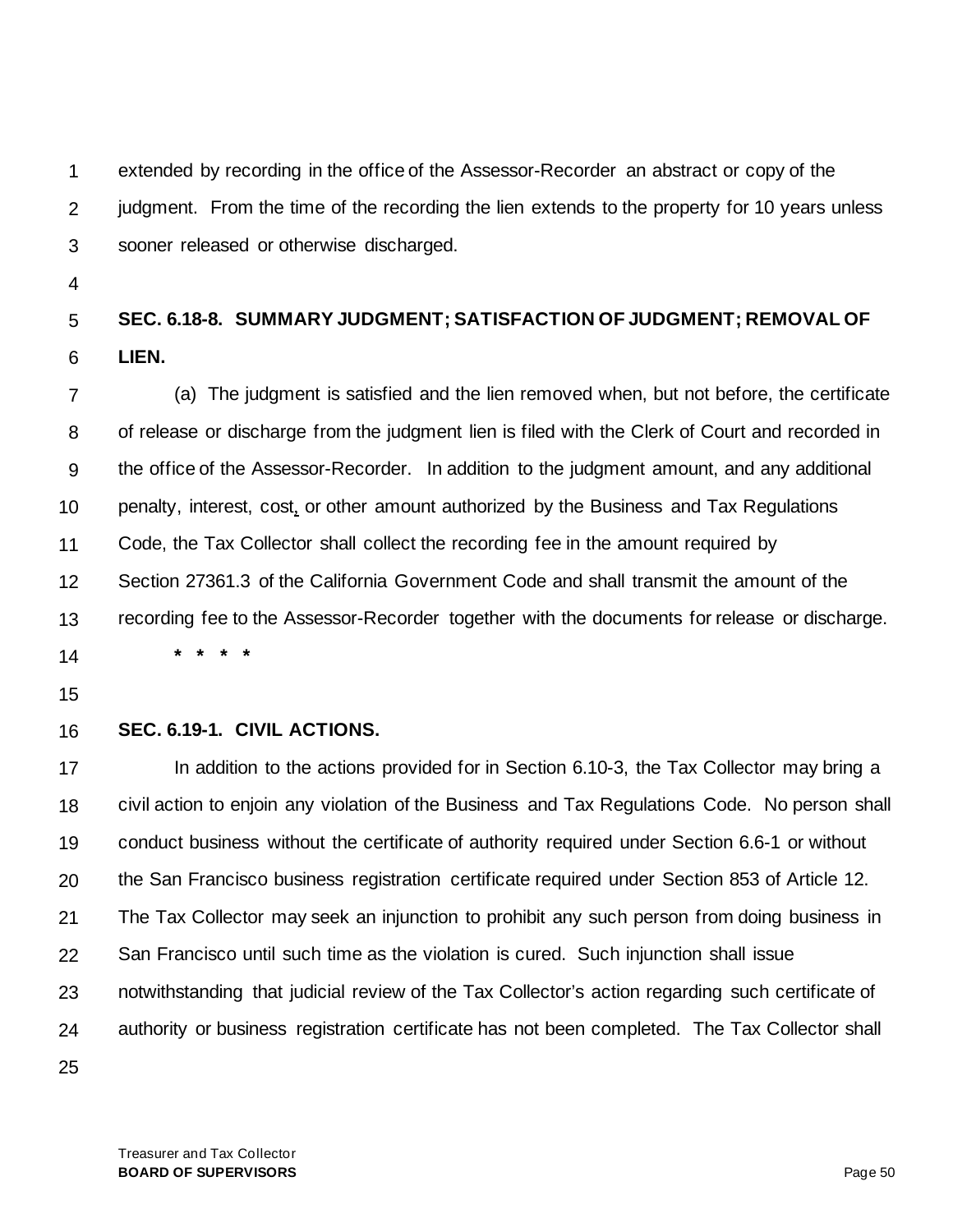1 2 be entitled to its attorneys' fees and costs in any action brought pursuant to this Section *6.19-1* where the Tax Collector is the prevailing party.

- 3
- 4

## **SEC. 6.19-2. REMEDIES CUMULATIVE.**

5 6 7 The remedies, penalties*,* and procedures provided under this Article *6* are cumulative and are not intended to be exclusive of any other available remedies, penalties*,* and procedures.

- 8
- 9

## **SEC. 6.19-3. ADMINISTRATIVE PENALTIES AND CITATIONS.**

10 11 12 13 (a) **Administrative Penalties; Citations.** An administrative penalty may be assessed for a violation of the provisions of this *Business and Tax Regulations* Code as specified below. The penalty may be assessed by means of an administrative citation issued by any person designated as an "enforcement officer" in subsection (c).

- 14 15 16 (b) (1) **Penalty Amounts.** In addition to all other civil penalties provided for by law, the following violations shall be subject to administrative penalties in the amounts set forth below:
- 17

18 19 20 21 22 23 24 25 (2) Except in the case of failure to file a return, including filing a blank return or a return that the Tax Collector determines to be incomplete, each day that an *Oo*perator does not comply with the provisions of this Article *6* shall be considered a separate violation. The penalty amounts shall be increased cumulatively by 50*% percent* for each subsequent violation of the same provision by the same person within a *3three*-year period. The maximum penalty amount that may be imposed by administrative citation in a calendar year for each type of violation listed above shall be \$25,000. In addition to the penalty amounts listed above, the Tax Collector may assess enforcement costs to cover the reasonable costs incurred in

**\* \* \* \***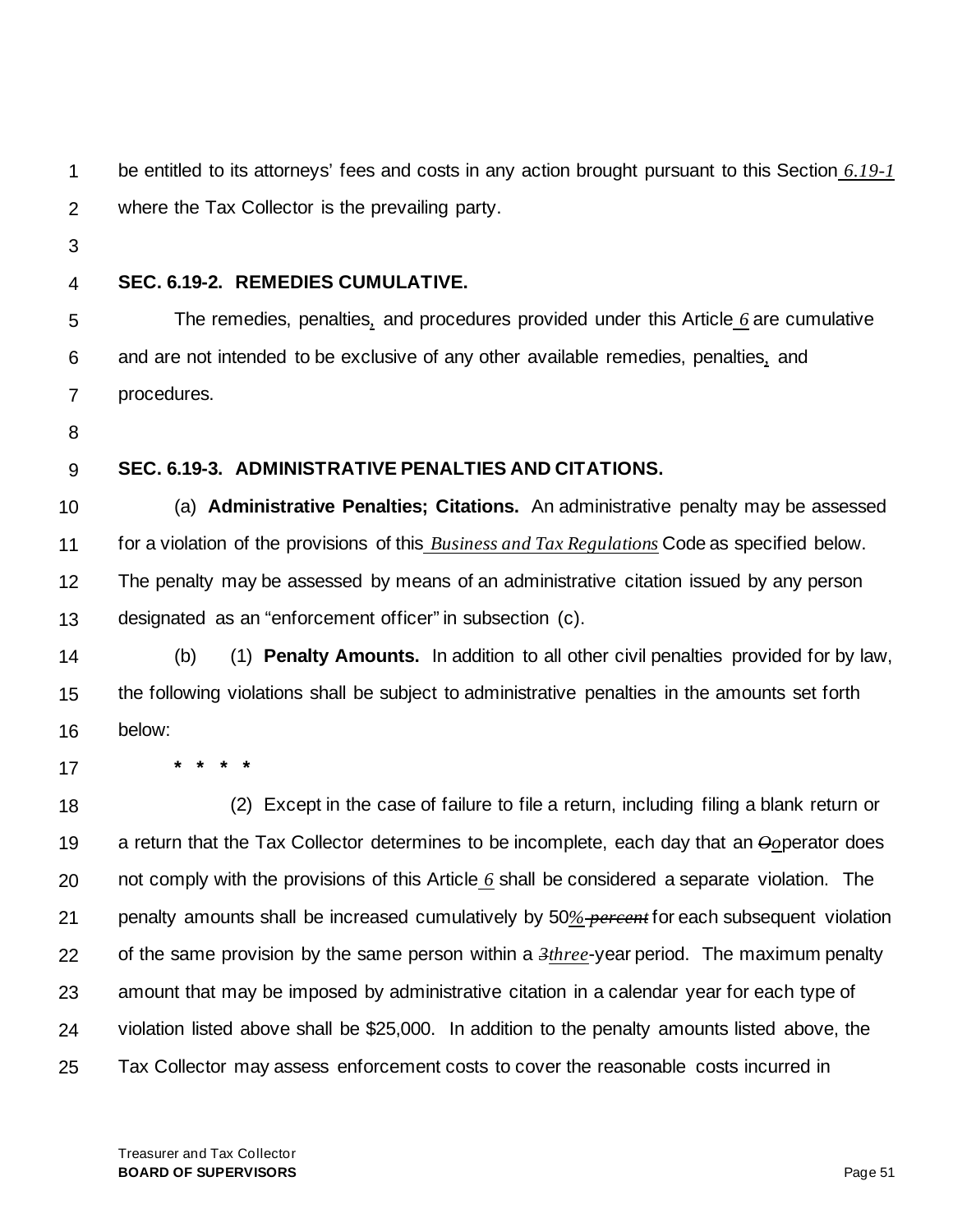1 2 enforcing the administrative penalty, including reasonable attorneys' fees. Enforcement costs shall not count toward the \$25,000 annual maximum.

- 3 4 5 (c) **Persons Who May Issue Citations.** The following classes of employees within the Office of the Treasurer and Tax Collector are designated "enforcement officers" and are authorized to issue administrative citations pursuant to this Article *6*:
- 6
- 7

#### 8 **SEC. 6.19-7. ADMINISTRATIVE CITATION; CONTENTS.**

- 9 The administrative citation shall include all the following:
- 10 (a) A description of the violation*(s)*;

**\* \* \* \***

- 11 (b) The date and location of the violation(s) and the approximate time the violation(s)
- 12 was observed;
- 13 (c) A citation to the provisions of law violated;
- 14 (d) A description of corrective action required;
- 15 16 (e) A statement explaining that each day of a continuing violation may constitute a new and separate violation;
- 17 (f) The amount of administrative penalty imposed for the violation(s);
- 18 (g) A statement informing the violator that the fine shall be paid to the City and County
- 19 of San Francisco within *thirty (*30*)* days from the date on the administrative citation, the
- 20 procedure for payment, and the consequences of failure to pay;
- 21 22 (h) A description of the process for appealing the citation, including the deadline for filing such an appeal; and
- 23
- (i) The name and signature of the enforcement officer.
- 24
- 25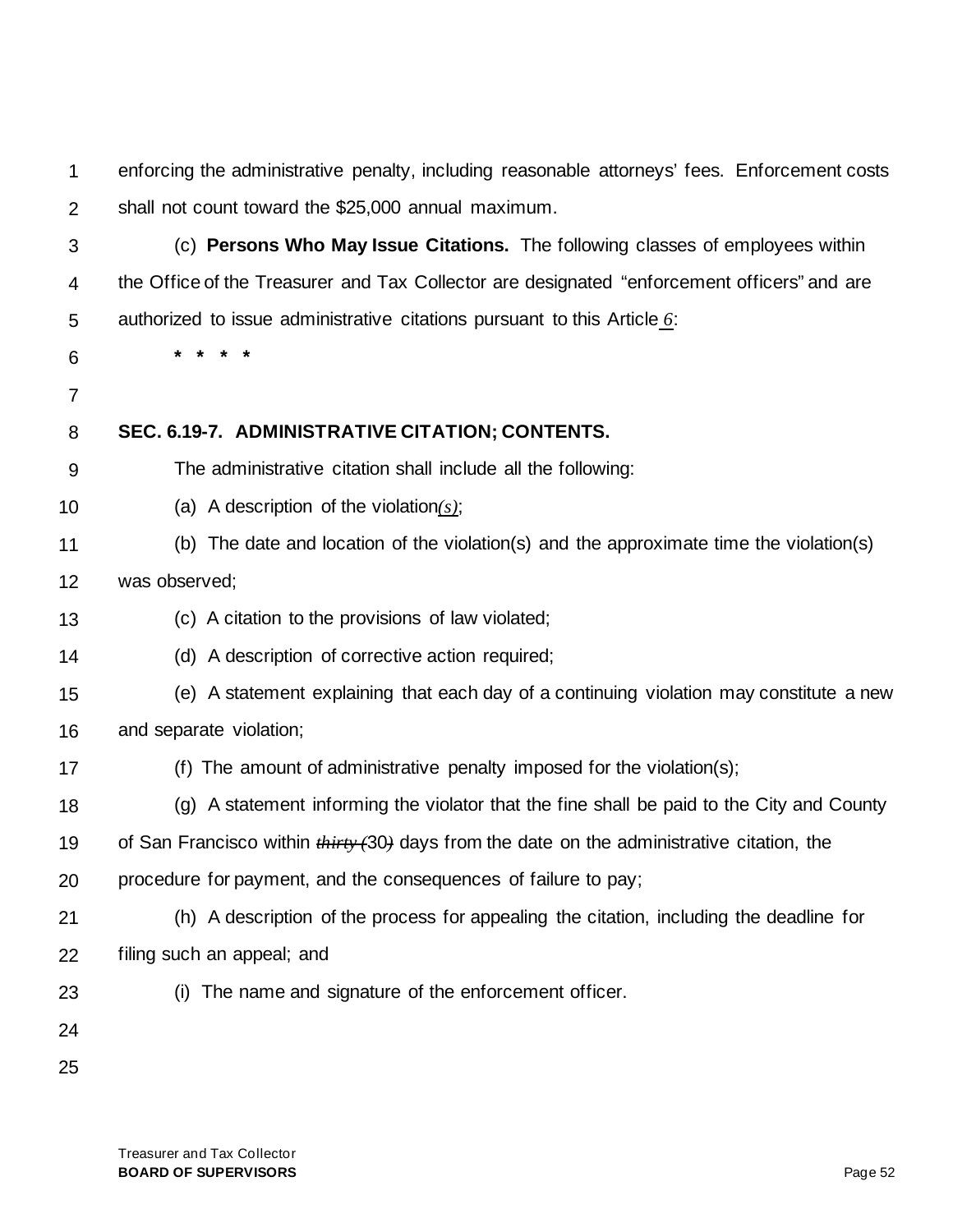#### 1 **SEC. 6.19-8. ADMINISTRATIVE APPEAL.**

**\* \* \* \***

2 3 4 5 (a) Persons receiving an administrative citation may within *fifteen (*15*)* days from the date the citation is served, protest the citation by either (1) requesting a hearing by mail, or (2) scheduling an in*-*person hearing. The hearing officer may not reduce the penalty amount and will only decide whether the person is responsible for the disputed penalty.

6

7 8 9 10 11 12 13 14 (c) **In***-***Person Administrative Hearing.** The person charged in the citation may appeal the citation by paying the penalty and filing a petition for redetermination pursuant to Section 6.13-1 of this Article. A hearing on the petition for redetermination of a citation shall proceed in the same manner as a petition for redetermination of tax. Any reference in Sections 6.13-1 *et seq.* to taxes, penalties*,* or interest shall be deemed to also apply to the hearing of an administrative citation. If the person charged fails to appear for the hearing, a default judgment shall be entered against the person. The person will automatically be deemed liable for the penalty, together with any additional fees and interest.

15 16 (d) For the hearings provided under subsections (b) and (c) of this Section *6.19-8*, the burden of proof shall be on the person protesting the citation.

- 17
- 18 **SEC. 6.19-10. JUDICIAL REVIEW.**

19 20 21 22 23 (a) **Procedures.** After receipt of the Tax Collector's decision, the appellant may file an appeal with the Superior Court pursuant to California Government Code Section 53069.4. The appeal shall be submitted within *twenty (*20*)* days of the date of mailing of the Tax Collector's decision, with the applicable filing fee. The appeal shall state the reasons the appellant objects to the Tax Collector's findings or decision.

24 **\* \* \* \***

25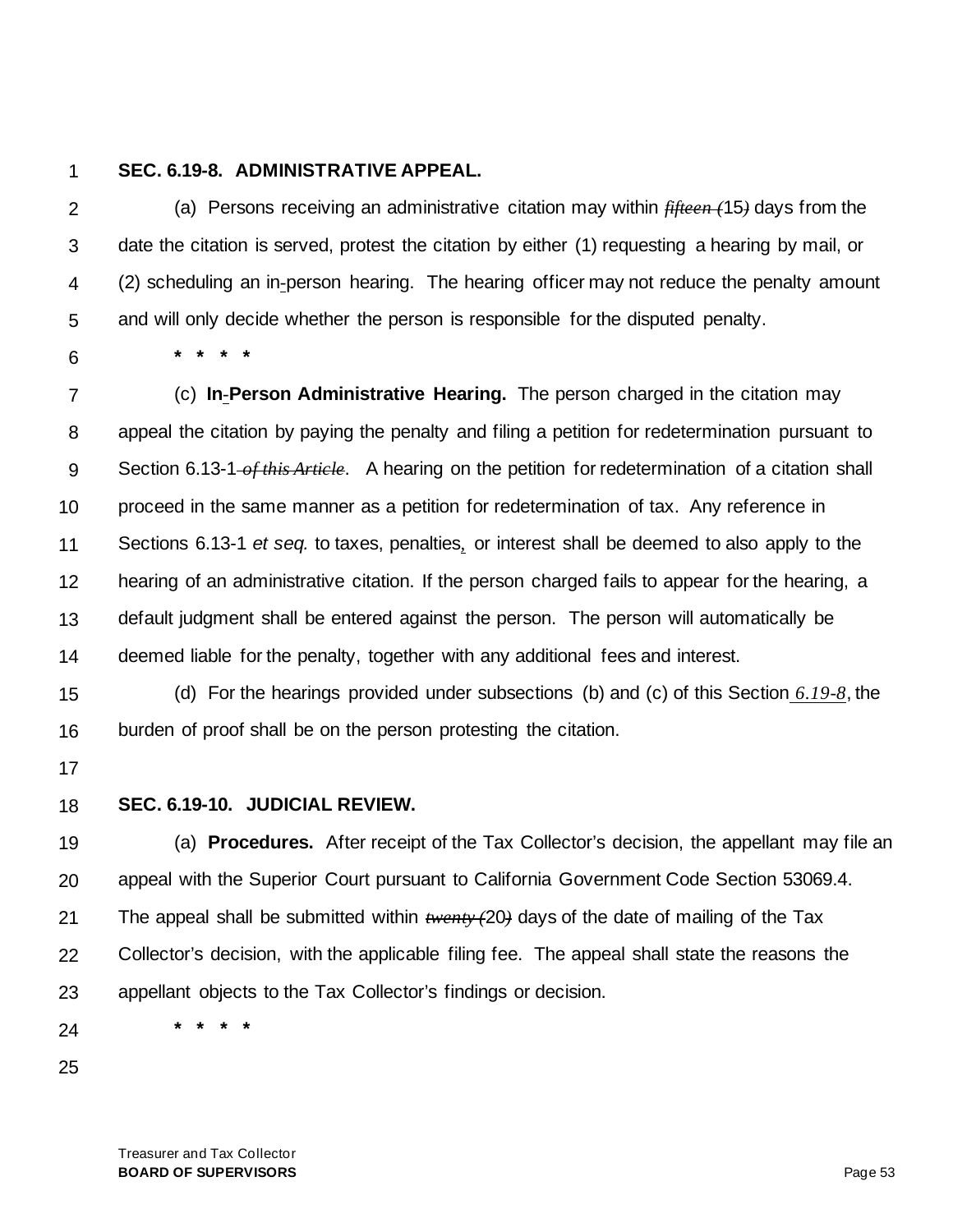1 2 3 4 (c) **Filing Fee.** The Superior Court filing fee shall be *twenty-five (*\$25*.00)*. If the court finds in favor of the appellant, the amount of the fee shall be reimbursed to the appellant by the City and County of San Francisco. Any deposit of penalty shall be refunded by the City and County of San Francisco in accordance with the judgment of the court.

- 5
- 6

## **SEC. 6.19-11. OTHER REMEDIES NOT AFFECTED.**

7 8 9 10 11 The administrative citation procedures established in this Article *6* shall be in addition to any other criminal, civil, or other remedy established by law which may be pursued to address violations of the Business and Tax Regulations Code. An administrative citation issued pursuant to this Article shall not prejudice or adversely affect any other action, civil or criminal, that may be brought to abate a violation or to seek compensation for damages suffered.

- 12
- 13

# **SEC. 6.21-1. TRANSFEREE AND SUCCESSOR LIABILITY.**

14 15 16 17 18 19 (a) No person shall purchase or acquire an interest in a business subject to any tax imposed under the Business and Tax Regulations Code without first obtaining either a receipt from the Tax Collector showing that all of the seller's taxes on the business have been paid, or a certificate stating that no amount is due. For purposes of this Section *6.21-1*, "purchase" shall include any other voluntary transfer for consideration of a business, except for purchase of stock of a publicly-traded company.

- 20
- **\* \* \* \***

21 (c) If the buyer purchases or acquires an interest in a business owing any taxes,

22 23 interest*,* or penalties, the buyer shall withhold from the purchase price and pay to the Tax Collector a sufficient amount to satisfy said taxes, interest*,* and penalties.

24

25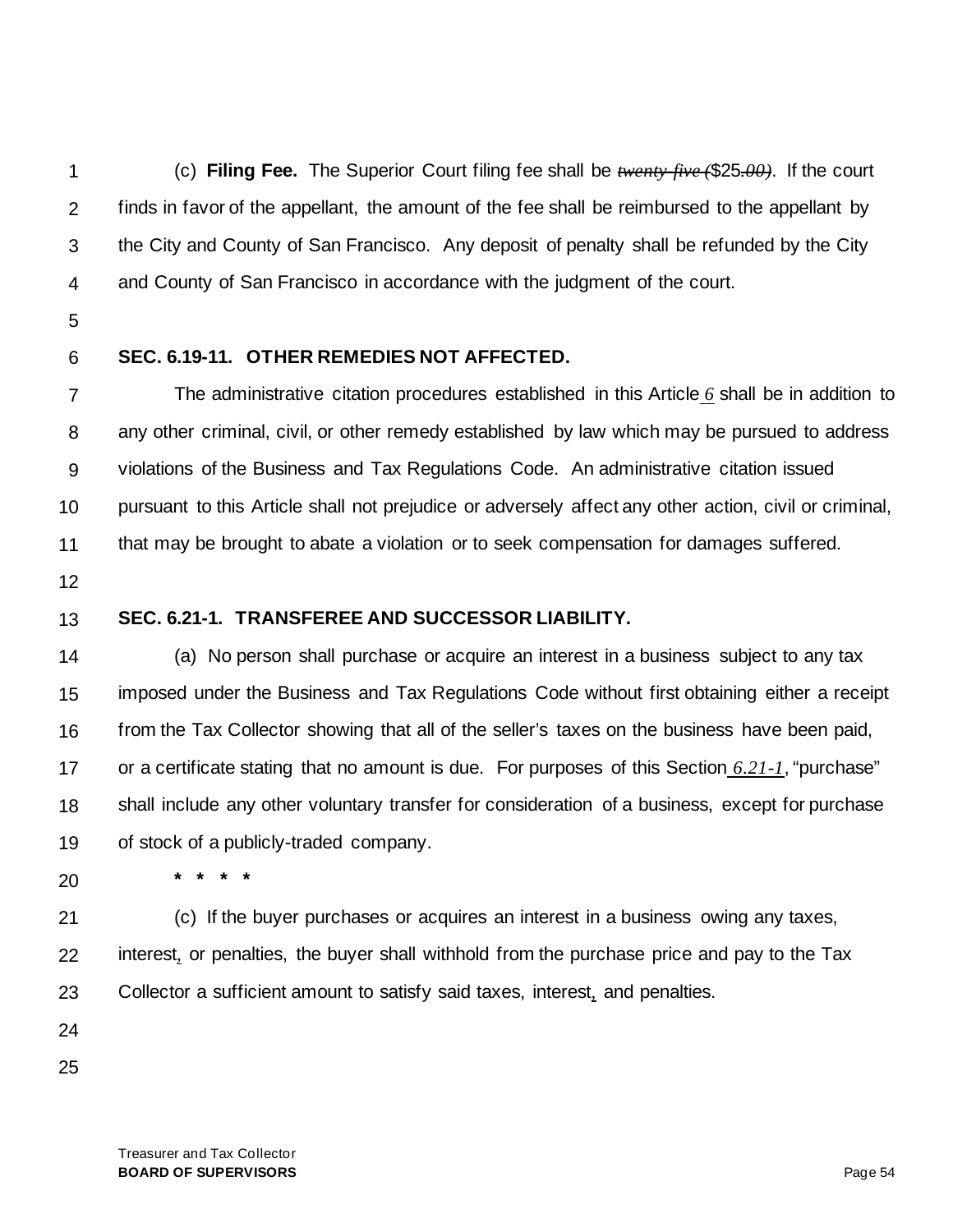1 2 3 (d) If the buyer purchases or acquires an interest in a business in violation of this Section *6.21-1*, the buyer shall become personally liable for the amount of taxes, interest*,* and penalties owed on the business.

- 4
- 5
- 6

# **SEC. 6.22-1. CONFIDENTIALITY.**

**\* \* \* \***

7 8 9 10 11 12 13 14 15 (a) The information in a taxpayer's return is confidential, as is any information the Tax Collector learns about a taxpayer's business from the taxpayer or in response to the Tax Collector's request for information made under Sections 6.4-1 or 6.5-1. Information regarding the Tax Collector's investigation of a particular taxpayer, including the fact that the Tax Collector has sent a request for information to a particular taxpayer or is investigating a particular taxpayer, is also confidential. Except as permitted by this Section *6.22-1* or as otherwise required by law, neither the Tax Collector nor *the Tax Collector'shis or her* staff, nor any other of the City's current or former employees or agents may disclose taxpayer confidential information to any person.

16

17 18 19 20 21 (f) The taxpayer, *hisand the taxpayer's* successors, receivers, trustees, executors, administrators, assignees*,* and guarantors, and their duly authorized legal representatives if directly interested, may be given information regarding the items included in the measure and amount of any unpaid tax or amounts of tax required to be collected, interest*,* and penalties. **\* \* \* \***

22

#### 23 **SEC. 6.23-1. SEVERABILITY.**

**\* \* \* \***

24 25 If any sentence, clause*,* or section or any part of the Business and Tax Regulations Code is for any reason held to be unconstitutional, illegal*,* or invalid, such unconstitutionality,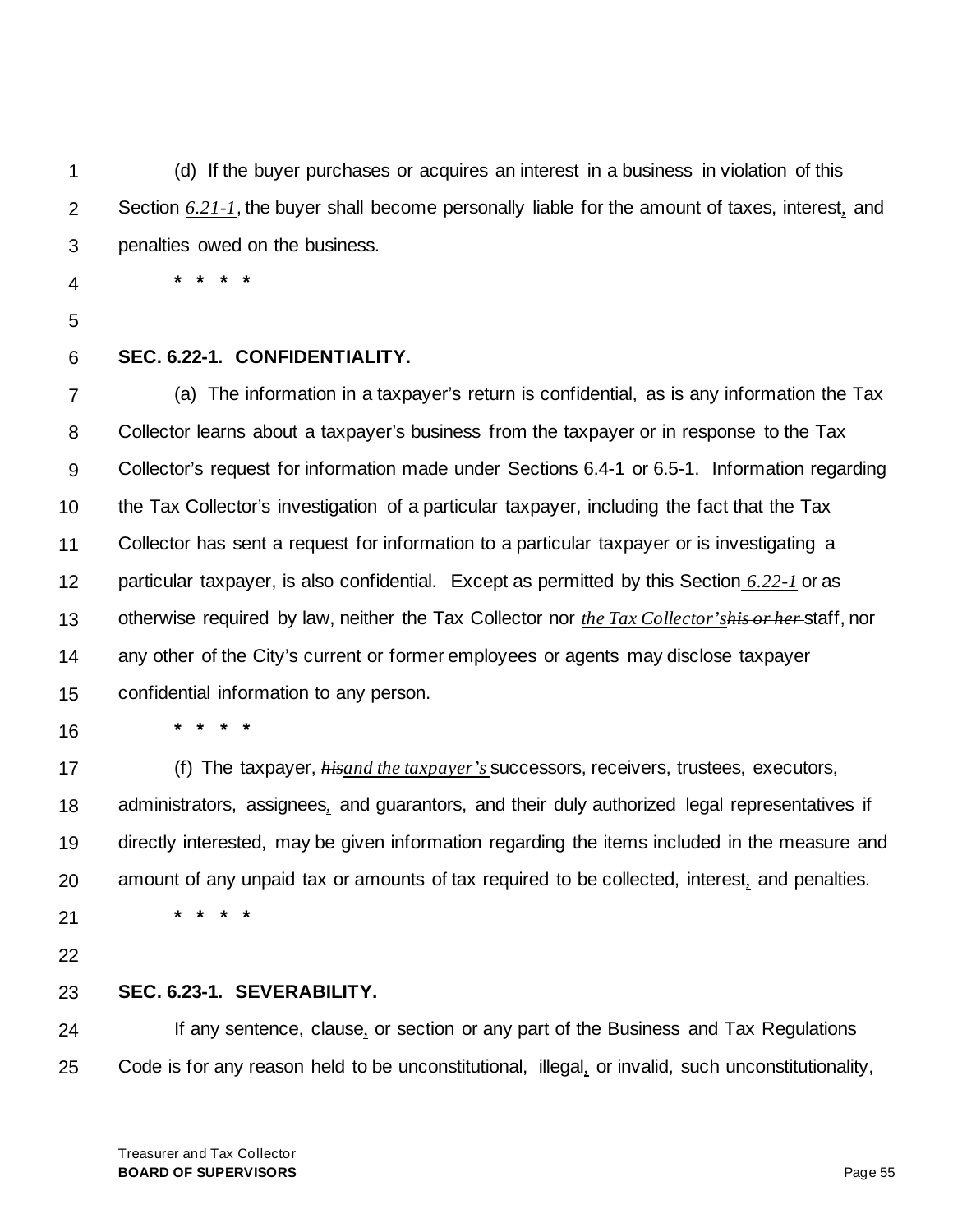1 2 3 4 5 illegality*,* or invalidity shall not affect or impair any of the remaining provisions, sentences, clauses, sections*,* or parts of the Business and Tax Regulations Code. It is hereby declared to be the intent of the enacting body that the Business and Tax Regulations Code would have been adopted had such unconstitutional, illegal*,* or invalid sentence, clause, section*,* or part thereof not been included therein.

6

7 8 Section 2. Article 10 of the Business and Tax Regulations Code is hereby amended by deleting Sections 709 and 713, as follows:

9

#### 10 *SEC. 709. REPORTING AND REMITTING.*

11 12 13 14 15 16 17 18 19 20 21 *Each service supplier shall, on or before the last day of each month, make a return to the Tax Collector, on forms provided by the Tax Collector or in a form acceptable to the Tax Collector, stating the amount of taxes collected by the service supplier during the preceding month. At the time the return is filed, the full amount of the tax collected shall be remitted to the Tax Collector. The Tax Collector may require further information in the return. Returns and remittances are due immediately upon cessation of business for any reason. SEC. 713. RECORDS. It shall be the due of every service supplier required to collect and remit to the City and County any tax imposed by this Article to keep and preserve, for a period of 5 years, all records as may be necessary to determine the amount of such tax service supplier may have been required to collect and* 

- 22 *remit to the City and County, which records the Tax Collector shall have the right to inspect at all*
- 23 *reasonable times.*
- 24
- 25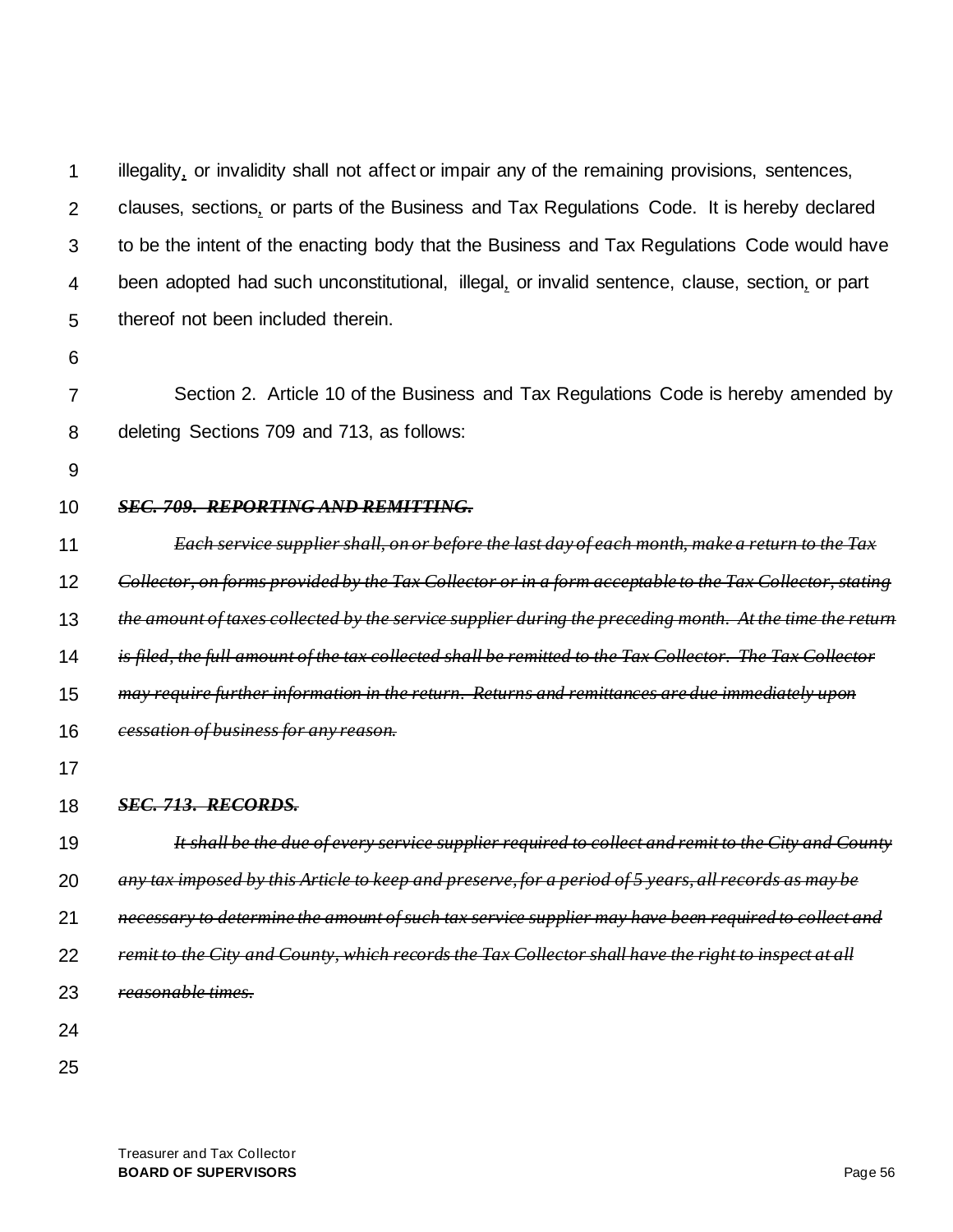| 1              | Section 3. Article 12-A-1 of the Business and Tax Regulations Code is hereby                             |
|----------------|----------------------------------------------------------------------------------------------------------|
| $\overline{2}$ | amended by revising Sections 953.1, 953.2, 953.3, 953.4, 953.5, 953.6, 953.7, 953.8, and                 |
| 3              | 960, to read as follows:                                                                                 |
| 4              |                                                                                                          |
| 5              | SEC. 953.1. GROSS RECEIPTS TAX APPLICABLE TO RETAIL TRADE; WHOLESALE                                     |
| 6              | <b>TRADE; AND CERTAIN SERVICES.</b>                                                                      |
| $\overline{7}$ |                                                                                                          |
| 8              | (g) If the final judicial decision in San Francisco Superior Court Case No. CGC 19 573230                |
| 9              | (City and County of San Francisco y. All persons interested in the matter of Proposition C on the        |
| 10             | November 6, 2018 San Francisco ballot, authorizing an increase in specified business taxes to fund       |
| 11             | specified homeless services in San Francisco, and all matters and proceedings related thereto) has the   |
| 12             | effect of invalidating the Homelessness Gross Receipts Tax in Article 28 of the Business and Tax         |
| 13             | Regulations Code, then for tax years beginning on or after January 1 of the tax year following the date  |
| 14             | on which such court decision becomes final, the phrase "over \$25,000,000" in Sections 953.1(a)(2)       |
| 15             | and (3), as applicable, shall be replaced with the phrase "between \$25,000,000.01 and \$50,000,000"     |
| 16             | and there shall be added to each of the rate tiers in each of those Sections an additional rate tier for |
| 17             | taxable gross receipts over \$50,000,000 with a rate of 0.175% plus the applicable rate for taxable      |
| 18             | gross receipts between \$25,000,000.01 and \$50,000,000. These additional rate tiers shall continue in   |
| 19             | effect for 20 tax years, after which the rate tiers shall return to what the rate tiers would have been  |
| 20             | absent the increase in this Section $953.1(g)$ .                                                         |
| 21             |                                                                                                          |
| 22             | SEC. 953.2. GROSS RECEIPTS TAX APPLICABLE TO MANUFACTURING;                                              |
| 23             | TRANSPORTATION AND WAREHOUSING; INFORMATION; BIOTECHNOLOGY; CLEAN                                        |
| 24             | TECHNOLOGY; AND FOOD SERVICES.                                                                           |
|                |                                                                                                          |

**\* \* \* \***

25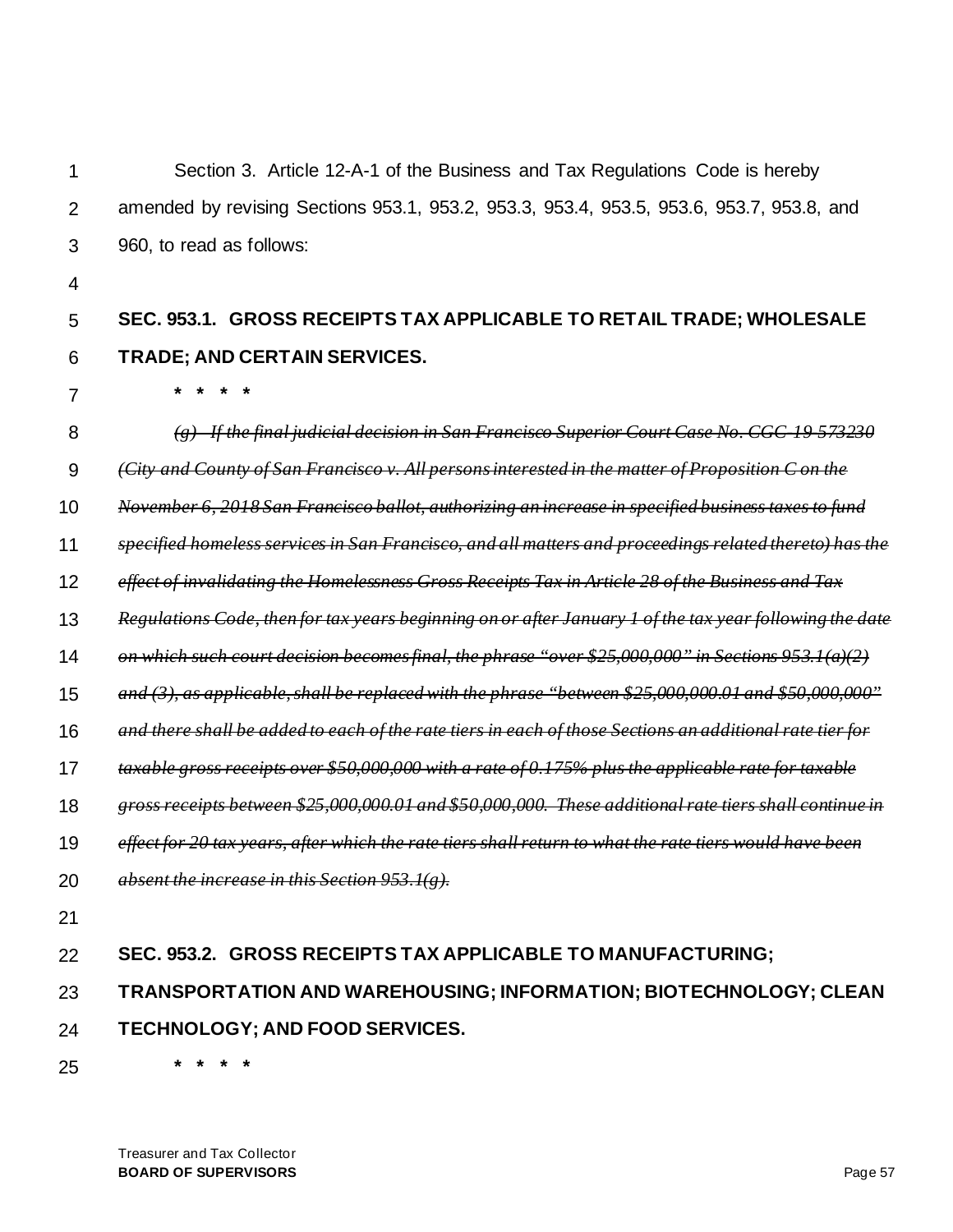| 1  | If the final judicial decision in San Francisco Superior Court Case No. CGC 19 573230                     |  |
|----|-----------------------------------------------------------------------------------------------------------|--|
| 2  | (City and County of San Francisco v. All persons interested in the matter of Proposition C on the         |  |
| 3  | November 6, 2018 San Francisco ballot, authorizing an increase in specified business taxes to fund        |  |
| 4  | specified homeless services in San Francisco, and all matters and proceedings related thereto) has the    |  |
| 5  | effect of invalidating the Homelessness Gross Receipts Tax in Article 28 of the Business and Tax          |  |
| 6  | Regulations Code, then for tax years beginning on or after January 1 of the tax year following the date   |  |
| 7  | on which such court decision becomes final, the phrase "over \$25,000,000" in Sections 953.2(a)(2)        |  |
| 8  | through (5), inclusive, as applicable, shall be replaced with the phrase "between \$25,000,000.01 and     |  |
| 9  | \$50,000,000" and there shall be added to each of the rate tiers in each of those Sections an additional  |  |
| 10 | rate tier for taxable gross receipts over \$50,000,000 with a rate of 0.5% plus the applicable rate for   |  |
| 11 | taxable gross receipts between \$25,000,000.01 and \$50,000,000. These additional rate tiers shall        |  |
| 12 | continue in effect for 20 tax years, after which the rate tiers shall return to what the rate tiers would |  |
| 13 | have been absent the increase in this Section 953.2(h).                                                   |  |
| 14 |                                                                                                           |  |
| 15 |                                                                                                           |  |
|    | SEC. 953.3. GROSS RECEIPTS TAX APPLICABLE TO ACCOMMODATIONS; UTILITIES;                                   |  |
| 16 | AND ARTS, ENTERTAINMENT AND RECREATION.                                                                   |  |
| 17 |                                                                                                           |  |
| 18 | lecision in San Francisco Superior Court Case No<br>$\leftrightarrow$<br><del>It the final judicia</del>  |  |
| 19 | (City and County of San Francisco v. All persons interested in the matter of Proposition C on the         |  |
| 20 | November 6, 2018 San Francisco ballot, authorizing an increase in specified business taxes to fund        |  |
| 21 | specified homeless services in San Francisco, and all matters and proceedings related thereto) has the    |  |
| 22 | effect of invalidating the Homelessness Gross Receipts Tax in Article 28 of the Business and Tax          |  |
| 23 | <del>for tax years beginning on or after January 1</del>                                                  |  |
| 24 | on which such court decision becomes final, the phrase "over \$25,000,000" in Sections 953.3(a)(2)        |  |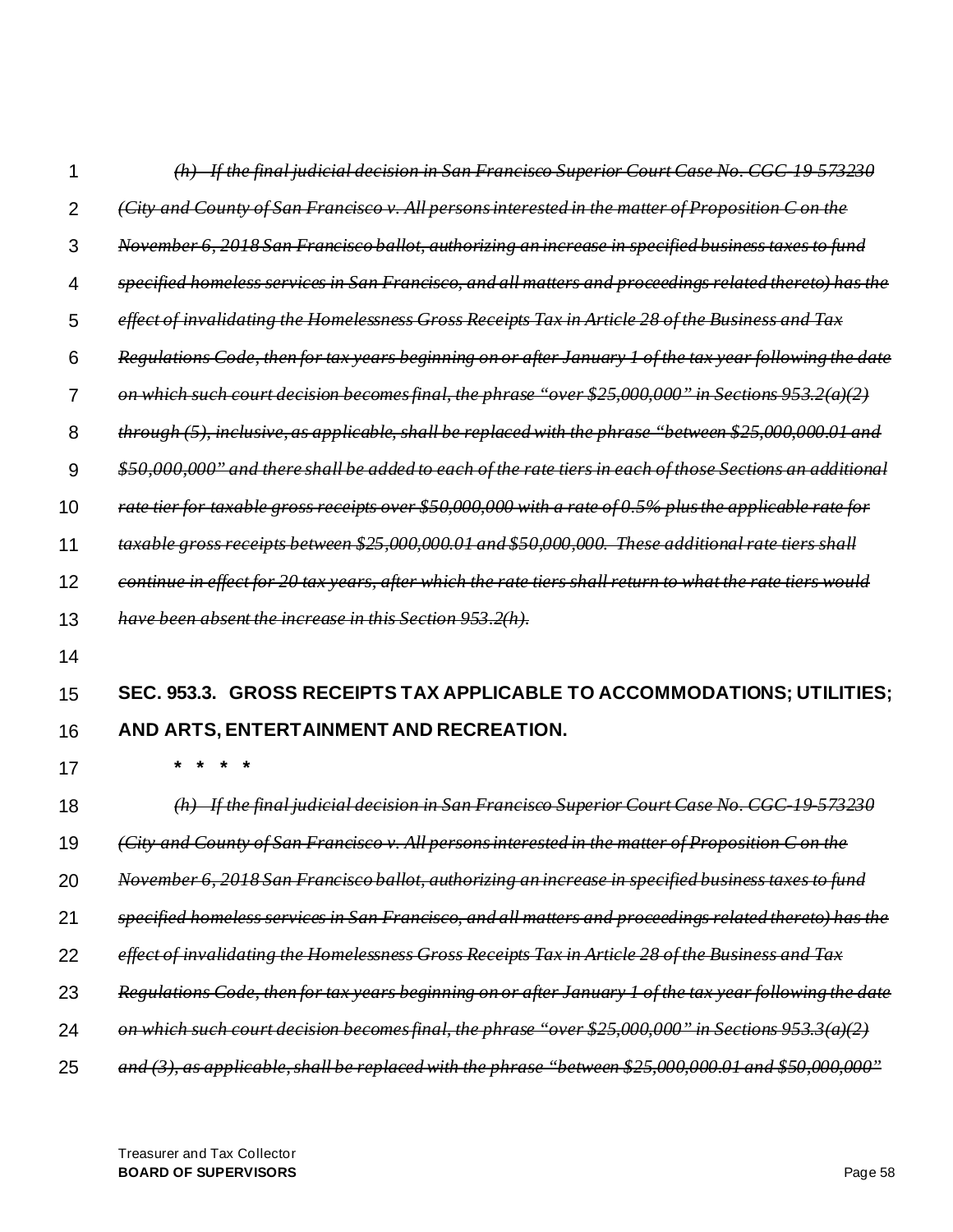| 1              | and there shall be added to each of the rate tiers in each of those Sections an additional rate tier for    |
|----------------|-------------------------------------------------------------------------------------------------------------|
| $\overline{2}$ | taxable gross receipts over \$50,000,000 with a rate of 0.425% plus the applicable rate for taxable         |
| 3              | gross receipts between \$25,000,000.01 and \$50,000,000. These additional rate tiers shall continue in      |
| 4              | effect for 20 tax years, after which the rate tiers shall return to what the rate tiers would have been     |
| 5              | absent the increase in this Section 953.3(h).                                                               |
| 6              |                                                                                                             |
| 7              | SEC. 953.4. GROSS RECEIPTS TAX APPLICABLE TO PRIVATE EDUCATION AND                                          |
| 8              | <b>HEALTH SERVICES; ADMINISTRATIVE AND SUPPORT SERVICES; AND</b>                                            |
| 9              | <b>MISCELLANEOUS BUSINESS ACTIVITIES.</b>                                                                   |
| 10             |                                                                                                             |
| 11             | <u> If the final judicial decision in San Francisco Superior Court Case No. CGC 19 573230</u>               |
| 12             | (City and County of San Francisco v. All persons interested in the matter of Proposition C on the           |
| 13             | November 6, 2018 San Francisco ballot, authorizing an increase in specified business taxes to fund          |
| 14             | specified homeless services in San Francisco, and all matters and proceedings related thereto) has the      |
| 15             | effect of invalidating the Homelessness Gross Receipts Tax in Article 28 of the Business and Tax            |
| 16             | Regulations Code, then for tax years beginning on or after January 1 of the tax year following the date     |
| 17             | on which such court decision becomes final, the phrase "over \$25,000,000" in Sections 953.4(a)(2)          |
| 18             | and $(3)$ , as applicable, shall be replaced with the phrase "between \$25,000,000.01<br>and \$50,000,000"  |
| 19             | and there shall be added to each of the rate tiers in each of those Sections an additional rate tier for    |
| 20             | taxable gross receipts over \$50,000,000 with a rate of 0.69% plus the applicable rate for taxable gross    |
| 21             | receipts between \$25,000,000.01 and \$50,000,000. These additional rate tiers shall continue in effect     |
| 22             | for 20 tax years, after which the rate tiers shall return to what the rate tiers would have been absent the |
| 23             | increase in this Section 953.4(e).                                                                          |
| 24             |                                                                                                             |
| 25             |                                                                                                             |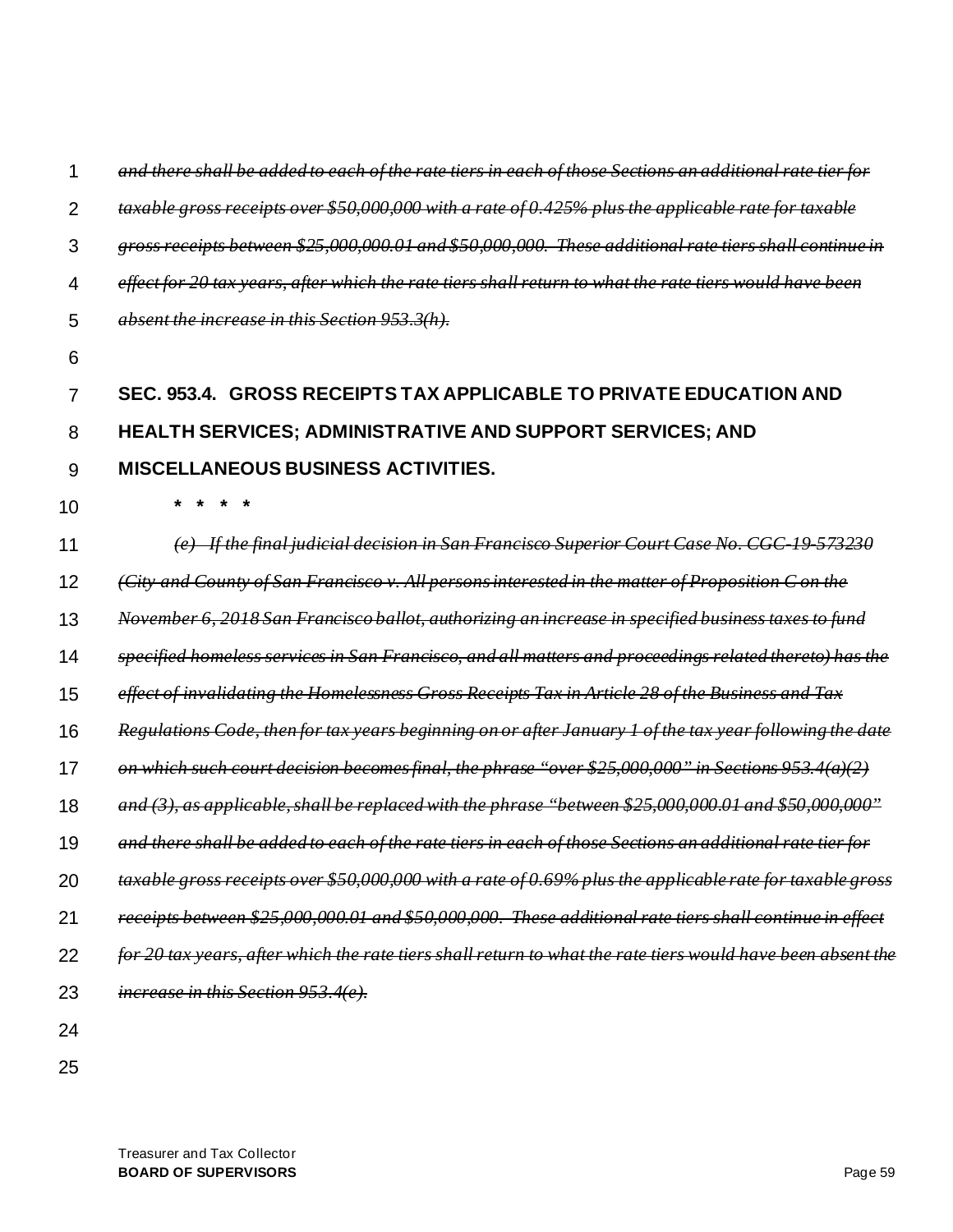#### 1 **SEC. 953.5. GROSS RECEIPTS TAX APPLICABLE TO CONSTRUCTION.**

 $\overline{2}$ 

**\* \* \* \***

| 3  | <u>If the final judicial decision in San Francisco Superior Court Case No.</u>                              |  |
|----|-------------------------------------------------------------------------------------------------------------|--|
| 4  | (City and County of San Francisco v. All persons interested in the matter of Proposition C on the           |  |
| 5  | November 6, 2018 San Francisco ballot, authorizing an increase in specified business taxes to fund          |  |
| 6  | specified homeless services in San Francisco, and all matters and proceedings related thereto) has the      |  |
| 7  | effect of invalidating the Homelessness Gross Receipts Tax in Article 28 of the Business and Tax            |  |
| 8  | Regulations Code, then for tax years beginning on or after January 1 of the tax year following the date     |  |
| 9  | on which such court decision becomes final, the phrase "over \$25,000,000" in Section 953.5(a)(2)           |  |
| 10 | shall be replaced with the phrase "between \$25,000,000.01 and \$50,000,000" and there shall be added       |  |
| 11 | to the rate tiers in that Section an additional rate tier for taxable gross receipts over \$50,000,000 with |  |
| 12 | This additional rate tier shall continue in effect for 20 tax years,<br>105%.<br><del>a rate of 1</del>     |  |
| 13 | tiers shall return to what the rate tiers would have been absent the increase in this Section 953           |  |
| 14 |                                                                                                             |  |
| 15 | SEC. 953.6. GROSS RECEIPTS TAX APPLICABLE TO FINANCIAL SERVICES:                                            |  |
| 16 | <b>INSURANCE: AND PROFESSIONAL, SCIENTIFIC AND TECHNICAL SERVICES.</b>                                      |  |
| 17 |                                                                                                             |  |
| 18 | $(f)$ If the final judicial decision in San Francisco Superior Court Case No. CGC 19 573230                 |  |
| 19 | (City and County of San Francisco y. All persons interested in the matter of Proposition C on the           |  |
| 20 | 2018 San Francisco ballot,<br><del>authorizing an increase in specified business tax</del>                  |  |
| 21 | specified homeless services in San Francisco, and all matters and proceedings related thereto) has the      |  |
| 22 | effect of invalidating the Homelessness Gross Receipts Tax in Article 28 of the Business and Tax            |  |
| 23 | Regulations Code, then for tax years beginning on or after January 1 of the tax year following the date     |  |
| 24 | on which such court decision becomes final, the phrase "over \$25,000,000" in Sections 953.6(a)(2)          |  |

25 *and (3), as applicable, shall be replaced with the phrase "between \$25,000,000.01 and \$50,000,000"*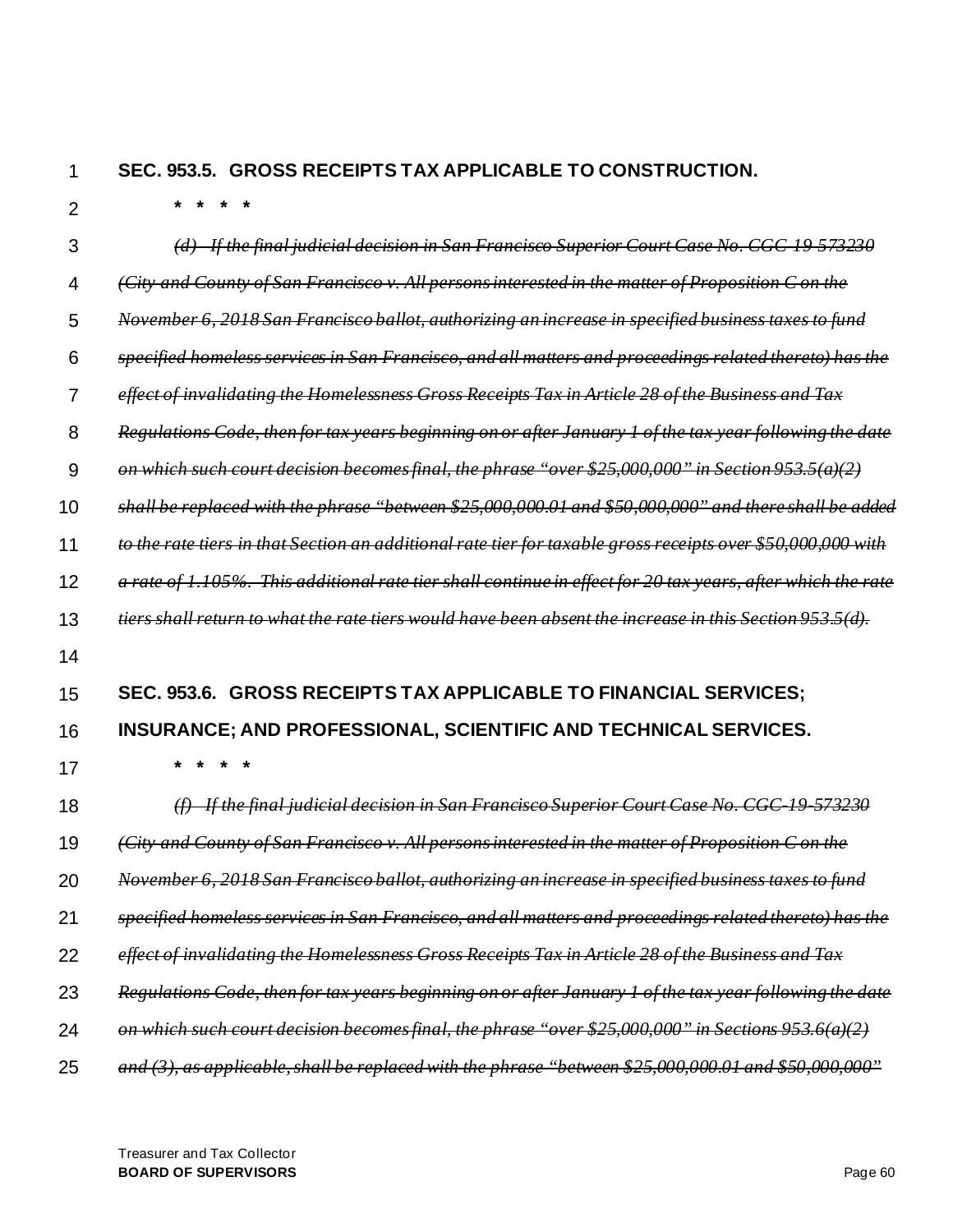| 1              | <del>and there shall be added to each of the rate tiers in each of those Sections an additional rate tier for</del> |
|----------------|---------------------------------------------------------------------------------------------------------------------|
| $\overline{2}$ | gross receipts over \$50,000,000 with a rate of 0.6% plus the applicable rate for taxable gross                     |
| 3              | receipts between \$25,000,000.01<br>and \$50,000,000. These additional rate tiers shall continue in effect          |
| 4              | <u>the rate tiers shall return to what the rate tiers wor</u>                                                       |
| 5              | increase in this Section 953.6(f).                                                                                  |
| 6              |                                                                                                                     |
| 7              | SEC. 953.7. GROSS RECEIPTS TAX APPLICABLE TO REAL ESTATE AND RENTAL                                                 |
| 8              | <b>AND LEASING SERVICES.</b>                                                                                        |
| 9              |                                                                                                                     |
| 10             | <u>If the final judicial decision in San Francisco Superior Court Case No. CGC-</u>                                 |
| 11             | (City and County of San Francisco v. All persons interested in the matter of Proposition C on the                   |
| 12             | November 6, 2018 San Francisco ballot, authorizing an increase in specified business taxes to fund                  |
| 13             | specified homeless services in San Francisco, and all matters and proceedings related thereto) has the              |
| 14             | effect of invalidating the Homelessness Gross Receipts Tax in Article 28 of the Business and Tax                    |
| 15             | Regulations Code, then for tax years beginning on or after January 1 of the tax year following the date             |
| 16             | on which such court decision becomes final, the phrase "over \$25,000,000" in Sections 953.7(a)(2)                  |
| 17             | through (5), inclusive, as applicable, shall be replaced with the phrase "between \$25,000,000.01 and               |
| 18             | \$50,000,000" and there shall be added to the rate tiers in each of those Sections an additional rate tier          |
| 19             | for taxable gross receipts over \$50,000,000 with a rate of 0.325% plus the applicable rate for taxable             |
| 20             | gross receipts between \$25,000,000.01 and \$50,000,000. This additional rate tier shall continue in                |
| 21             | effect for 20 tax years, after which the rate tiers shall return to what the rate tiers would have been             |
| 22             | absent the increase in this Section 953.7(d).                                                                       |
| 23             |                                                                                                                     |
| 24             | SEC. 953.8. TAX ON ADMINISTRATIVE OFFICE BUSINESS ACTIVITIES.                                                       |

25

Treasurer and Tax Collector **BOARD OF SUPERVISORS** Page 61

**\* \* \* \***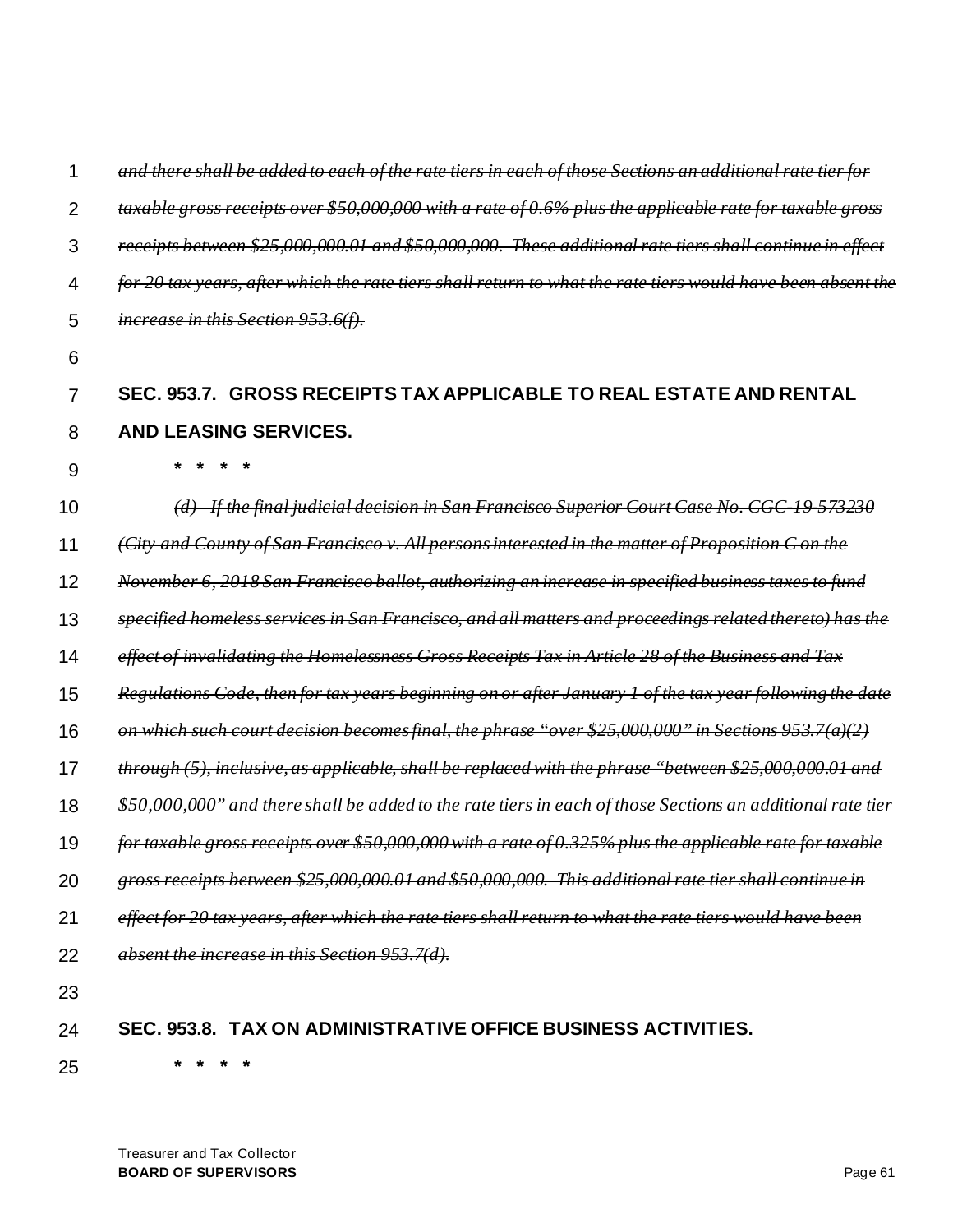| 1              | <u> If the final judicial decision in San Francisco Superior Court Case No. CGC 19-573230</u>              |
|----------------|------------------------------------------------------------------------------------------------------------|
| $\overline{2}$ | (City and County of San Francisco y. All persons interested in the matter of Proposition C on the          |
| 3              | November 6, 2018 San Francisco ballot, authorizing an increase in specified business taxes to fund         |
| 4              | specified homeless services in San Francisco, and all matters and proceedings related thereto) has the     |
| 5              | effect of invalidating the Homelessness Gross Receipts Tax in Article 28 of the Business and Tax           |
| 6              | Regulations Code, then for tax years beginning on or after January 1 of the tax year following the date    |
| $\overline{7}$ | on which such court decision becomes final there shall be added to the rates in Sections 953.8(a)(1)       |
| 8              | $through 953.8(a)(4)$ , inclusive, an additional 1.5%. This increased rate shall continue in effect for    |
| 9              | 20 tax years, after which the rate shall return to what the rate would have been absent the increase in    |
| 10             | this Section 953.8(i).                                                                                     |
| 11             |                                                                                                            |
| 12             | SEC. 960. THE "PAYROLL EXPENSE TAX EXCLUSION" CREDIT.                                                      |
| 13             | (a) "Payroll Expense Tax Exclusion Credit" means the dollar amount by which a                              |
| 14             | person would have been able to reduce its payroll expense tax liability pursuant to the                    |
| 15             | Enterprise Zone Tax Credit under Section 906A of former Article 12-A, and/or the                           |
| 16             | Biotechnology Exclusion under Section 906.1 of former Article 12-A, and/or the Clean                       |
| 17             | <i>Fechnology Business Exclusion under Section 906.2 of former Article 12 A, as if the payroll expense</i> |
| 18             | tax were in full force and effect and calculated at a rate of 1.5%.                                        |
| 19             | (b) For so long as a particular payroll expense tax exclusion listed under                                 |
| 20             | subsection (a) would have been in effect had the payroll expense tax not been repealed, a                  |
| 21             | person may credit against its gross receipts tax liability for a tax year the amount of a                  |
| 22             | particular payroll expense tax exclusion credit to which it would have been entitled under the             |
| 23             | former payroll expense tax; however, in no event shall such credit reduce a person's gross                 |
| 24             | receipts tax liability to less than zero. Any person who claims the credit under this                      |
| 25             | Section 960 must meet all of the eligibility requirements of the former payroll expense tax                |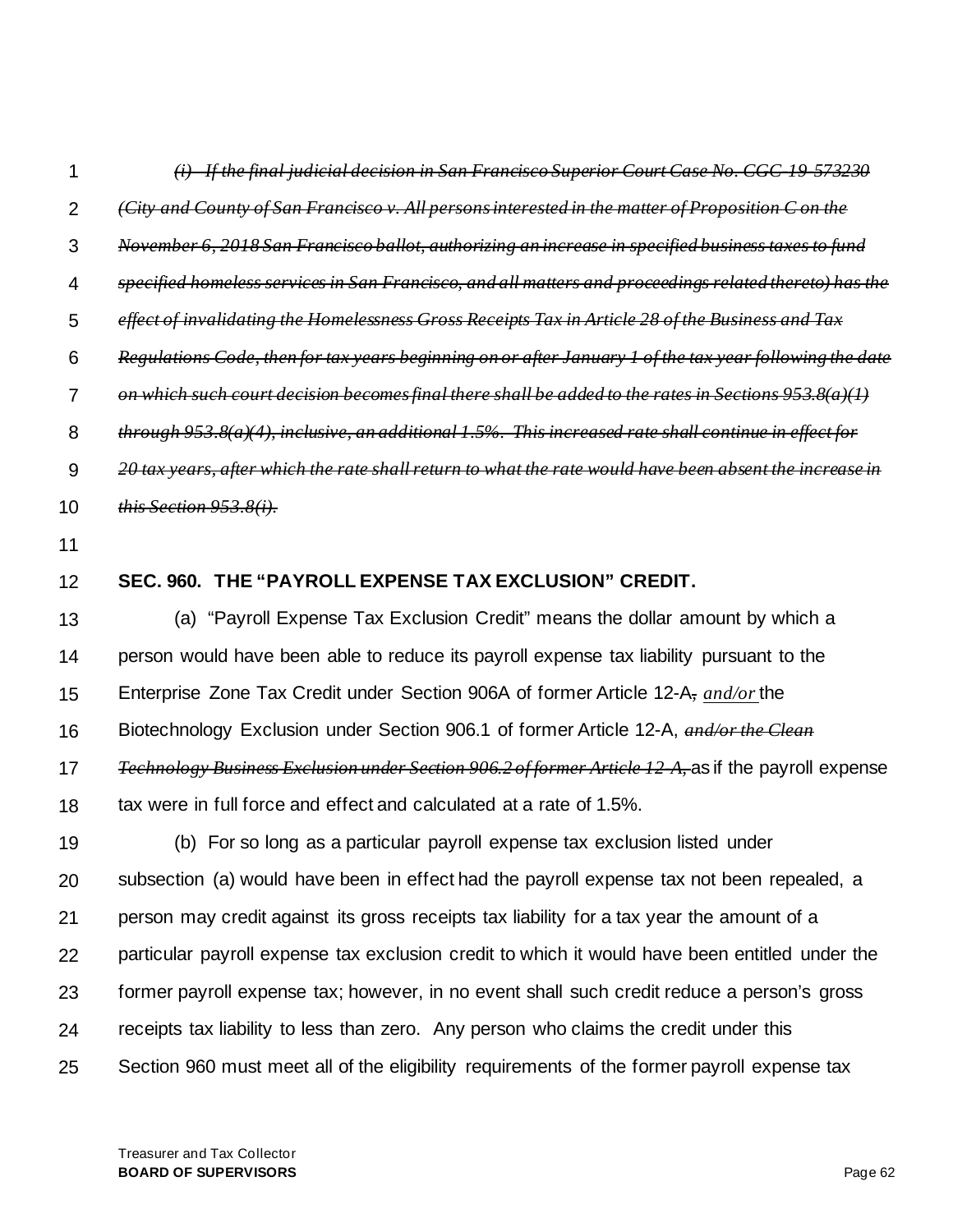| 1              | exclusion(s) it claims. The credit may be claimed against the tax liability only of the person           |  |
|----------------|----------------------------------------------------------------------------------------------------------|--|
| $\overline{2}$ | who would have qualified for the former payroll expense tax exclusion and not against any                |  |
| 3              | liability of related entities or other members of that person's combined group.                          |  |
| 4              |                                                                                                          |  |
| 5              | Section 4. The Business and Tax Regulations Code is hereby amended by deleting                           |  |
| 6              | Article 12-B, consisting of Sections 1021, 1022, 1023, and 1024, as follows:                             |  |
| $\overline{7}$ |                                                                                                          |  |
| 8              | ARTICLE 12-B:                                                                                            |  |
| 9              | <b>BUSINESS TAX REFUND</b>                                                                               |  |
| 10             |                                                                                                          |  |
| 11             | <b>SEC. 1021. REFUND.</b>                                                                                |  |
| 12             | (a) Any person who paid any tax measured by gross receipts under former Article 12 B, at a               |  |
| 13             | rate specified in Sections 1004.01 through 1004.18, inclusive, as it read at the time payment was due    |  |
| 14             | for the tax year commencing on January 1, 2000 and ending on December 31, 2000 (the 2000 tax             |  |
| 15             | year), and who files within six months of the effective date of this Article a verified claim for refund |  |
| 16             | thereof, on a form prescribed by the Tax Collector, shall be allowed a refund in an amount and in a      |  |
| 17             | manner determined under this Article.                                                                    |  |
| 18             | (b) The Tax Collector shall notify every person who paid a tax measured by gross receipts as             |  |
| 19             | described in Subsection (a) of this Section, at the person's last known address, that such tax has been  |  |
| 20             | repealed, and that such person may be entitled to a refund. The Tax Collector shall furnish such         |  |
| 21             | person with a form upon which to claim the refund specified in this Article.                             |  |
| 22             |                                                                                                          |  |
| 23             | <b>SEC. 1022. DETERMINATION OF REFUND.</b>                                                               |  |
| 24             | (a) Amount of Refund. For the tax year commencing on January 1, 2000 and ending on                       |  |
| 25             | December 31, 2000 (the 2000 tax year), the City shall refund an amount equal to the excess of a          |  |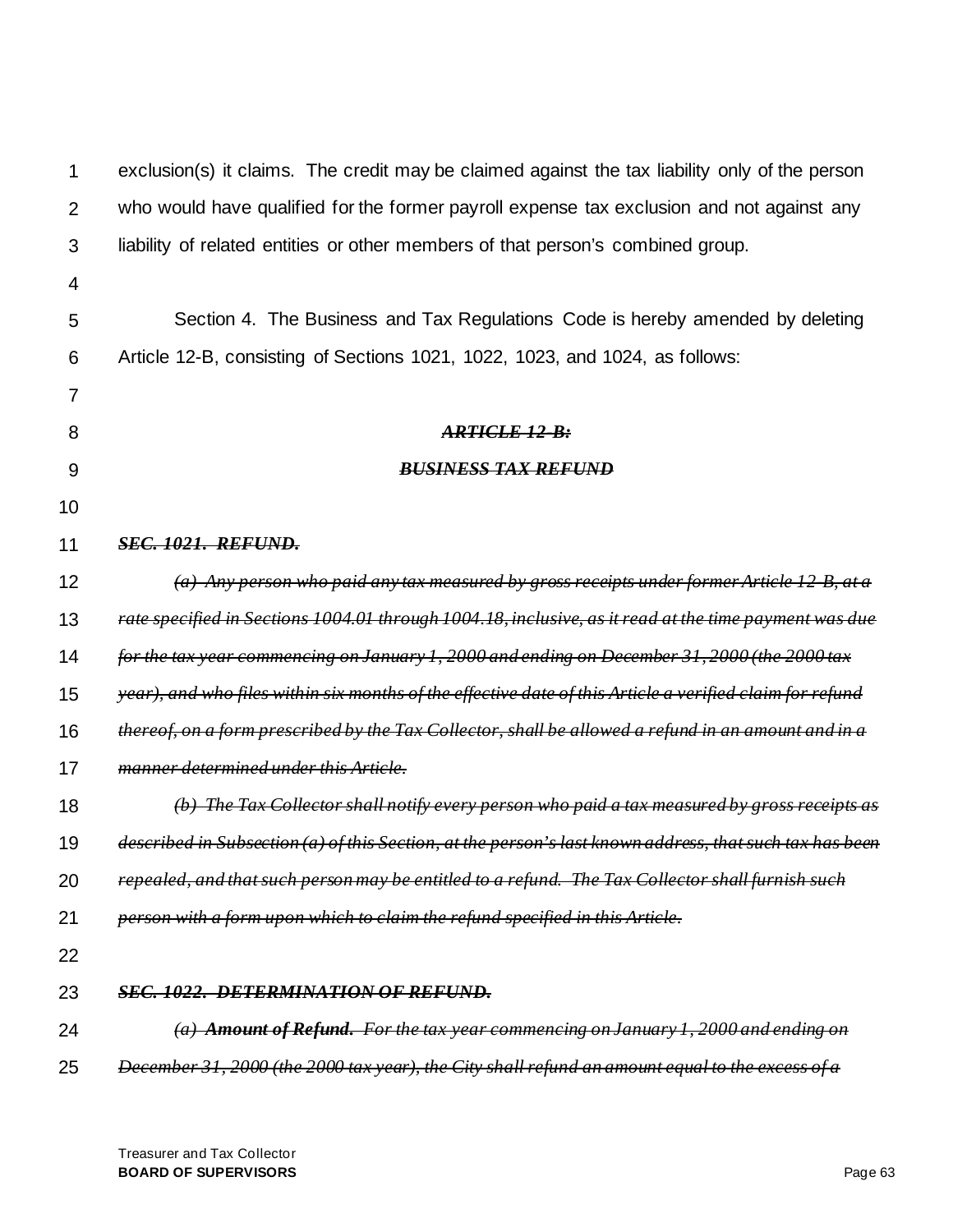|    | person's actual tax payments to the City under former Article 12 B as it read at the time payment was                 |
|----|-----------------------------------------------------------------------------------------------------------------------|
| 2  | due for such tax year over the sum of the person's lesser liability under the Payroll Expense Tax                     |
| 3  | Ordinance for such tax year and the person's outstanding tax obligations to the City, if any. A person's              |
| 4  | lesser liability under the Payroll Expense Tax Ordinance for the 2000 tax year shall be an amount                     |
| 5  | equal to the liability that such person would have incurred under the Payroll Expense Tax Ordinance                   |
| 6  | in such tax year but for the exemption set forth in Section 917.1 of the Business and Tax Regulations                 |
| 7  | Code as that section read on December 31, 2000. If a person paid penalties for the 2000 tax year that                 |
| 8  | were calculated as a percentage of the person's tax liability as measured by gross receipts for such tax              |
| 9  | year, then the City shall provide a refund for such penalties in an amount equal to the penalty actually              |
| 10 | paid, multiplied by a fraction, the numerator of which is the excess of the tax actually paid over the                |
| 11 | person's lesser liability under the Payroll Expense Tax Ordinance and the denominator of which is the                 |
| 12 | amount of tax the person actually paid under former Article 12 B for such tax year. The amount of any                 |
| 13 | refund required by this Article shall earn interest thereon at the rate specified in Section 6.15                     |
| 14 | Article 6 of the San Francisco Business and Tax Regulations Code pursuant to Tax Collector ruling(s).                 |
| 15 | <u>The refund shall be paid to the person in accordance with the provisions of Subsection</u>                         |
| 16 | <del>Section.</del>                                                                                                   |
| 17 | <b>Payment of Refund.</b> The amount the City shall refund to each person pursuant to                                 |
| 18 | (a) of this Section shall be paid within six (6) months of receipt by the Tax Collector of a<br><del>Subsection</del> |
| 19 | complete verified claim establishing the person's entitlement to the refund pursuant to this Article.                 |
| 20 | (c) Small Business Exemption. For the 2000 tax year, persons may qualify for the Small                                |
| 21 | Business Exemption set forth in Section 905A of Article 12 A of the Business and Tax Regulations Code                 |
| 22 | as it read on December 31, 2000, as a result of the reduction of the person's liability for such tax year             |
| 23 | resulting from the retroactive repeal of former Article 12 B of the Business and Tax Regulations Code.                |
| 24 |                                                                                                                       |
| 25 |                                                                                                                       |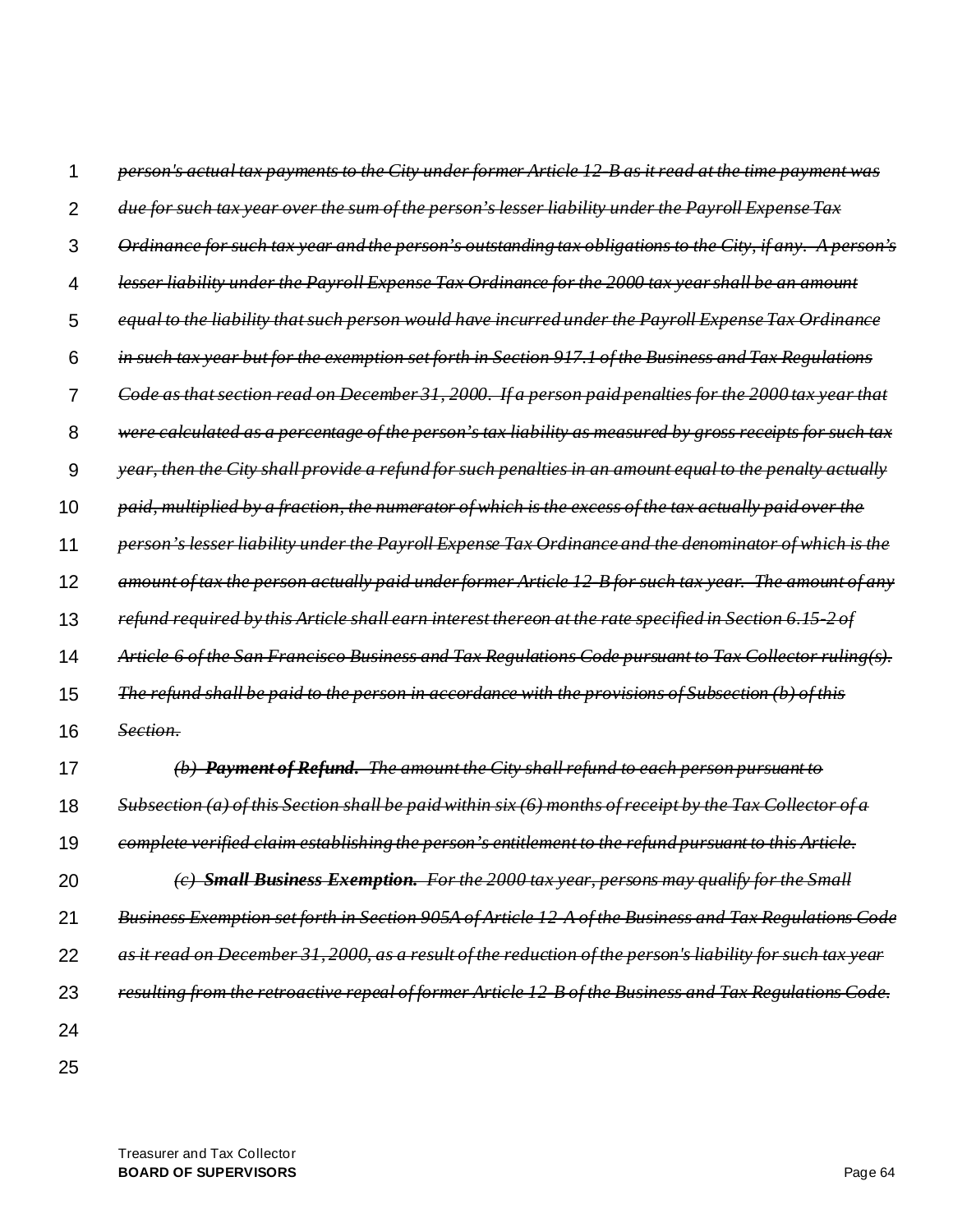#### 1 *SEC. 1023. AUTHORITY TO PROMULGATE REGULATIONS.*

| $\overline{2}$ | The Tax Collector may promulgate regulations and issue rules, determinations and                           |
|----------------|------------------------------------------------------------------------------------------------------------|
| 3              | interpretations consistent with the purposes of this Article and Article 6 of the Business and Tax         |
| 4              | Regulations Code as may be necessary and appropriate to apply such Articles in a lawful manner,            |
| 5              | including provisions for penalties due to fraud, underpayment of taxes, or any evasion of such Articles    |
| 6              | or the rules and regulations promulgated thereunder.                                                       |
| 7              |                                                                                                            |
| 8              | <b>SEC. 1024. SAVINGS CLAUSE.</b>                                                                          |
| 9              | No section, clause, part or provision of this Article shall be construed to require any act when           |
| 10             | such act would constitute an unlawful burden upon or an unlawful interference with interstate or           |
| 11             | foreign commerce, or in violation of the United States Constitution or a statute of the United States or   |
| 12             | of the California Constitution or a statute of the State of California. If any section, clause, part or    |
| 13             | provision of this Article, or the application thereof to any person or circumstance, is held invalid or    |
| 14             | unconstitutional, the remainder of this Article, including the application of such part or provision to    |
| 15             | other persons or circumstances, shall not be affected thereby and shall continue in full force and effect. |
| 16             | To this end, the provisions of this Article are severable.                                                 |
| 17             |                                                                                                            |
| 18             | Section 5. The Business and Tax Regulations Code is hereby amended by deleting                             |
| 19             | Article 36, consisting of Sections 3601, 3602, 3603, 3604, 3605, 3606, 3607, 3608, 3609,                   |
| 20             | 3610, 3611, 3612, 3613, 3614, 3615, and 3616, as follows:                                                  |
| 21             |                                                                                                            |
| 22             | <b>ARTICLE 36:</b>                                                                                         |
| 23             | <b>COMMERCIAL RENTS TAX</b>                                                                                |
| 24             |                                                                                                            |
| 25             |                                                                                                            |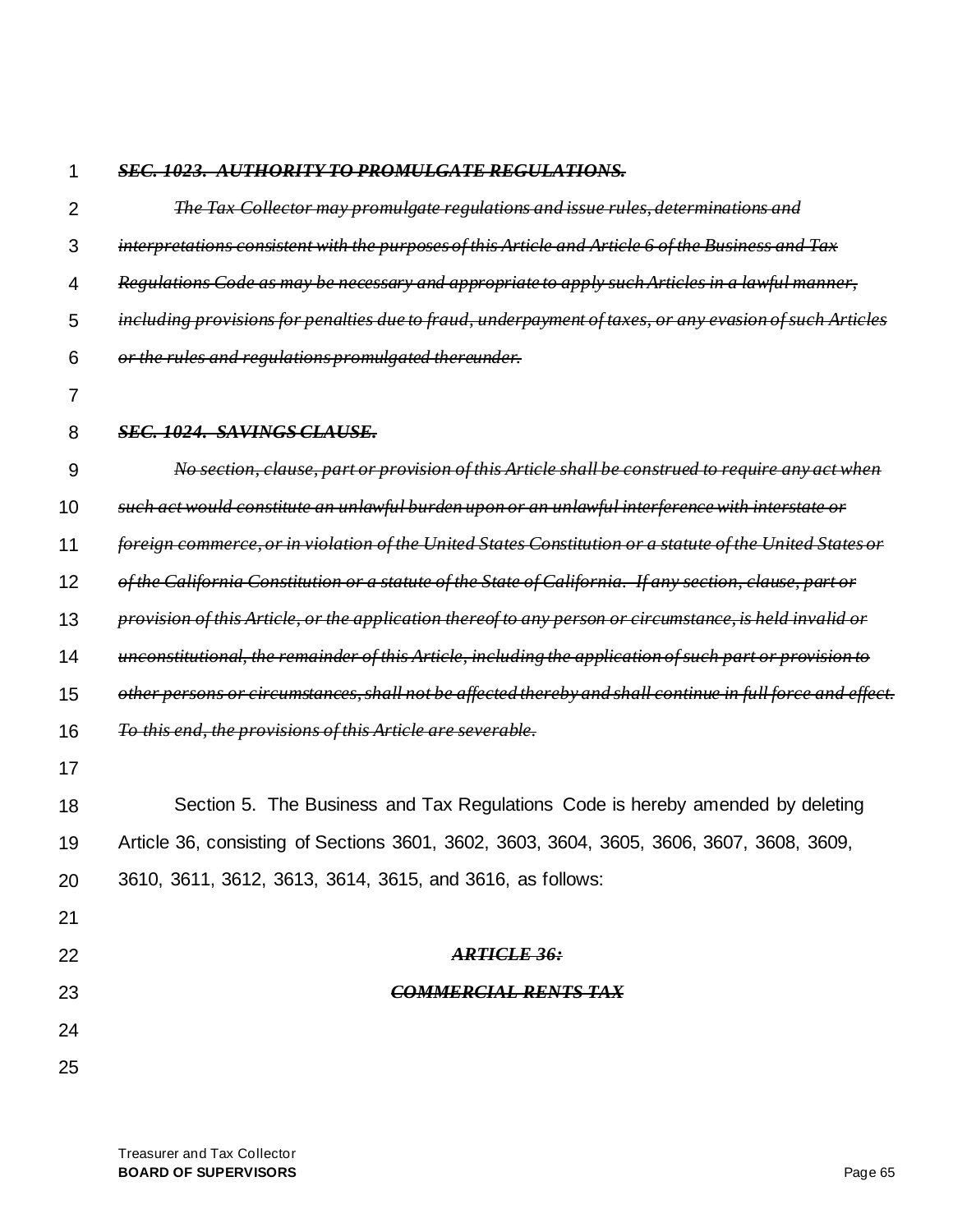#### 1 *SEC. 3601. SHORT TITLE.*

| $\overline{2}$ | This Article 36 shall be known as the "Commercial Rents Tax Ordinance," and the tax it                                    |  |  |
|----------------|---------------------------------------------------------------------------------------------------------------------------|--|--|
| 3              | imposes shall be known as the "Commercial Rents Tax."                                                                     |  |  |
| 4              |                                                                                                                           |  |  |
| 5              | SEC. 3602. DEFINITIONS.                                                                                                   |  |  |
| 6              | $(a)$ Unless otherwise defined in this Article 36, the terms used in this Article shall have the                          |  |  |
| 7              | meanings given to them in Articles 6 and 12 A 1 of the Business and Tax Regulations Code, as                              |  |  |
| 8              | amended from time to time. All references to Sections of the Planning Code are to the text of those                       |  |  |
| 9              | Sections as of June 5, 2018.                                                                                              |  |  |
| 10             | $(b)$ For purposes of this Article 36, the following definitions shall apply:                                             |  |  |
| 11             | "Commercial Space" means any building or structure, or portion of a building or structure,                                |  |  |
| 12             | that is not "residential real estate," as that term is defined in Section 954.1(c) of Article 12 A 1<br><del>of the</del> |  |  |
| 13             | Business and Tax Regulations Code, as amended from time to time. Notwithstanding the preceding                            |  |  |
| 14             | sentence, Commercial Space shall not include any building or structure, or portion of a building or                       |  |  |
| 15             | structure, that is used for:                                                                                              |  |  |
| 16             | $(1)$ Industrial Use as defined in Section 102 of the Planning Code;                                                      |  |  |
| 17             | (2) Arts Activities as defined in Section 102 of the Planning Code; or                                                    |  |  |
| 18             | <b>Retail Sales or Service Activities or Retail Sales or Service Establishments, as</b><br>$\leftrightarrow$              |  |  |
| 19             | defined in Section 303.1(c) of the Planning Code, that are not Formula Retail uses as defined in                          |  |  |
| 20             | Section 303.1(b) of the Planning Code.                                                                                    |  |  |
| 21             | "Warehouse Space" means Commercial Space that is used for Commercial Storage, for                                         |  |  |
| 22             | Volatile Materials Storage, for Wholesale Storage, or as a Storage Yard, as each of these capitalized                     |  |  |
| 23             | terms is defined in Section 102 of the Planning Code.                                                                     |  |  |
| 24             |                                                                                                                           |  |  |
| 25             |                                                                                                                           |  |  |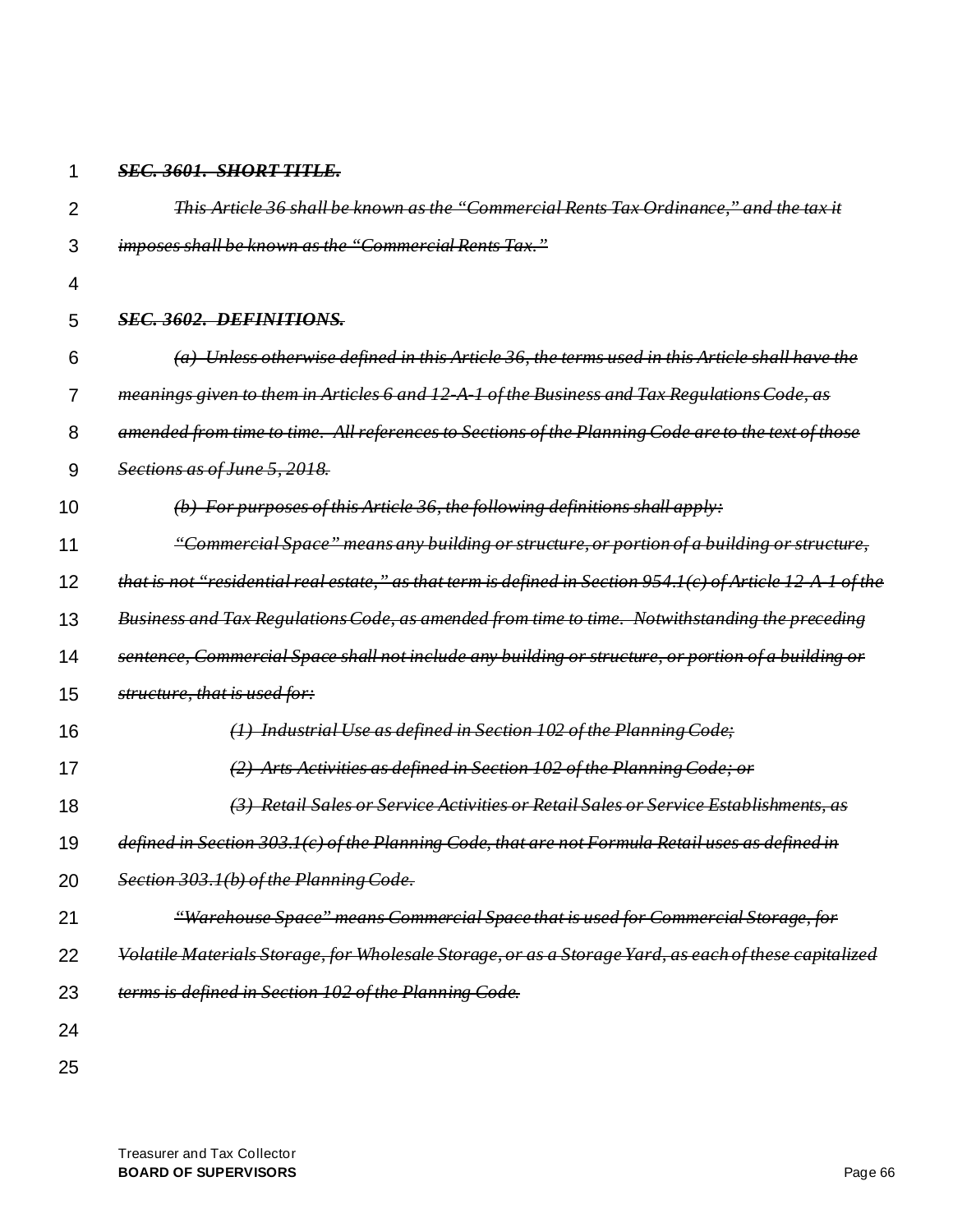### 2 3 4 5 6 7 8 9 10 11 12 13 14 15 16 17 18 19 20 21 22 23 24 *(a) Except as otherwise provided in this Article 36, for the privilege of engaging in the business of leasing Commercial Space in properties in the City, the City imposes an annual Commercial Rents Tax on each person engaged in business within the City that receives gross receipts from the lease of Commercial Space in properties in the City. For purposes of this Article 36, the term "lease" includes any "sublease." (b) The Commercial Rents Tax shall be calculated by applying the following percentages to the person or combined group's gross receipts from the lease of Commercial Space in properties in the City: (1) 1% to the person or combined group's gross receipts from the lease of Warehouse Space in properties in the City; and (2) 3.5% to the person or combined group's gross receipts from the lease of all other Commercial Space in properties in the City. SEC. 3604. OPERATIVE DATES OF TAX. If the final judicial decision in San Francisco Superior Court Case No. CGC-18-568657 (Howard Jarvis Taxpayers Association et al. v. City and County of San Francisco et al.) has the effect of invalidating the Early Care and Education Commercial Rents Tax in Article 21 of the Business and Tax Regulations Code, then the Commercial Rents Tax in this Article 36 shall become operative for tax years beginning on or after January 1 of the tax year following the date on which such court decision becomes final, and shall continue in effect for 20 tax years, after which it shall cease to apply and the City Attorney shall cause this Article 36 to be removed from the Business and Tax Regulations Code.*

25

1

*SEC. 3603. IMPOSITION OF TAX.*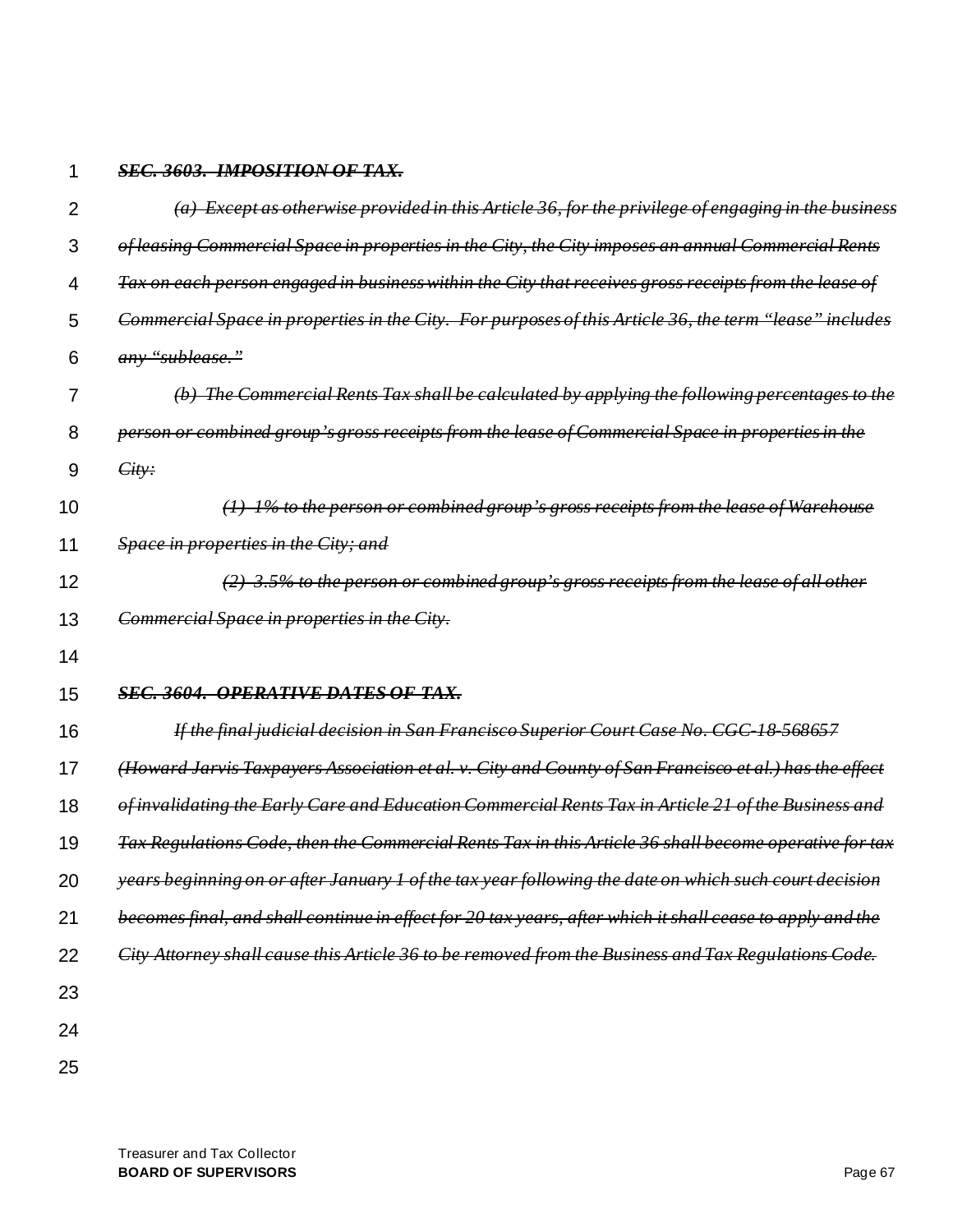#### 1 *SEC. 3605. EXEMPTIONS AND EXCLUSIONS.*

| 2  | (a) An organization that is exempt from income taxation by Chapter 4 (commencing with                                |
|----|----------------------------------------------------------------------------------------------------------------------|
| 3  | Section 23701) of Part 11 of Division 2 of the California Revenue and Taxation Code or Subchapter F                  |
| 4  | (commencing with Section 501) of Chapter 1 of Subtitle A of the Internal Revenue Code of 1986, as                    |
| 5  | amended, as qualified by Sections 502, 503, 504, and 508 of the Internal Revenue Code of 1986, as                    |
| 6  | amended, shall be exempt from taxation under this Article 36, only so long as those exemptions                       |
| 7  | <i>continue to exist under state or federal law.</i>                                                                 |
| 8  | (b) For purposes of this Article 36, gross receipts from the lease of Commercial Space shall not                     |
| 9  | include receipts from the leasing of Commercial Space to: $(1)$ organizations described in subsection $(a)$          |
| 10 | of this Section 3605; or (2) federal, state, or local governments.                                                   |
| 11 | (c) For purposes of this Article 36, gross receipts from the lease of Commercial Space shall not                     |
| 12 | include receipts from business activities if, and only so long as and to the extent that, the City is                |
| 13 | prohibited from taxing such receipts under the Constitution or laws of the United States or under the                |
| 14 | Constitution or laws of the State of California.                                                                     |
| 15 | $(d)$ For only so long as and to the extent that the City is prohibited from imposing the                            |
| 16 | Commercial Rents Tax, any person upon whom the City is prohibited under the Constitution or laws of                  |
| 17 | the State of California or the Constitution or laws of the United States from imposing the Commercial                |
| 18 | Rents Tax shall be exempt from the Commercial Rents Tax.                                                             |
| 19 | (e) For purposes of this Article 36, gross receipts from the lease of Commercial Space shall not                     |
| 20 | <del>include rent that is subject to the tax imposed under Articles 7 or 9 of the Business and Tax Regulations</del> |
| 21 | Code, and shall not include rent that would be subject to the tax imposed under Article 7 or Article 9               |
| 22 | but for the exemptions from that tax under Section 506 of Article 7 or Section 606 of Article 9.                     |
| 23 |                                                                                                                      |
| 24 |                                                                                                                      |
| 25 |                                                                                                                      |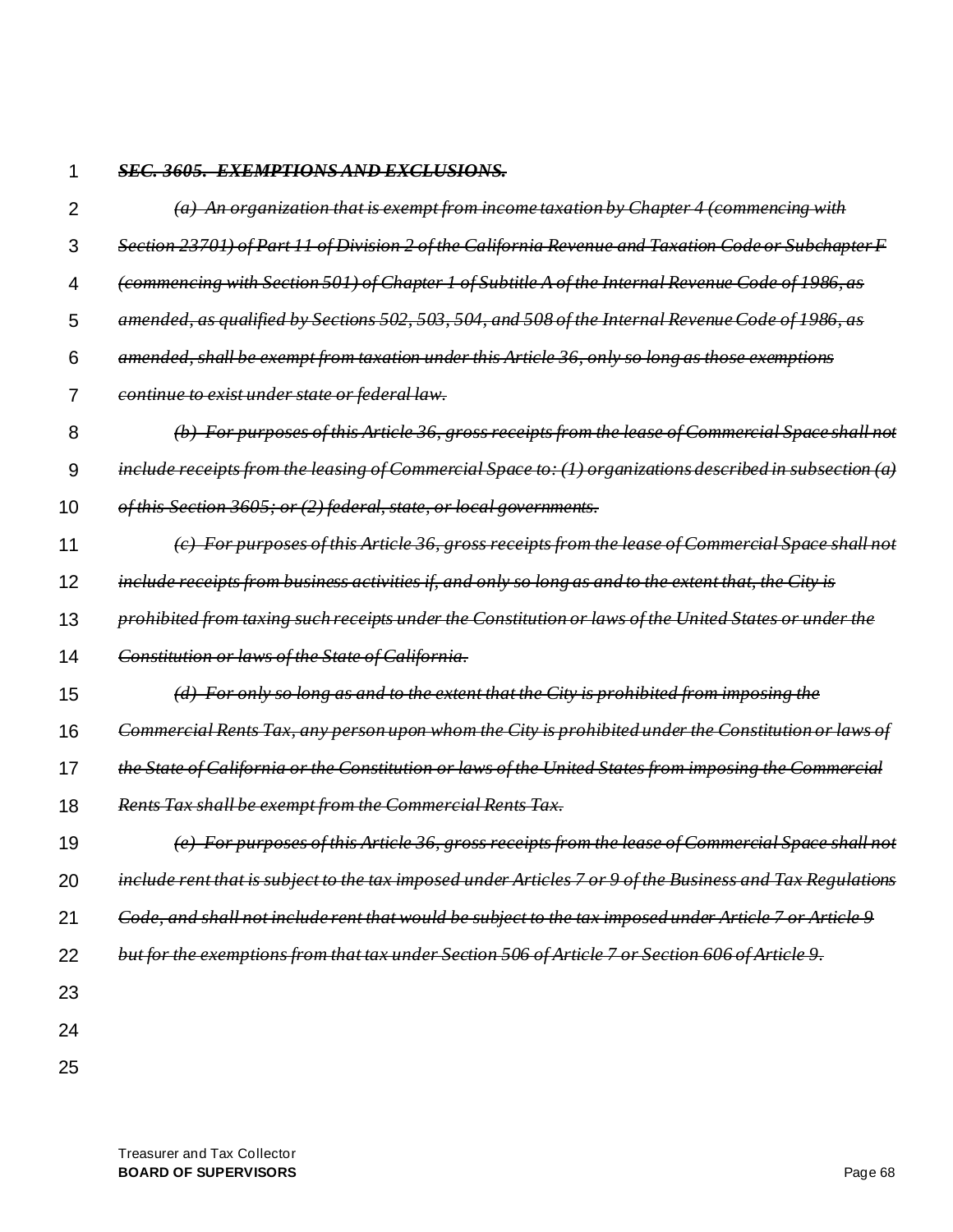1

## *SEC. 3606. SMALL BUSINESS EXEMPTION.*

| $\overline{2}$ | -Notwithstanding any other provision of this Article 36, a person or combined group exempt              |                         |  |
|----------------|---------------------------------------------------------------------------------------------------------|-------------------------|--|
| 3              | from payment of the gross receipts tax under Section 954.1 of Article 12 A 1, as amended from time to   |                         |  |
| 4              | time, shall also be exempt from payment of the Commercial Rents Tax.                                    |                         |  |
| 5              |                                                                                                         |                         |  |
| 6              | <b>SEC. 3607. CREDIT FOR CHILD CARE FACILITIES.</b>                                                     |                         |  |
| 7              | (a) Any person subject to the Commercial Rents Tax imposed under this Article 36 that leases            |                         |  |
| 8              | or provides Commercial Space in a property in the City for a Qualifying Child Care Facility that        |                         |  |
| 9              | operates for more than six months in a tax year shall be allowed a credit against the Commercial Rents  |                         |  |
| 10             | Tax for that tax year. If a person entitled to the credit under this Section 3607 is required to file a |                         |  |
| 11             | Commercial Rents Tax return on a combined basis under Section 3608, the credit may be claimed           |                         |  |
| 12             | against the Commercial Rents Tax liability required to be reflected on the combined return for that tax |                         |  |
| 13             | vear. In no event shall the credit allowed under this Section 3607 reduce a person or combined group's  |                         |  |
| 14             | Commercial Rents Tax liability for any tax year to less than zero, and no credit shall be allowed as a  |                         |  |
| 15             | earryforward to a subsequent tax year.                                                                  |                         |  |
| 16             | (b) For purposes of this Section 3607, the credit for a tax year shall be based on the total            |                         |  |
| 17             | number of Infants, Toddlers, and Preschool Age Children for which the Qualifying Child Care Facility    |                         |  |
| 18             | is licensed by the California Department of Social Services to provide care and shall be in the amount  |                         |  |
| 19             | prescribed in the table below.                                                                          |                         |  |
| 20             | Number of Infants, Toddlers, and Preschool Age                                                          | <b>Amount of Credit</b> |  |
| 21             | <b>Children</b><br>1 to 49                                                                              | \$7,200                 |  |
| 22             | 50 to 99                                                                                                | \$16,000                |  |
| 23             | 100 or more                                                                                             | \$36,000                |  |
|                |                                                                                                         |                         |  |
| 24             | (c) The following definitions shall apply for purposes of this Section 3607.                            |                         |  |
| 25             |                                                                                                         |                         |  |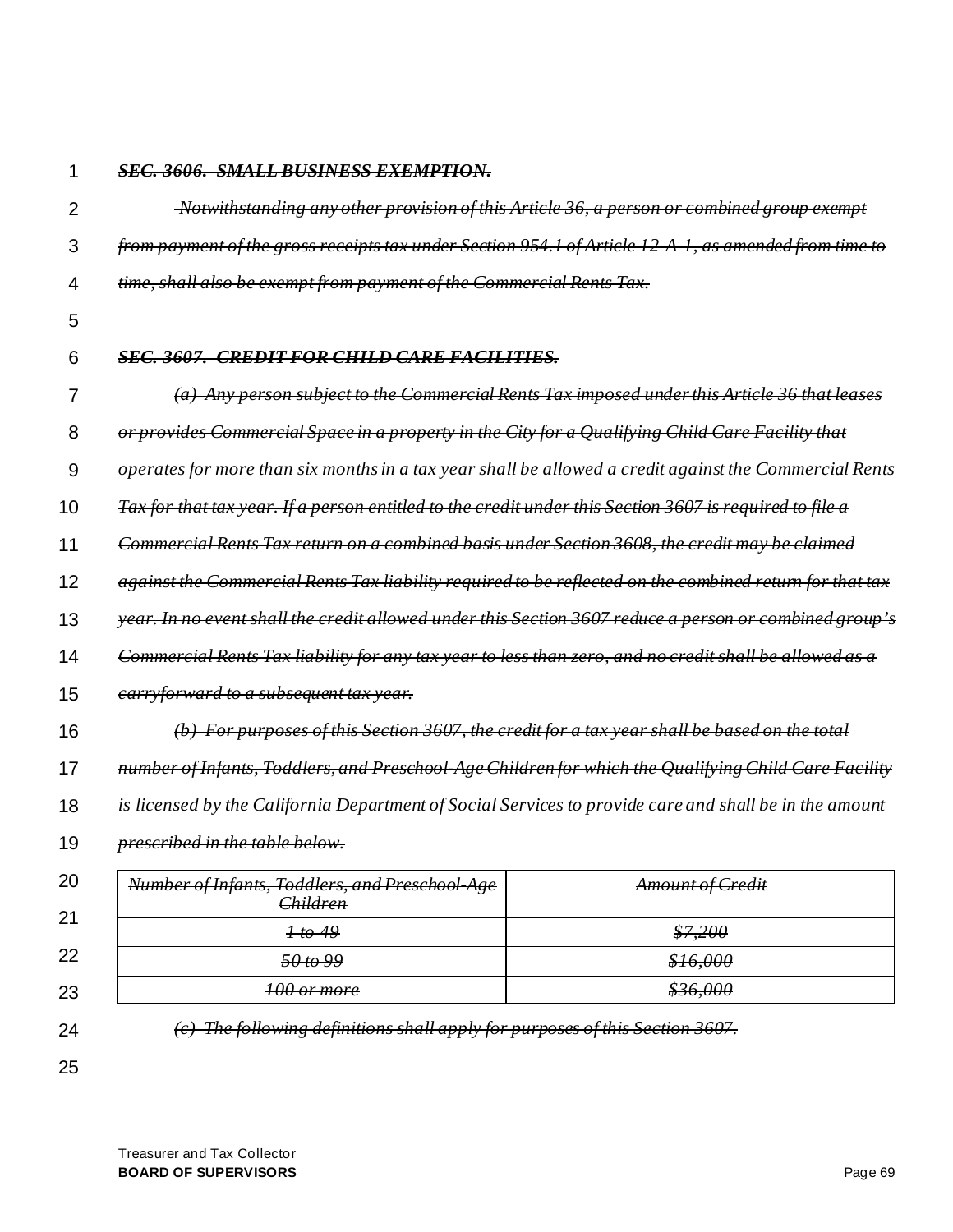| 1  | <i>"Qualifying Child Care Facility" means a facility that is licensed by the California</i>                 |
|----|-------------------------------------------------------------------------------------------------------------|
| 2  | Department of Social Services, or any successor agency, to provide non-medical care to Infants,             |
| 3  | Toddlers, Preschool Age Children, or any combination thereof in need of personal services,                  |
| 4  | supervision, or assistance essential for sustaining the activities of daily living or for the protection of |
| 5  | the individual on less than a 24 hour basis in a group setting.                                             |
| 6  | (2) "Infants" means children under two years of age.                                                        |
| 7  | "Toddlers" means children between the ages of 18 months and 30 months.                                      |
| 8  | "Preschool Age Children" means children who are enrolled in a child day care                                |
| 9  | eenter licensed by the California Department of Social Services, or any successor agency, and who are       |
| 10 | not enrolled in a child care center or part of a child care center where less than 24 hour per day non-     |
| 11 | medical care and supervision are provided to Infants or School Age Children.                                |
| 12 | "School Age Child" means a child who has entered the first grade or above or who                            |
| 13 | is in a child care program providing care and supervision exclusively to children enrolled in               |
| 14 | kindergarten and above.                                                                                     |
| 15 | (d) To be eligible for the credit authorized under this Section 3607, persons wishing to claim              |
| 16 | the credit must:                                                                                            |
| 17 | $(1)$ Maintain a reasonable method of documentation that can be reviewed or verified                        |
| 18 | objectively that demonstrates that the person is eligible for the credit provided for in this Section 3607, |
| 19 | and provide such documentation to the Tax Collector upon request; and                                       |
| 20 | File a timely annual Commercial Rents Tax return regardless of the amount of                                |
| 21 | liability, if any, shown on the return after claiming the credit provided for in this Section 3607.         |
| 22 | (e) The Tax Collector shall verify that any credit claimed pursuant to this Section 3607 is                 |
| 23 | correct. The Office of Early Care and Education, or any successor agency, shall provide to the Tax          |
| 24 | Collector upon request such information that the Tax Collector may require to verify that a Qualifying      |
| 25 | Child Care Facility for which the credit is claimed meets the eligibility requirements of this Section      |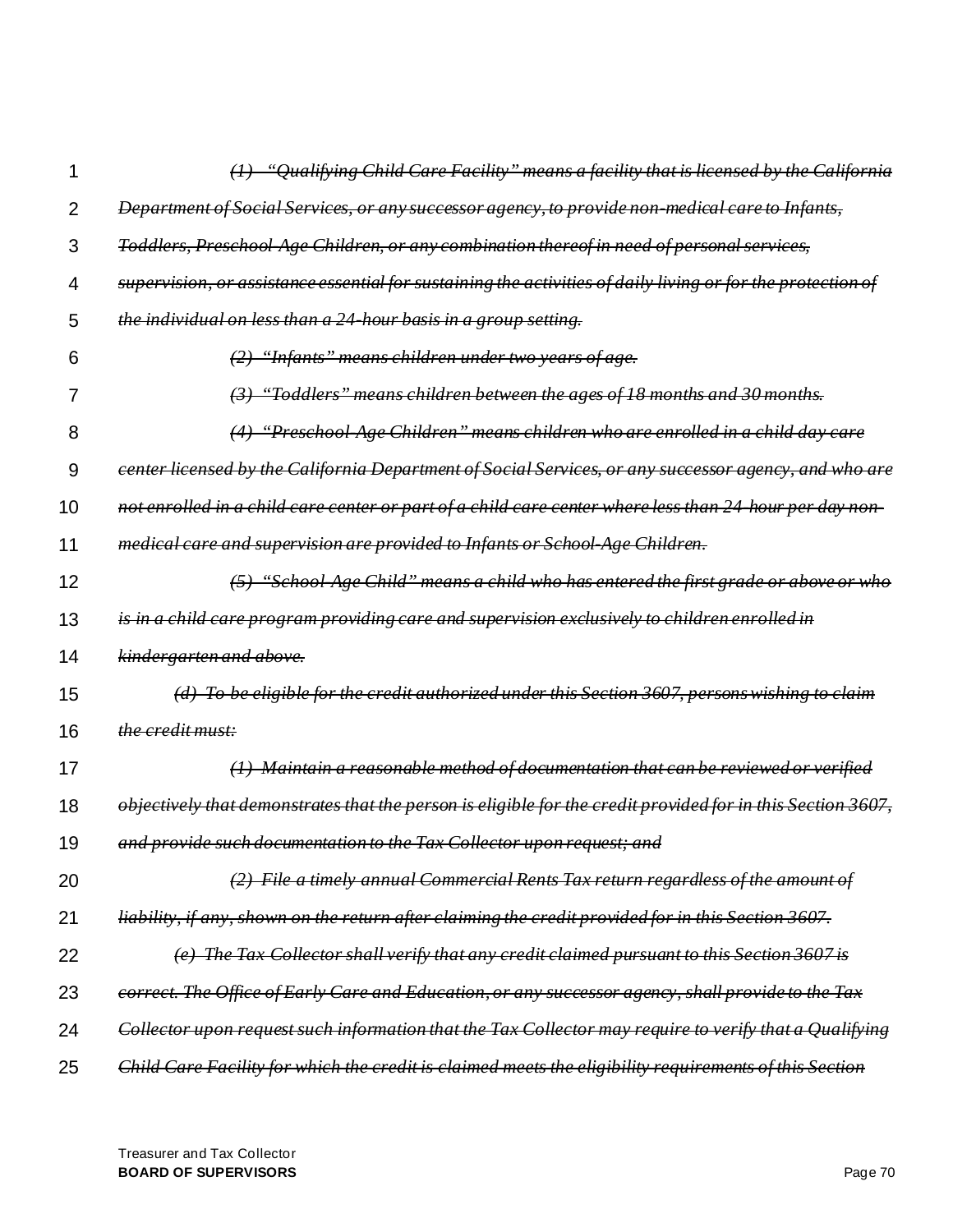|    | 3607, and the Tax Collector may share taxpayer information with the Office of Early Care and            |
|----|---------------------------------------------------------------------------------------------------------|
| 2  | Education, or any successor agency, for this purpose. To the extent permitted by law, the Office of     |
| 3  | Early Care and Education, or any successor agency, shall maintain the confidentiality of any such       |
| 4  | information that the Tax Collector provides, and shall be subject to Section 6.22-1 of Article 6 of the |
| 5  | Business and Tax Regulations Code with respect to such information.                                     |
| 6  | The Tax Collector shall submit an annual report to the Board of Supervisors for each year               |
| 7  | for which the credit authorized under this Section 3607 is available, that sets forth aggregate         |
| 8  | information on the dollar value of the credits taken each year and the number of persons taking the     |
| 9  | eredit.                                                                                                 |
| 10 | The credit provided by this Section 3607 shall expire by operation of law on                            |
| 11 | December 31, 2023. No person may use or claim the credit provided for under this Section after the      |
| 12 | expiration date of this Section.                                                                        |
| 13 |                                                                                                         |
| 14 | <b>SEC. 3608. FILING; COMBINED RETURNS.</b>                                                             |
| 15 | Persons subject to the Commercial Rents Tax shall file returns at the same time and in the              |
| 16 | same manner as returns filed for the gross receipts tax (Article 12 A 1), including the rules for       |
| 17 | combined returns under Section 956.3, as amended from time to time.                                     |
| 18 | If a person is subject to the Commercial Rents Tax but is not required to file a gross                  |
| 19 | receipts tax return, such person or combined group's Commercial Rents Tax return shall be filed at the  |
| 20 | same time and in the same manner as if such person or combined group were required to file a gross      |
| 21 | <i>receipts tax return.</i>                                                                             |
| 22 | (c) For purposes of this Article 36, a lessor of residential real estate is treated as a separate       |
|    |                                                                                                         |
| 23 | person with respect to each individual building in which it leases residential real estate units,       |
| 24 | notwithstanding Section 6.2-15 of Article 6, as amended from time to time, or subsection (a) of this    |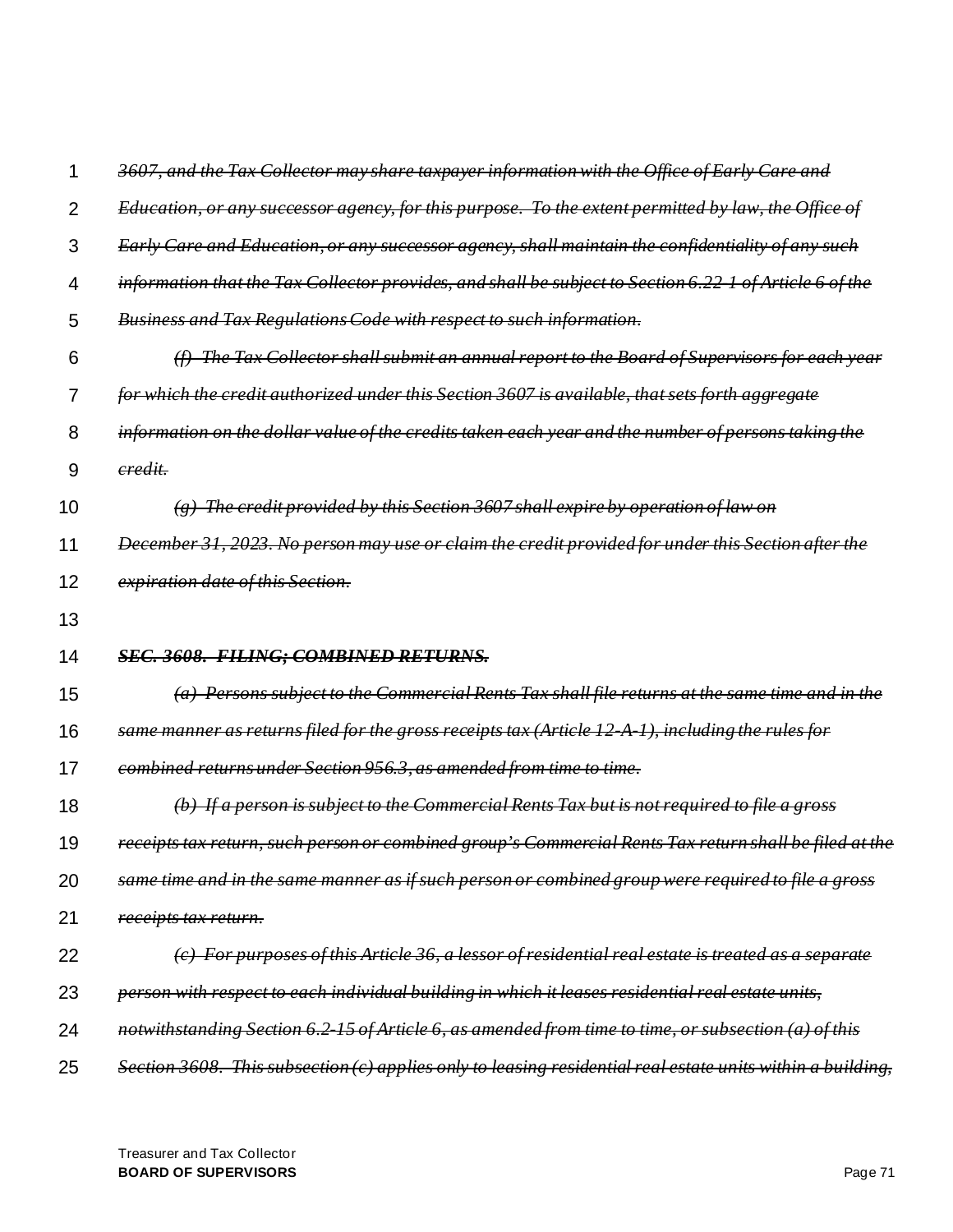|                | and not to any business activity related to other space, either within the same building or other        |
|----------------|----------------------------------------------------------------------------------------------------------|
| $\overline{2}$ | buildings, which is not residential real estate. The Tax Collector is authorized to determine what       |
| 3              | constitutes a separate building and the number of units in a building.                                   |
| 4              |                                                                                                          |
| 5              | <b>SEC. 3609. TAX COLLECTOR</b><br>AUTHORIZED TO DETERMINE GROSS RECEIPTS.                               |
| 6              | The Tax Collector may, in his or her reasonable discretion, independently establish a person or          |
| 7              | combined group's gross receipts from the lease of Commercial Space in properties in the City and         |
| 8              | establish or reallocate gross receipts among related entities so as to fairly reflect the gross receipts |
| 9              | from the lease of Commercial Space in properties in the City of all persons and combined groups.         |
| 10             |                                                                                                          |
| 11             | <b>SEC. 3610.</b><br><b>CONSTRUCTION AND SCOPE OF THE COMMERCIAL RENTS TAX</b>                           |
| 12             | <b>ORDINANCE.</b>                                                                                        |
| 13             | (a) This Article 36 is intended to authorize application of the Commercial Rents Tax in the              |
| 14             | broadest manner consistent with its provisions and with the California Constitution, the United States   |
| 15             | Constitution, and any other applicable provision of federal or state law.                                |
| 16             | (b) The Commercial Rents Tax imposed by this Article 36 is in addition to all other City taxes,          |
| 17             | including the gross receipts tax imposed by Article 12 A 1 of the Business and Tax Regulations Code,     |
| 18             | as amended from time to time. Accordingly, by way of example and not limitation, persons subject to      |
| 19             | both the Commercial Rents Tax and the gross receipts tax shall pay both taxes. Persons exempt from       |
| 20             | either the gross receipts tax or the Commercial Rents Tax, but not both, shall pay the tax from which    |
| 21             | they are not exempt.                                                                                     |
| 22             |                                                                                                          |
| 23             |                                                                                                          |
| 24             |                                                                                                          |
| 25             |                                                                                                          |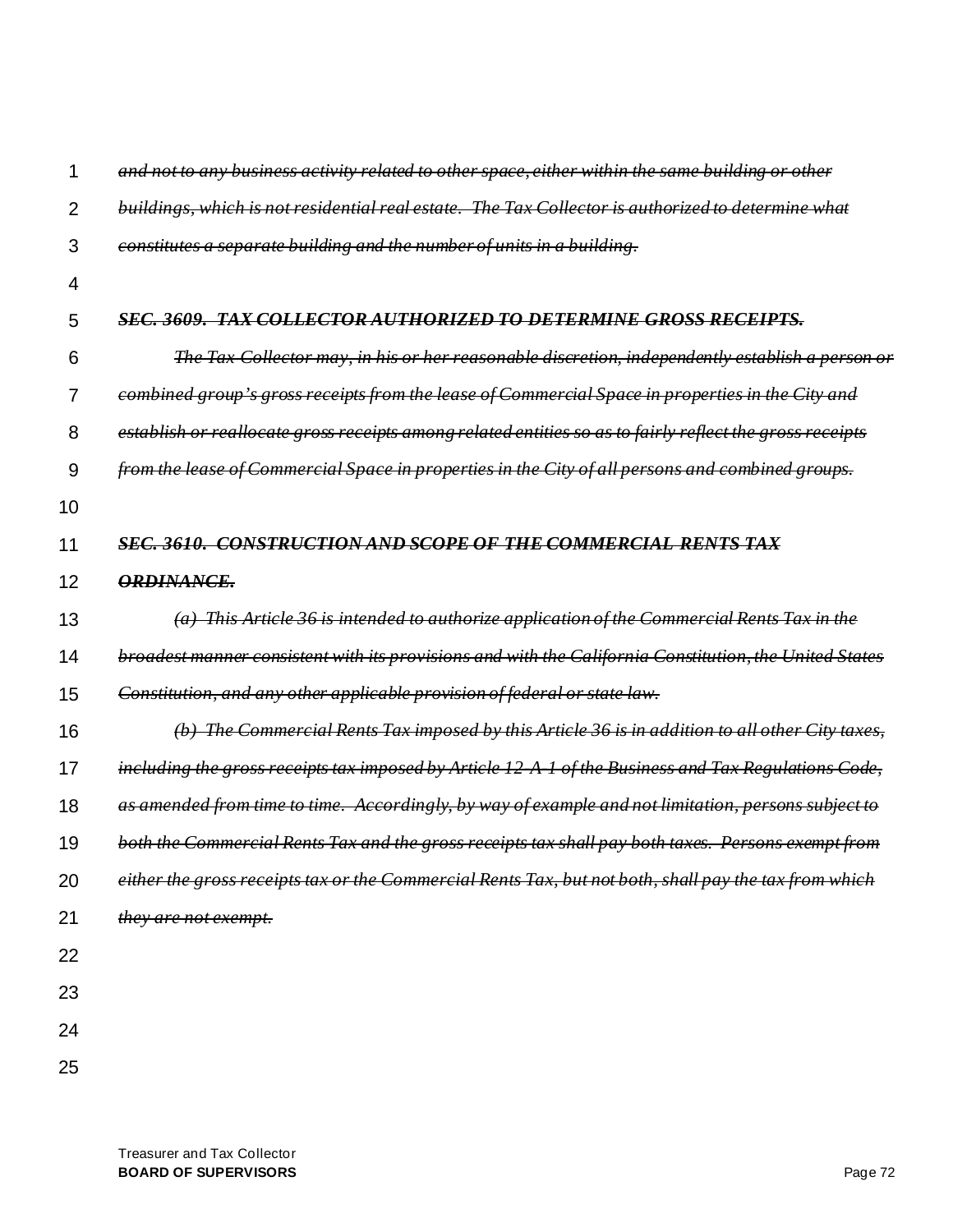|    | SEC. 3611. ADMINISTRATION OF THE COMMERCIAL RENTS TAX ORDINANCE.                                             |
|----|--------------------------------------------------------------------------------------------------------------|
| 2  | Except as otherwise provided under this Article 36, the Commercial Rents Tax Ordinance shall                 |
| 3  | be administered pursuant to Article 6 of the Business and Tax Regulations Code, as amended from time         |
| 4  | to time.                                                                                                     |
| 5  |                                                                                                              |
| 6  | <b>SEC. 3612. DEPOSIT OF PROCEEDS.</b>                                                                       |
| 7  | The Commercial Rents Tax is a general tax. Proceeds of the Commercial Rents Tax are to                       |
| 8  | deposited in the City's general fund and can be spent for any City purposes.                                 |
| 9  |                                                                                                              |
| 10 | <b>SEC. 3613. AMENDMENT OF ORDINANCE.</b>                                                                    |
| 11 | The Board of Supervisors may amend or repeal this Article 36 by ordinance without a vote                     |
| 12 | the people except as limited by Article XIII C of the California Constitution.                               |
| 13 |                                                                                                              |
|    |                                                                                                              |
| 14 | SEC. 3614. EFFECT OF STATE AND FEDERAL AUTHORIZATION.                                                        |
| 15 | To the extent that the City's authorization to impose or to collect any tax imposed under this               |
| 16 | Article 36 is expanded or limited as a result of changes in state or federal statutes, regulations, or other |
| 17 | laws, or judicial interpretations of those laws, no amendment or modification of this Article shall be       |
| 18 | required to conform the taxes to those changes, and the taxes are hereby imposed in conformity with          |
| 19 | those changes, and the Tax Collector shall collect them to the full extent of the City's authorization up    |
| 20 | to the full amount and rate of the taxes imposed under this Article.                                         |
| 21 |                                                                                                              |
| 22 | <b>SEC. 3615. SEVERABILITY.</b>                                                                              |
| 23 | (a) Except as provided in Section 3615(b), below, if any section, subsection, sentence, clause,              |
| 24 | phrase, or word of this Article 36, or the application thereof to any person or circumstance, is for any     |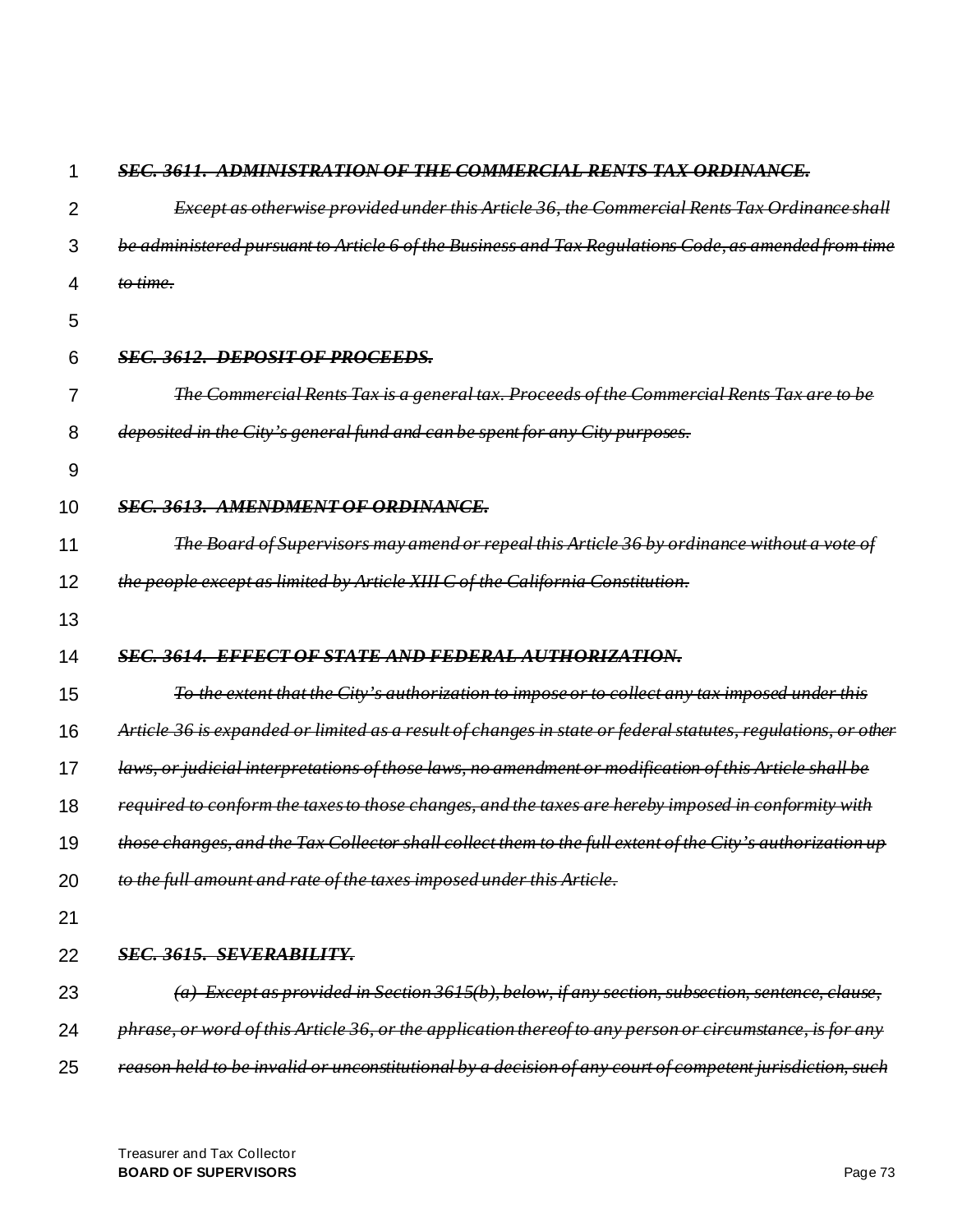| 1              | decision shall not affect the validity of the remaining portions of this Article, including the application |
|----------------|-------------------------------------------------------------------------------------------------------------|
| $\overline{2}$ | of such portions to other persons or circumstances. The People of the City and County of San                |
| 3              | Francisco hereby declare that, except as provided in Section 3615(b), they would have adopted each          |
| 4              | section, subsection, sentence, clause, phrase, and word of this Article not declared invalid or             |
| 5              | unconstitutional without regard to whether any other portion of this Article would be subsequently          |
| 6              | declared invalid or unconstitutional.                                                                       |
| 7              | (b) If the imposition of the Commercial Rents Tax in Section 3603 of this Article 36 is held in             |
| 8              | its entirety to be facially invalid or unconstitutional in a final judicial decision, the remainder of this |
| 9              | Article 36 shall be void and of no force and effect, and the City Attorney shall cause it to be removed     |
| 10             | from the Business and Tax Regulations Code.                                                                 |
| 11             |                                                                                                             |
| 12             | <b>SEC. 3616. SAVINGS CLAUSE.</b>                                                                           |
| 13             | No section, clause, part, or provision of this Article 36 shall be construed as requiring the               |
| 14             | payment of any tax that would be in violation of the Constitution or laws of the United States or of the    |
| 15             | Constitution or laws of the State of California.                                                            |
| 16             |                                                                                                             |
| 17             | Section 6. Effective Date. This ordinance shall become effective 30 days after                              |
| 18             | enactment. Enactment occurs when the Mayor signs the ordinance, the Mayor returns the                       |
| 19             | ordinance unsigned or does not sign the ordinance within ten days of receiving it, or the Board             |
| 20             | of Supervisors overrides the Mayor's veto of the ordinance.                                                 |
| 21             |                                                                                                             |
| 22             | Section 7. Scope of Ordinance. In enacting this ordinance, the Board of Supervisors                         |
| 23             | intends to amend only those words, phrases, paragraphs, subsections, sections, articles,                    |
| 24             | numbers, punctuation marks, charts, diagrams, or any other constituent parts of the Municipal               |
| 25             | Code that are explicitly shown in this ordinance as additions, deletions, Board amendment                   |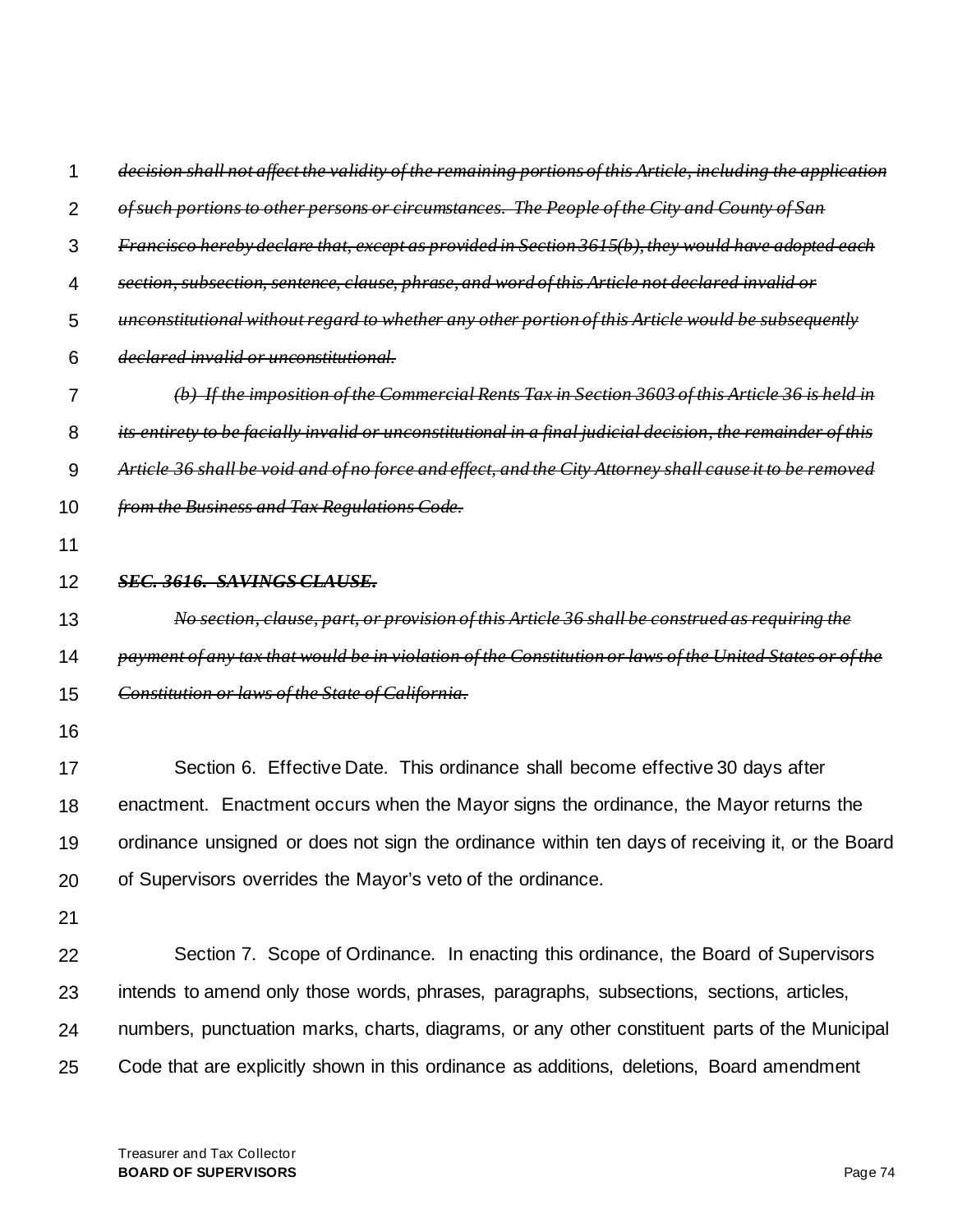1 2 additions, and Board amendment deletions in accordance with the "Note" that appears under the official title of the ordinance.

3

4 5 6 7 8 9 10 11 Section 8. Severability. If any section, subsection, sentence, clause, phrase, or word of this ordinance, or any application thereof to any person or circumstance, is held to be invalid or unconstitutional by a decision of a court of competent jurisdiction, such decision shall not affect the validity of the remaining portions or applications of the ordinance. The Board of Supervisors hereby declares that it would have passed this ordinance and each and every section, subsection, sentence, clause, phrase, and word not declared invalid or unconstitutional without regard to whether any other portion of this ordinance or application thereof would be subsequently declared invalid or unconstitutional.

12

| 13 | APPROVED AS TO FORM:<br><b>DENNIS J. HERRERA, City Attorney</b> |
|----|-----------------------------------------------------------------|
| 14 |                                                                 |
| 15 | By:<br>/s/<br><b>KERNE H. O. MATSUBARA</b>                      |
| 16 | Deputy City Attorney                                            |
| 17 | n:\legana\as2021\2100200\01544029.docx                          |
| 18 |                                                                 |
| 19 |                                                                 |
| 20 |                                                                 |
| 21 |                                                                 |
| 22 |                                                                 |
| 23 |                                                                 |
| 24 |                                                                 |
| 25 |                                                                 |
|    |                                                                 |